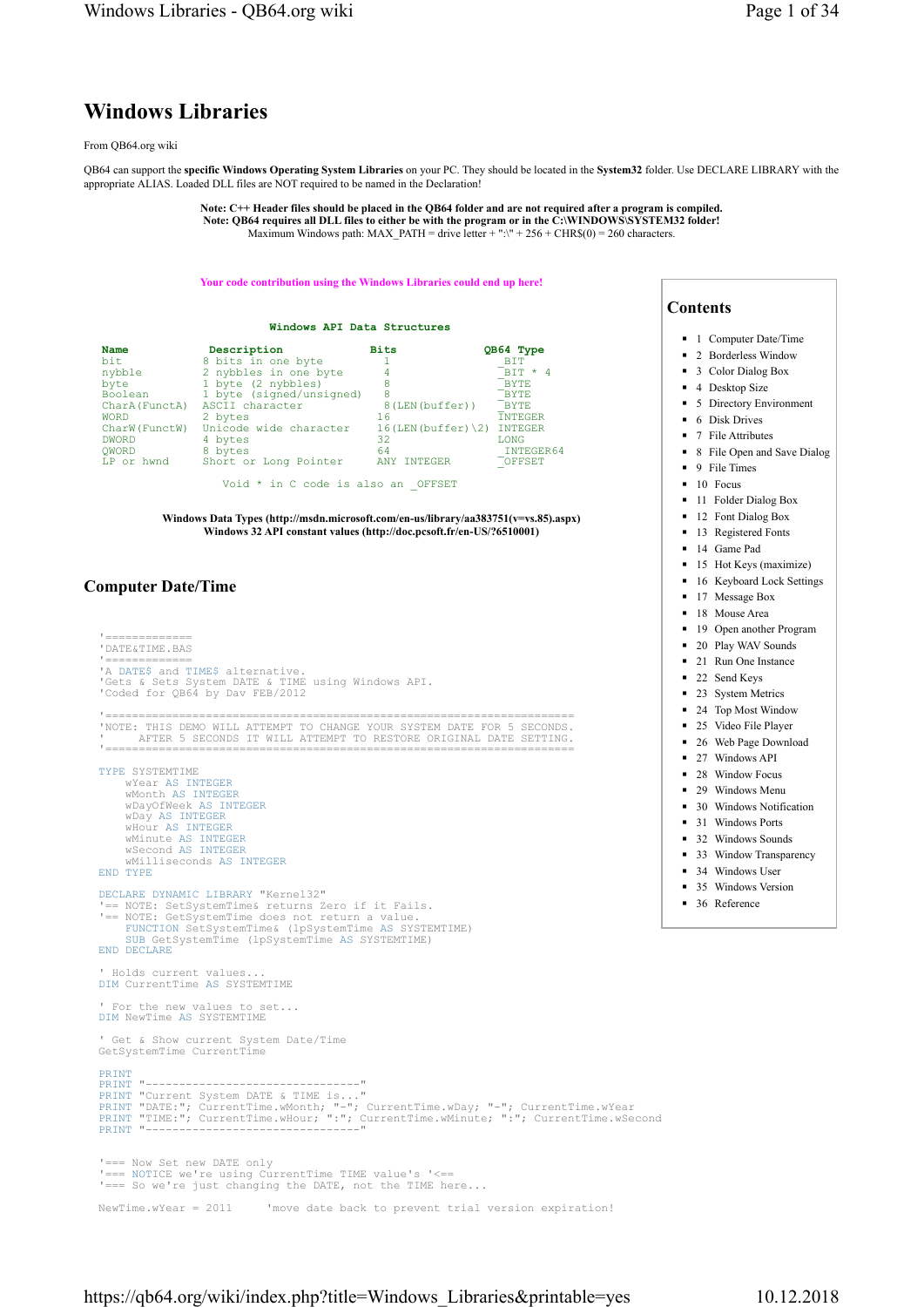```
NewTime.wMonth = 12 
NewTime.wDayOfWeek = -1
NewTime.wDay = 25 
NewTime.wHour = CurrentTime.wHour '<== 
NewTime.wMinute = CurrentTime.wMinute '<== 
NewTime.wSecond = CurrentTime.wSecond '<== 
NewTime.wMilliseconds = CurrentTime.wMilliseconds '<== 
' Set the new values 
x = SetSystemTime&(NewTime) 
IF x = 0 THEN PRINT "Failed to change DATE/TIME!": END
' Grab new System DATE settings... 
' Temporary holding space...for TIME... 
DIM CurrentTime2 AS SYSTEMTIME 
GetSystemTime CurrentTime2 
PRINT
PRINT "-------------------------------"<br>PRINT "Now the NEW System DATE is..."<br>PRINT "DATE:"; CurrentTime2.wMonth; "-"; CurrentTime2.wDay; "-"; CurrentTime2.wYear<br>PRINT "----------------------------"
PRINT
PRINT "Waiting 5 seconds! Check computer date in taskbar....."
SLEEP 5
 '=== Now set everything back to what it was at the beginning. 
'=== Using TIME values from CurrentTime2 so we don't lose any 
'=== seconds from SLEEPing....
' Grab current values again, keeps the running TIME... 
GetSystemTime CurrentTime2 
PRINT "Resetting DATE back..." 
NewTime.wYear = CurrentTime.wYear 
NewTime.wMonth = CurrentTime.wMonth 
NewTime.wDayOfWeek = -1 
NewTime.wDay = CurrentTime.wDay<br>NewTime.wHour = CurrentTime2.wHour '<==<br>NewTime.wMinute = CurrentTime2.wMinute '<==<br>NewTime.wSecond = CurrentTime2.wSecond '<==<br>NewTime.wMilliseconds = CurrentTime2.wMilliseconds '<==
' Set the DATE & TIME values back 
x = SetSystemTime&(NewTime): 
IF x = 0 THEN PRINT "Failed to change DATE/TIME!": END
' Now let's get & show Current values, see if it worked... 
GetSystemTime CurrentTime 
PRINT<br>PRINT "---
PRINT "------------------------------"<br>PRINT "Now the System DATE & TIME is..."<br>PRINT "DATE:"; CurrentTime.wMonth; "-"; CurrentTime.wDay; "-"; CurrentTime.wYear<br>PRINT "TIME:"; CurrentTime.wMour; ":"; CurrentTime.wMinute; "
END
```
Code by Dav

(Return to Table of Contents)

### Borderless Window

```
'===========<br>'NOBORDER.BAS
 '============ 
DECLARE CUSTOMTYPE LIBRARY
     FUNCTION FindWindow& (BYVAL ClassName AS _OFFSET, WindowName$)
END DECLARE
DECLARE DYNAMIC LIBRARY "User32"
      FUNCTION GetWindowLongA& (BYVAL hwnd AS LONG, BYVAL nIndex AS LONG)<br>FUNCTION SetWindowLongA& (BYVAL hwnd AS LONG, BYVAL nIndex AS LONG, BYVAL dwNewLong AS LONG)<br>FUNCTION SetWindowPos& (BYVAL hwnd AS LONG, BYVAL hWndInsertA
END DECLARE
GWL STYLE = -16WS\overline{B}ORDER = \&H800000_TITLE "No Border" 
\overline{\text{h}}wnd& = FindWindow(0, "No Border" + CHR$(0))
PRINT "Press any key for no border...": A$ = INPUT$(1)
```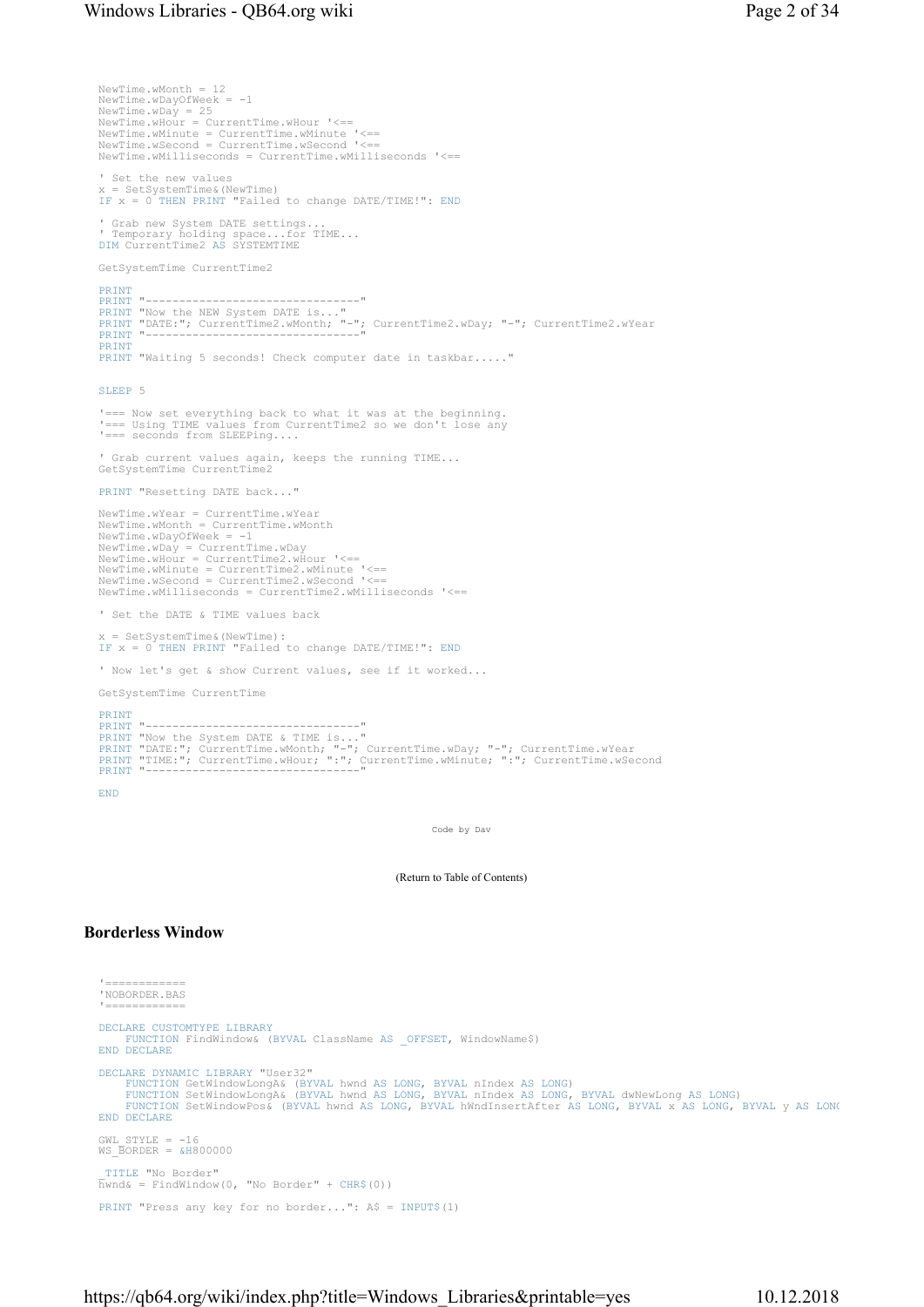winstyle& = GetWindowLongA&(hwnd&, GWL\_STYLE) a& = SetWindowLongA&(hwnd&, GWL\_STYLE, winstyle& AND NOT WS\_BORDER) a& = SetWindowPos&(hwnd&, 0, 0, 0, 0, 0, 39) PRINT "Press any key to get back border...": SLEEP winstyle& = GetWindowLongA&(hwnd&, GWL\_STYLE) a& = SetWindowLongA&(hwnd&, GWL\_STYLE, winstyle& OR WS\_BORDER) a& = SetWindowPos&(hwnd&, 0, 0, 0, 0, 0, 39)

PRINT "The end"

Code by Dav

(Return to Table of Contents)

### Color Dialog Box

The Color Dialog Box can set custom colors and alpha saturation levels.

```
' Color Dialog flag constants (use + or OR to use more than 1 flag) 
CONST CC_RGBINIT = &H1& 'Sets the initial color (don't know how to set it)<br>CONST CC_FULLOPEN = &H2& 'Opens all dialog sections such as the custom color selector<br>CONST CC_FREVENTFULLOPEN = &H4& 'Prevents the user from openi
TYPE COLORDIALOGTYPE<br>1StructSize AS LONG '<br>hwndOwner AS LONG '
 lStructSize AS LONG ' Length of this TYPE structure 
 hwndOwner AS LONG ' Dialog owner's handle 
  hInstance AS LONG '<br>rqbResult AS LONG '
 rgbResult AS LONG ' The RGB color the user selected 
 lpCustColors AS _OFFSET ' Pointer to an array of 16 custom colors (will be changed by user) 
 flags AS LONG ' Dialog flags 
 lCustData AS LONG ' Custom data 
 lpfnHook AS LONG ' Hook 
    lpTemplateName AS _OFFSET ' Custom template 
END TYPE
DIM ColorString AS STRING * 64 
ColorString = "FFFFFFFFFF" 'not sure how this works? 
DECLARE DYNAMIC LIBRARY "comdlg32" 
FUNCTION ChooseColorA& (DIALOGPARAMS AS COLORDIALOGTYPE) ' Yet the also famous color dialog box 
END DECLARE
DECLARE LIBRARY
FUNCTION FindWindow& (BYVAL ClassName AS _OFFSET, WindowName$) ' To get hWnd handle 
END DECLARE
SCREEN  NEWIMAGE(640, 480, 12) '32 or 16 or 256 color screen modes<br>_TITLE "Color Common Dialog demo" 'set Title of program<br>hWnd& = FindWindow(0, "Color Common Dialog demo" + CHR$(0)) 'get window handle using _TITLE string
clr~& = ChooseColor&(_RGB32(0, 0, 0), ColorString$, Cancel, CC_FULLOPEN, hWnd&) 
CLS , clr~& 'make background chosen color 
LOCATE 10, 31 
IF Cancel <> -1 THEN
   COLOR _RGB(255, 255, 255) 'white text<br>PRINT "Color:"; clr~&; "&H" + HEX$(clr~&) ' use last color chosen<br>PRINT ColorString$ '               display user custom color values chosen
ELSE: PRINT "No color was chosen!" 
END IF
END
FUNCTION ChooseColor& (InitialColor&, CustomColors$, Cancel, Flags&, hWnd&) 
 ' Parameters: 
' InitialColor& - The initial color used, will take effect if CC_RGBINIT flag is specified 
 ' CustomColors$  – A 64-byte string where the user's custom colors will be stored (4 bytes per color in RGB0 f<br>' Cancel        – Variable where the cancel flag will be stored.
 ' Flags&                 Dialog flags<br>' hWnd&                 Your program's window handle that should be aquired by the FindWindow function.
DIM ColorCall AS COLORDIALOGTYPE 
ColorCall.rgbResult = _RGB32(_BLUE32(InitialColor&), _GREEN32(InitialColor&), _RED32(InitialColor&))<br>ColorCall.lStructSize = LEN(ColorCall)<br>ColorCall.hwndOwner = hWnd&
ColorCall.flags = Flags& 
ColorCall.lpCustColors = _OFFSET(CustomColors$) 
' Do dialog call 
Result = ChooseColorA(ColorCall) 
IF Result THEN
 rgbResult& = ColorCall.rgbResult 
' Swap RED and BLUE color intensity values using _RGB<br>ChooseColor& = _RGB(_BLUE32(rgbResult&), _GREEN32(rgbResult&), _RED32(rgbResult&))
ELSE
  Cancel = -1END TF
END FUNCTION
```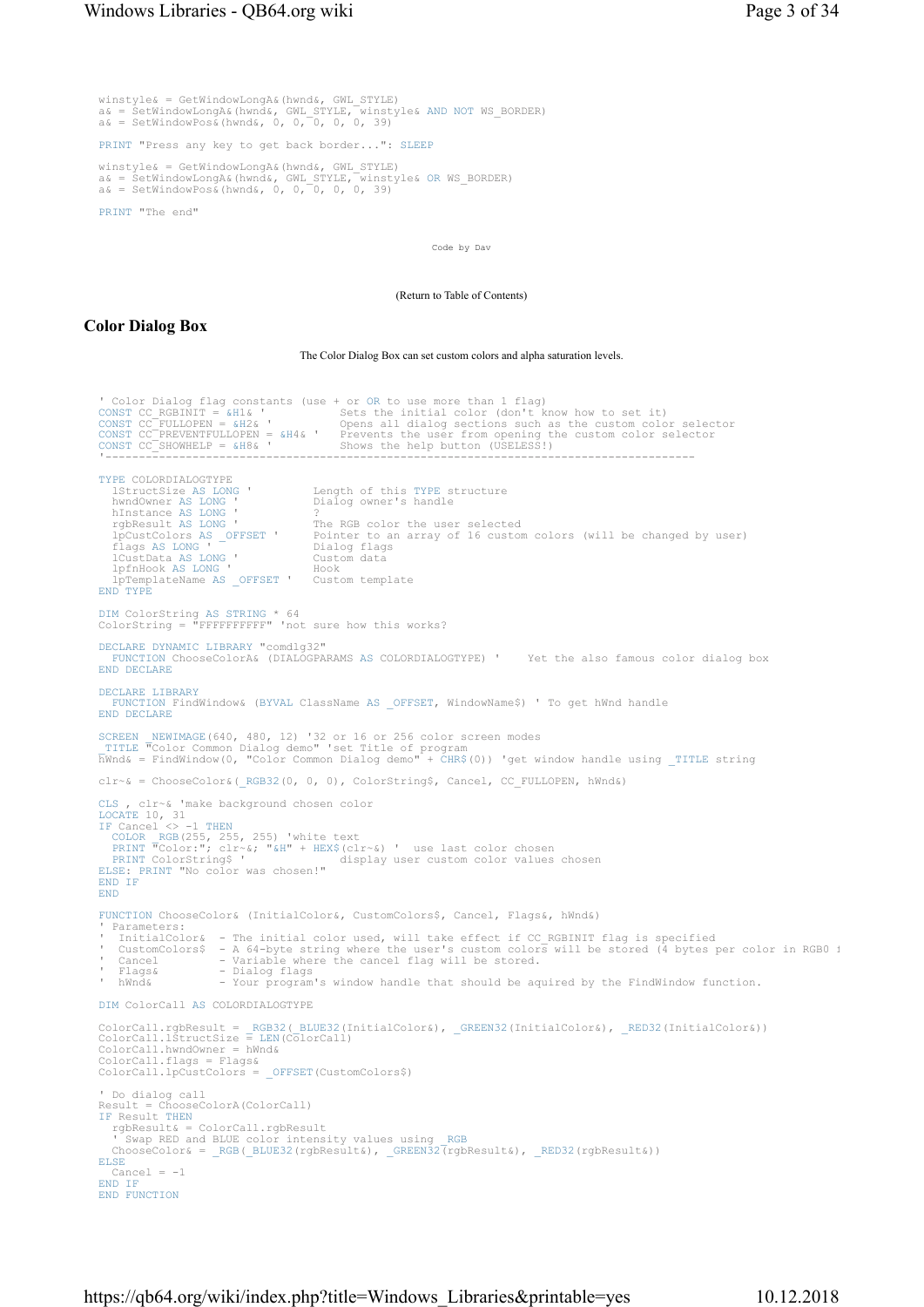Adapted from code by Jobert14

Note: The ChooseColor value is converted using RGB32 with the Blue and Red values being swapped.

Converting 32 bit Dialog Box Color values for 4 or 8 BPP Screen modes

```
SCREEN NEWIMAGE(640, 480, 12) 'change from screen 12 to 32 to see the difference<br>rgbresult& = &H8080FF 'Dialog box long color reverse HEX$ return value<br>clr^& = _RGB(_BLUE32(rgbresult&), _GREEN32(rgbresult&), _RED32(rgbresu
```
Note: The \_RGB value returned is full \_ALPHA. Use \_ALPHA or \_RGBA to set the transparency in a program.

(Return to Table of Contents)

#### Desktop Size

Returns the Left, Top, Right and Bottom coordinates of the current desktop area.

```
DECLARE DYNAMIC LIBRARY "user32" 
     FUNCTION SystemParametersInfoW& (BYVAL uiAction~&, BYVAL uiParam~&, BYVAL pvParam%&, BYVAL fWinlni~&) 
END DECLARE
CONST SPI GETWORKAREA = &H30
TYPE RECT 
      left AS LONG
 top AS LONG
 right AS LONG
 bottom AS LONG
END TYPE
DIM Rec AS RECT 
IF 0 = SystemParametersInfoW(SPI_GETWORKAREA, 0, _OFFSET(Rec), 0) THEN
 'function failed. You may call kernel32's GetLastError for more info. 
PRINT "failed." 
END IF
PRINT Rec.left 
PRINT Rec.top 
PRINT Rec.right 
PRINT Rec.bottom
PRINT<br>scr\&=scr& = _SCREENIMAGE<br>PRINT _WIDTH(scr&)<br>PRINT _HEIGHT(scr&)
_FREEIMAGE scr&
END
```
(Return to Table of Contents)

## Directory Environment

Returns various system environment settings including the current program's EXE name.

```
DECLARE LIBRARY 'Directory Information using KERNEL32 provided by Dav<br>FUNCTION WINDirectory ALIAS GetWindowsDirectoryA (1pBuffer AS STRING, BYVAL nSize AS LONG)<br>FUNCTION SYSDirectory ALIAS GetSystemDirectoryA (1pBuffer AS 
'=== SHOW WINDOWS DIRECTORY 
WinDir$ = SPACE$(144) 
Result = WINDirectory(WinDir$, LEN(WinDir$)) 
IF Result THEN PRINT "WINDOWS DIRECTORY: "; LEFT$(WinDir$, Result) 
     = SHOW SYSTEM DIRECTORY
SysDir$ = SPACE$(144) 
Result = SYSDirectory(SysDir$, LEN(SysDir$)) 
IF Result THEN PRINT "SYSTEM DIRECTORY: "; LEFT$(SysDir$, Result) 
'=== SHOW CURRENT DIRECTORY<br>CurDir$ = SPACE$(255)<br>Result = CURDirectory(LEN(CurDir$), CurDir$)<br>Result THEN PRINT "CURRENT DIRECTORY: "; LEFT$(CurDir$, Result)
'=== SHOW TEMP DIRECTORY 
TempDirS = SPACE$(100)Result = TempPath(LEN(TempDir$), TempDir$) 
IF Result THEN PRINT "TEMP DIRECTORY: "; LEFT$(TempDir$, Result) 
'=== SHOW CURRENT PROGRAM
```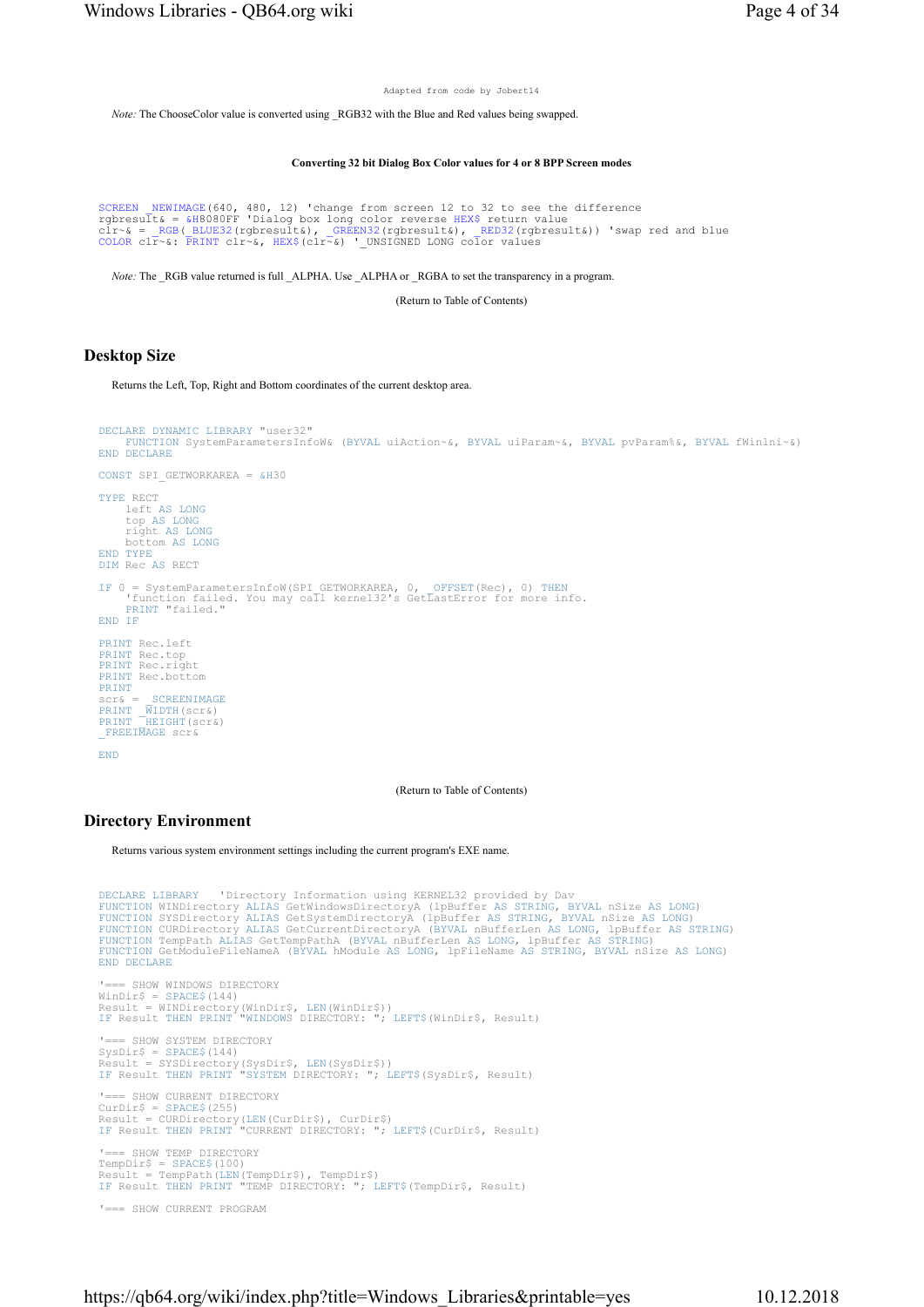```
FileName$ = SPACE$(256) 
Result = GetModuleFileNameA(0, FileName$, LEN(FileName$)) 
IF Result THEN PRINT "CURRENT PROGRAM: "; LEFT$(FileName$, Result) 
END
```
Windows APIs courtesy of Dav

Returns the DOS 8.3 path and file name. The DLL used is in the QB64 folder.

```
DECLARE LIBRARY 'Directory Information using KERNEL32 
FUNCTION GetShortPathNameA (lpLongPath AS STRING, lpShortPath AS STRING, BYVAL cBufferLen AS LONG) 
END DECLARE
'=== SHOW SHORT PATH NAME 
FileOrPath$ = "c:\qb64\SDL_image.dll" '<< change to a relevant path or file name on computer 
ShortPathName$ = SPACE$(260) 
Result = GetShortPathNameA(FileOrPath$ + CHR$(0), ShortPathName$, LEN(ShortPathName$))<br>IF Result THEN PRINT "SHORT PATH NAME: " + ShortPathName$ ELSE PRINT "NOT Found!"
END
```
Courtesy of Dav

#### Disk Drives

Uses Kernel32 API to lists all available drives on system. Shows the drives type: HD/CD/DVD/RAM/NET/Removable/Unknown

```
CONST REMOVABLE = 2 
CONST FIXED = 3 
CONST REMOTE = 4
CONST CDROM = 5 
CONST RAMDISK = 6 
DECLARE LIBRARY
    FUNCTION GetDriveTypeA& (nDrive AS STRING) 
FUNCTION GetLogicalDriveStringsA (BYVAL nBuff AS LONG, lpbuff AS STRING) 
END DECLARE
DIM DList AS STRING, DL AS STRING
DIM i AS LONG, typ AS LONG
  = GetLogicalDriveStringsA(0, DList) 'zero returns the drive string byte size
DList = SPACE$(i) 'set drive string length. Each drive is followed by CHR$(0) 
i = GetLogicalDriveStringsA(i, DList) 'the byte size returns a string that long 
PRINT DList 
FOR n = 65 TO 90 
IF INSTR(DList, CHR$(n)) THEN
 DL = CHR$(n) + ":\" + CHR$(0) 
 typ = GetDriveTypeA(DL) 
SELECT CASE typ 
         CASE REMOVABLE: PRINT DL + "Removable" 
          CASE FIXED: PRINT DL + "Fixed" 
CASE REMOTE: PRINT DL + "Remote" 
CASE CDROM: PRINT DL + "CDROM" 
CASE RAMDISK: PRINT DL + "RAM" 
      END SELECT
   END IF
NEXT<sub>1</sub>
```
Adapted from code by Dav

Note: The length of the string returned by GetLogicalDriveStringsA can be divided by 4 to tell the number of physical and ram drives.

(Return to Table of Contents)

### File Attributes

```
DECLARE LIBRARY
FUNCTION GetFileAttributes& (f$) 
      FUNCTION SetFileAttributes& (f$, BYVAL attrib&)
END DECLARE
CONST INVALID_FILE_ATTRIBUTES = -1<br>CONST FILE_ATTRIBUTE_READONLY = 1<br>CONST FILE_ATTRIBUTE_HIDDEN = 2<br>CONST FILE_ATTRIBUTE_SYSTEM = 4<br>CONST FILE_ATTRIBUTE_DIRECTORY = 16
CONST FILE_ATTRIBUTE_ARCHIVE = 32 
file$ = "temp.txt" 
a = GetFileAttributes(file$) 
PRINT a 'if no file, then you'll see a -1 here 
OPEN file$ FOR OUTPUT AS #1 
CLOSE #1 
a = GetFileAttributes(file$)
```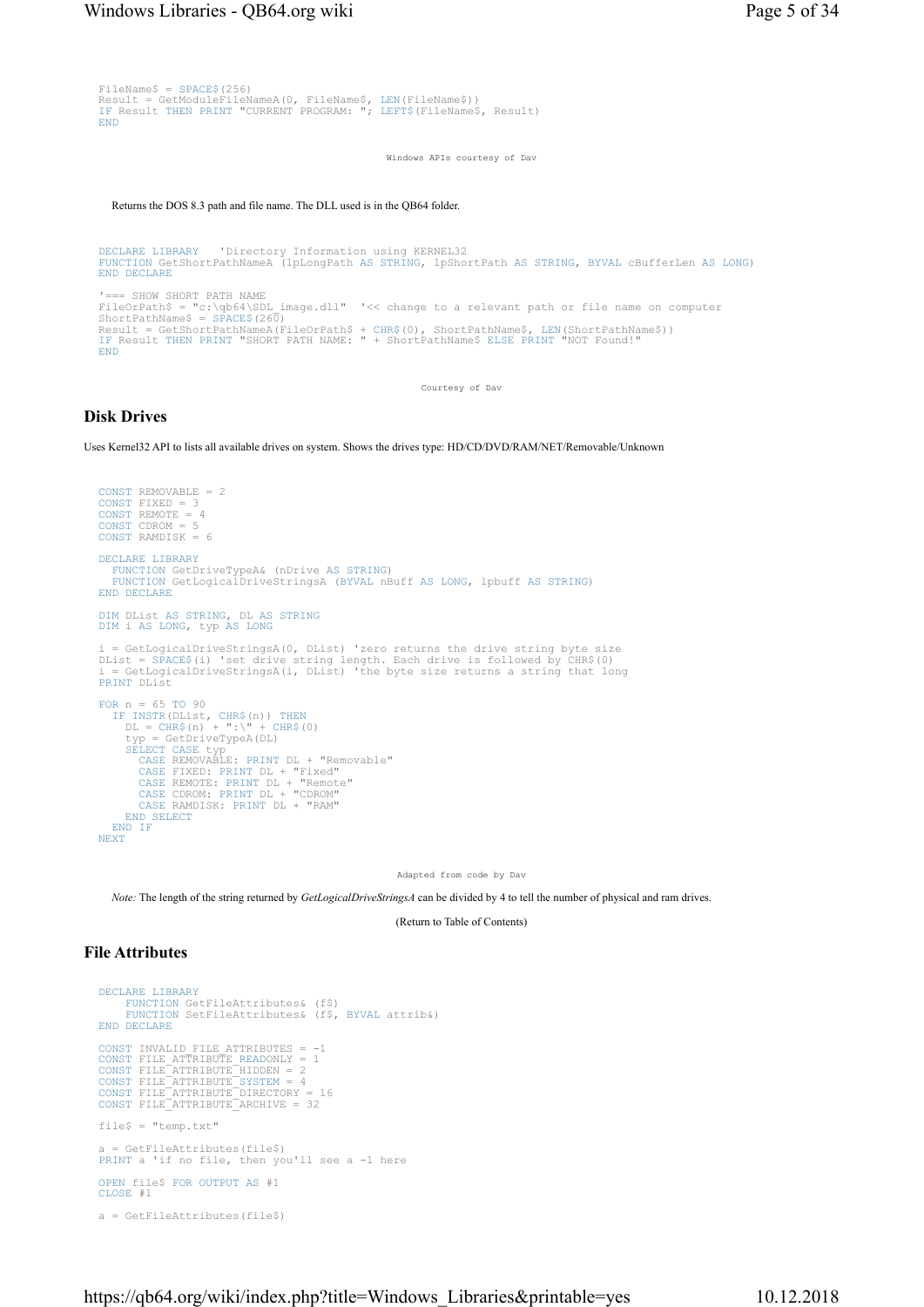PRINT a 'a new file, it prints 32 for me here

 $x = SetFileAttributes(file$, 1) 'set the read only flag$ GetFileAttributes(file\$) PRINT a 'notice, it prints 1 here and not 32. We didn't add a flag, we changed it completel

## File Open and Save Dialog

Open and Save Dialog Boxes get file names

```
' Dialog flag constants (use + or OR to use more than 1 flag value)<br>CONST OFN ALLOWMULTISELECT = &H200& ' Allows the user to select more than one file, not recommended!<br>CONST OFN CREATEPROMPT = &H200& ' Prompts if a file n
CONST OFN NOCHANGEDIR = &H8& '<br>
Restores the current directory to original value if user changed<br>
CONST OFN NODEREFERENCELINKS = &H100000& 'Returns path and file name of selected shortcut(.LNK) file instead of<br>
CONST OFN N
DEFINT A-Z 
TYPE FILEDIALOGTYPE 
    lStructSize AS LONG ' For the DLL call 
                                                      Dialog will hide behind window when not set correctly
hInstance AS LONG ' Handle to a module that contains a dialog box template.<br>lpstrFilter AS _OFFSET ' Pointer of the string of file filters
 lpstrCustFilter AS _OFFSET
 nMaxCustFilter AS LONG
    nFilterIndex AS LONG ' One based starting filter index to use when dialog is called 
 lpstrFile AS _OFFSET ' String full of 0's for the selected file name 
 nMaxFile AS LONG ' Maximum length of the string stuffed with 0's minus 1 
   lpstrFile AS _OFFSET ' String full of 0'<br>
nMaxFile AS LONG ' Maximum length of<br>
lpstrFileTitle AS _OFFSET ' Same as lpstrFile<br>
nMaxFileTitle AS LONG ' Same as nMaxFile
nMaxFileTitle AS LONG ' Same as nMaxFile<br>lpstrInitialDir AS _OFFSET ' Starting directory<br>lpstrTitle AS _OFFSET ' Dialog title<br>flags AS LONG <sup>T</sup> Dialog flags
nFileOffset AS INTEGER '    Zero-based offset from path beginning to file name string pointed to by lpstrFil<br>nFileExtension AS INTEGER '  Zero-based offset from path beginning to file extension string pointed to by lp:<br>lps
 lCustData AS LONG
 lpfnHook AS LONG
     lpTemplateName AS _OFFSET
END<sup>T</sup> TYPE
DECLARE DYNAMIC LIBRARY "comdlg32" ' Library declarations using _OFFSET types<br>FUNCTION GetOpenFileNameA& (DIALOGPARAMS AS FILEDIALOGTYPE) ' The Open file dialog<br>FUNCTION GetSaveFileNameA& (DIALOGPARAMS AS FILEDIALOGTYPE) '
END DECLARE
DECLARE LIBRARY
    FUNCTION FindWindow& (BYVAL ClassName AS _OFFSET, WindowName$) ' To get hWnd handle 
END DECLARE
_TITLE "FileOpen Common Dialog demo" 'set Title of program 
hWnd& = FindWindow(0, "Open and Save Dialog demo" + CHR$(0)) 'get window handle using _TITLE string 
' Do the Open File dialog call!<br>Filter$ = "Batch files (*.bat)|*.BAT|JPEG images (*.jpg)|*.JPG|All files (*.*)|*.*"<br>Flags& = OFN_FILEMUSTEXIST + OFN_NOCHANGEDIR + OFN_READONLY ' add flag constants here<br>OFile$ = GetOpenFile
IF OFile$ = "" THEN ' Display Open dialog results 
PRINT "Shame on you! You didn't pick any file..." 
ELSE
    PRINT "You picked this file: " 
PRINT OFile$ 
    IF (Flags& AND OFN_READONLY) THEN PRINT "Read-only checkbox checked." 'read-only value in return 
END IF
DELAY 5 ' Do the Save File dialog call!<br>Filter$ = "Basic files (*.bas)|*.BAS|All files (*.*)|*.*"<br>Flags& = OFN OVERWRITEPROMPT + OFN NOCHANGEDIR ' add flag constants here<br>SFile$ = Get3aveFileName$("Save will not create a f
IF SFile$ = "" THEN ' Display Save dialog results 
PRINT "You didn't save the file..." 
ELSE
PRINT "You saved this file: " 
PRINT SFile$ 
END IF
END
FUNCTION GetOpenFileName$ (Title$, InitialDir$, Filter$, FilterIndex, Flags&, hWnd&)<br>' Title$ - The dialog title.<br>' InitialDir$ - If this left black it will see the st
 ' Title$ - The dialog title.<br>' InitialDir$ - If this left blank, it will use the directory where the last opened file is<br>' located. Specify ".\" if you want to always use the current directory.
' Filter$ - File filters separated by pipes (|) in the same format as using VB6 common dialogs.
```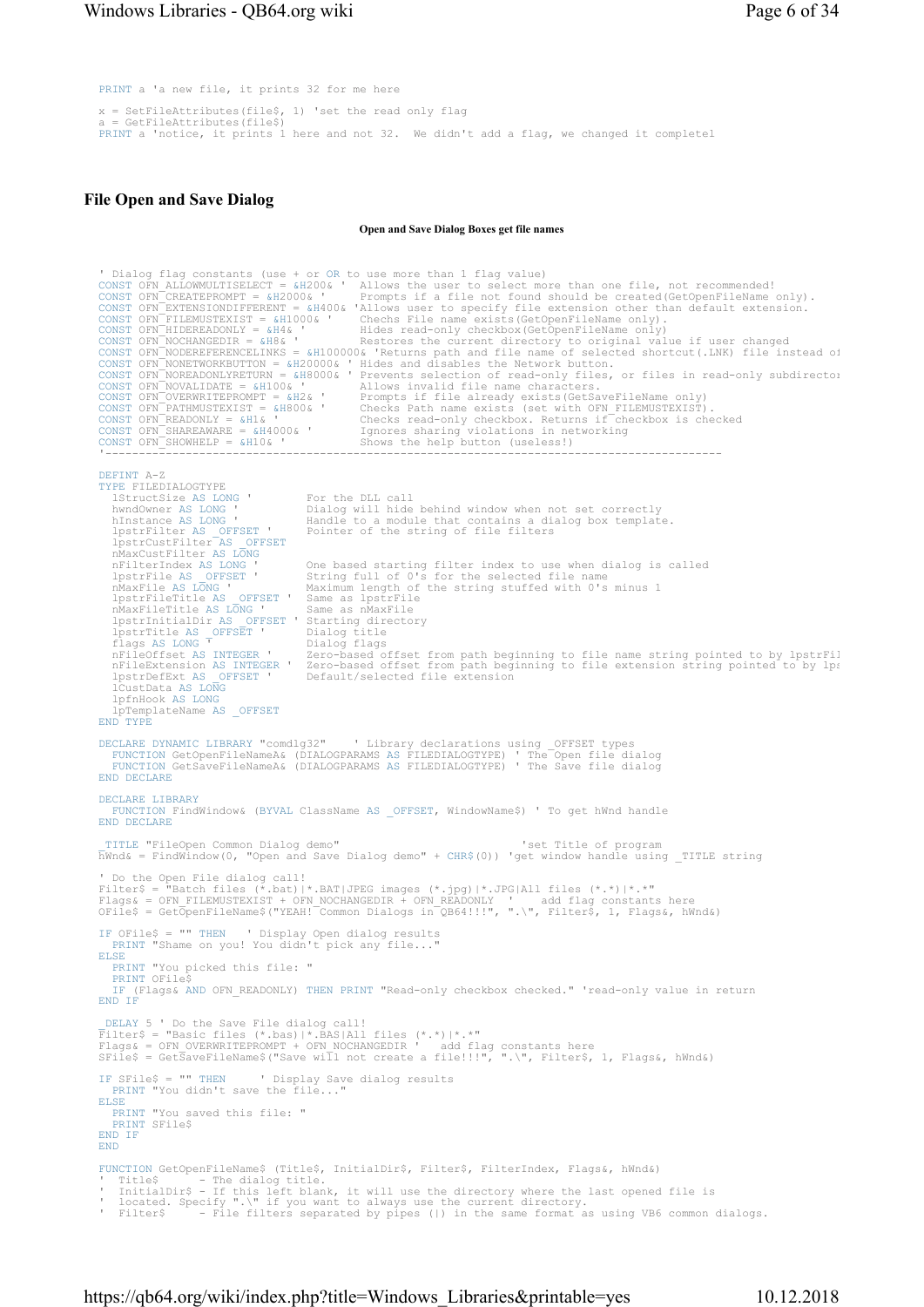### Windows Libraries - QB64.org wiki Page 7 of 34

```
FilterIndex - The initial file filter to use. Will be altered by user during the call.<br>Flaqs& - Dialoq flags. Will be altered by the user during the call.
 ' Flags& - Dialog flags. Will be altered by the user during the call. 
' hWnd& - Your program's window handle that should be aquired by the FindWindow function. 
 ' 
' Returns: Blank when cancel is clicked otherwise, the file name selected by the user. 
' FilterIndex and Flags& will be changed depending on the user's selections. 
DIM OpenCall AS FILEDIALOGTYPE ' Needed for dialog call 
fFilter$ = Filter$ 
FOR R = 1 TO LEN(fFilter$) ' Replace the pipes with character zero 
IF MID$(fFilter$, R, 1) = "|" THEN MID$(fFilter$, R, 1) = CHR$(0) 
NEXT R 
fFilter$ = fFilter$ + CHR$(0) 
lpstrFile$ = STRING$(2048, 0) ' For the returned file name 
lpstrDefExt$ = STRING$(10, 0) ' Extension will not be added when this is not specified 
OpenCall.lStructSize = LEN(OpenCall) 
OpenCall.hwndOwner = hWnd& 
OpenCall.lpstrFilter = _OFFSET(fFilter$)<br>OpenCall.lpstrFilter = _OFFSET(fFilter$)
OpenCall.nFilterIndex = FilterIndex<br>OpenCall.pstrFile = OFFSET(lpstrFile$)<br>OpenCall.nMaxFile = LEN(lpstrFile$) - 1<br>OpenCall.nMaxFile=IEN(lpstrFile$) - 1<br>OpenCall.nMaxFileTitle = OpenCall.nMaxFile<br>OpenCall.lpstrThitialDir =
Result = GetOpenFileNameA&(OpenCall) ' Do Open File dialog call! 
IF Result THEN ' Trim the remaining zeros 
 GetOpenFileName$ = LEFT$(lpstrFile$, INSTR(lpstrFile$, CHR$(0)) - 1) 
 Flags& = OpenCall.flags 
 FilterIndex = OpenCall.nFilterIndex 
END IF
END FUNCTION
FUNCTION GetSaveFileName$ (Title$, InitialDir$, Filter$, FilterIndex, Flags&, hWnd&)
 Title$ - The dialog title.<br>
InitialDir$ - If this left blank, it will use the directory where the last opened file is<br>
' located. Specify ".\" if you want to always use the current directory.<br>
' Filter$ - File filters sepa
 ' Returns: Blank when cancel is clicked otherwise, the file name entered by the user. 
' FilterIndex and Flags& will be changed depending on the user's selections. 
DIM SaveCall AS FILEDIALOGTYPE ' Needed for dialog call 
fFinter$ = Finter$<br>FOR R = 1 TO LEN(f
FOR R = 1 TO LEN(fFilter$) ' Replace the pipes with zeros 
IF MID$(fFilter$, R, 1) = "|" THEN MID$(fFilter$, R, 1) = CHR$(0) 
NEXT R 
fFilter$ = fFilter$ + CHRS(0)lpstrFile$ = STRING$(2048, 0) ' For the returned file name 
lpstrDefExt$ = STRING$(10, 0) ' Extension will not be added when this is not specified 
SaveCall.lStructSize = LEN(SaveCall) 
SaveCall.hwndOwner = hWnd& 
SaveCall.lpstrFilter = _OFFSET(fFilter$) 
SaveCall.nFilterIndex = FilterIndex 
SaveCall.lpstrFile = _OFFSET(lpstrFile$) 
SaveCall.nMaxFile = LEN(lpstrFile$) - 1 
SaveCall.lpstrFileTitle = SaveCall.lpstrFile 
SaveCall.nMaxFileTitle = SaveCall.nMaxFile<br>SaveCall.lpstrInitialDir = OFFSET(InitialDir$)<br>SaveCall.lpstrTletle = _OFFSET(Title$)<br>SaveCall.lpstrDefExt = _OFFSET(lpstrDefExt$)<br>SaveCall.flags = Flags&
Result& = GetSaveFileNameA&(SaveCall) ' Do dialog call! 
IF Result& THEN ' Trim the remaining zeros 
 GetSaveFileName$ = LEFT$(lpstrFile$, INSTR(lpstrFile$, CHR$(0)) - 1) 
 Flags& = SaveCall.flags 
    FilterIndex = SaveCall.nFilterIndex 
END IF
END FUNCTION
                                                                               Code courtesy of Jobert14
   Note: The Open and Save Dialog boxes get user selections and do not actually open or create a file! Your program must do that.
```
Microsoft MSDN (http://msdn.microsoft.com/en-us/library/aa155724(v=office.10).aspx)

Common Dialog Flag Constants (http://msdn.microsoft.com/en-us/library/aa259317(v=vs.60).aspx)

In VB6, variable-length strings in user TYPEs are actually pointer \_OFFSETs to those strings.

(Return to Table of Contents)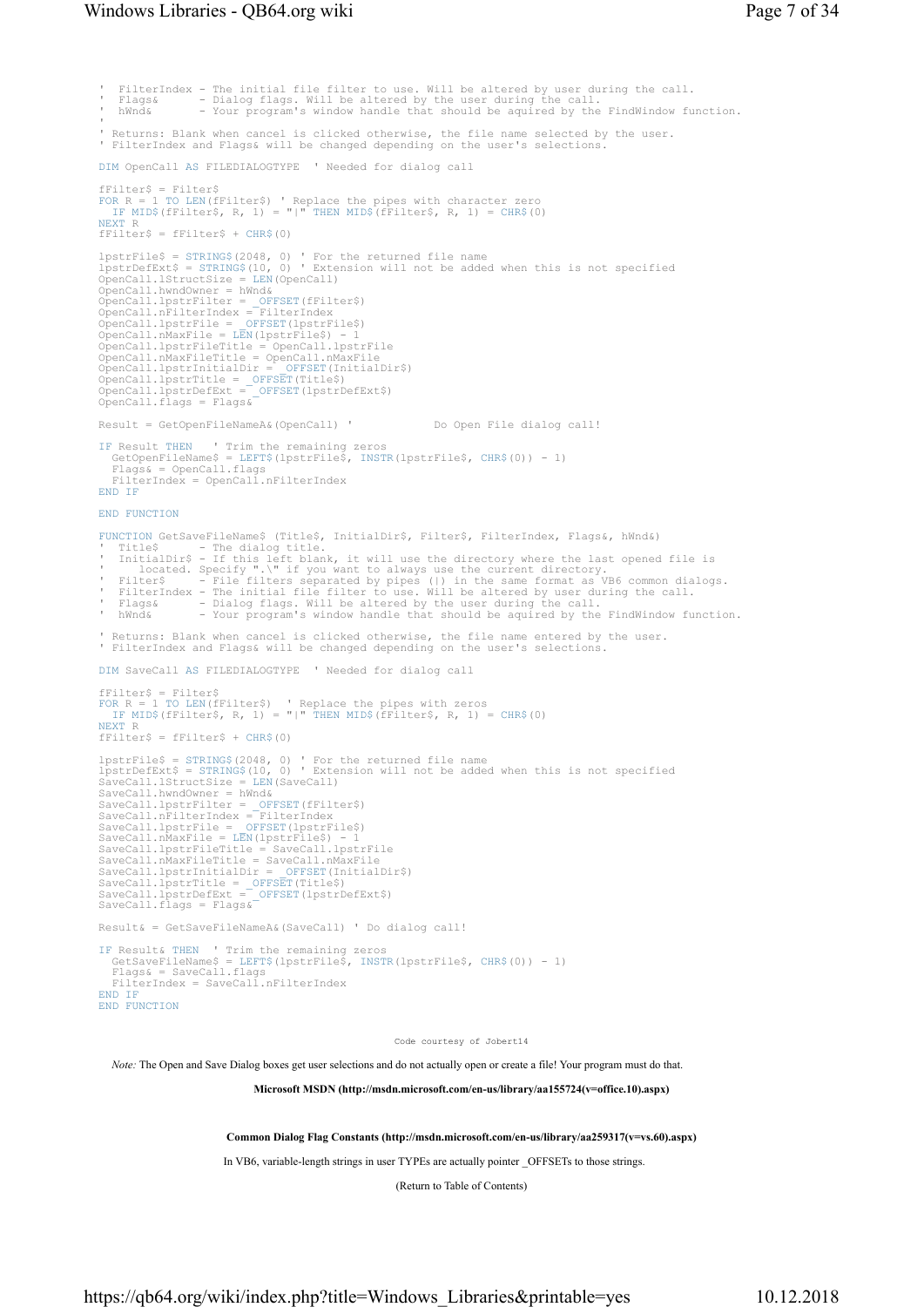## File Times

```
CONST GENERIC_READ = -&H80000000<br>CONST GENERIC_WRITE = &H4000000<br>CONST FILE_SHARE_READ = &H1<br>CONST FILE_SHARE_WRITE = &H2<br>CONST OPEN_EXISTING = &H3
CONST INVALID HANDLE VALUE = -1DECLARE DYNAMIC LIBRARY "kernel32"<br>FUNCTION CreateFileA% (BYVAL lpFileName AS OFFSET, BYVAL dwDesiredAccess AS _UNSIGNED LONG, BYVAL dwShareMode<br>FUNCTION CloseHandle& (BYVAL hDFileName AS OFFSET)<br>FUNCTION GetFileTime& (BYV
FUNCTION GetLastError& () 
END DECLARE
TYPE FILETIME 
 dwLowDateTime AS _UNSIGNED LONG
 dwHighDateTime AS _UNSIGNED LONG
END TYPE
TYPE SYSTEMTIME<br>
Wear AS UNSIGNED INTEGER<br>
Whonth AS UNSIGNED INTEGER<br>
wDayOfWeek AS UNSIGNED INTEGER<br>
wDay AS UNSIGNED INTEGER<br>
wHour AS UNSIGNED INTEGER<br>
wHour AS UNSIGNED INTEGER<br>
wMinute AS UNSIGNED INTEGER<br>
wMelliseco
DIM CreateDate AS FILETIME 
DIM ModifyDate AS FILETIME 
DIM AccessDate AS FILETIME 
DIM systime AS SYSTEMTIME 
DIM FileName AS STRING
DIM FileHandle AS _OFFSET
FileName = "readme.txt" + CHR$(0) '<<<<<< Existing file in QB64 folder. Use existing file path! 
FileHandle = CreateFileA%&(_OFFSET(FileName), GENERIC_READ, FILE_SHARE_READ OR FILE_SHARE_WRITE, 0, OPEN_EXIST!<br>IF FileHandle <> INVALID_HANDLE VALUE THEN<br>IF GetFileTime&(FileHandle), _OFFSET(CreateDate), _OFFSET(ModifyDat
       PRINT HEX$(AccessDate.dwLowDateTime) + HEX$(AccessDate.dwHighDateTime)<br>PRINT HEX$(AccessDate.dwLowDateTime) + HEX$(AccessDate.dwHighDateTime)
       PRINT
IF FileTimeToSystemTime&(_OFFSET(CreateDate), _OFFSET(systime)) THEN
PRINT "Creation time, in GMT, in decimal:" 
           PRINT "Year:"; systime.wYear<br>PRINT "Month:"; systime.wMonth, "("; MID$("JanFebMarAprMayJunJulAugSepOctNovDec", (systime.wMonth * 3) -<br>PRINT "DayOfWeek:"; systime.wDayOfWeek, "("; MID$("SunMonTueWedThuFriSat", (systime.wDay
           PRINT "Hour"; systime.wHour<br>PRINT "Minute"; systime.wMinute<br>PRINT "Second"; systime.wSecond<br>PRINT "Milliseconds"; systime.wMilliseconds
       ELSE
          PRINT "FileTimeToSystemTime failed. Error: 0x" + LCASE$(HEX$(GetLastError&)) 
       END IF
   ELSE
       PRINT "GetFileTime failed. Error: 0x" + LCASE$(HEX$(GetLastError&)) 
   END IF<br>TF Clo
        Closelandel & (FileHandle) = 0 THENPRINT "CloseHandle failed. Error: 0x" + LCASE$(HEX$(GetLastError&)) 
       END
   END IF
ELSE
   PRINT "CreateFileA failed. Error: 0x" + LCASE$(HEX$(GetLastError&)) 
   END
END IF
END
                                                                         Code courtesy of Michael Calkins
```
Use your own existing file name and path in this procedure.

(Return to Table of Contents)

### Focus

Sets Focus on program with SetForegroundWindow after maximizing a minimized program when Shift+A is pressed. (See Top Most Window)

https://qb64.org/wiki/index.php?title=Windows\_Libraries&printable=yes 10.12.2018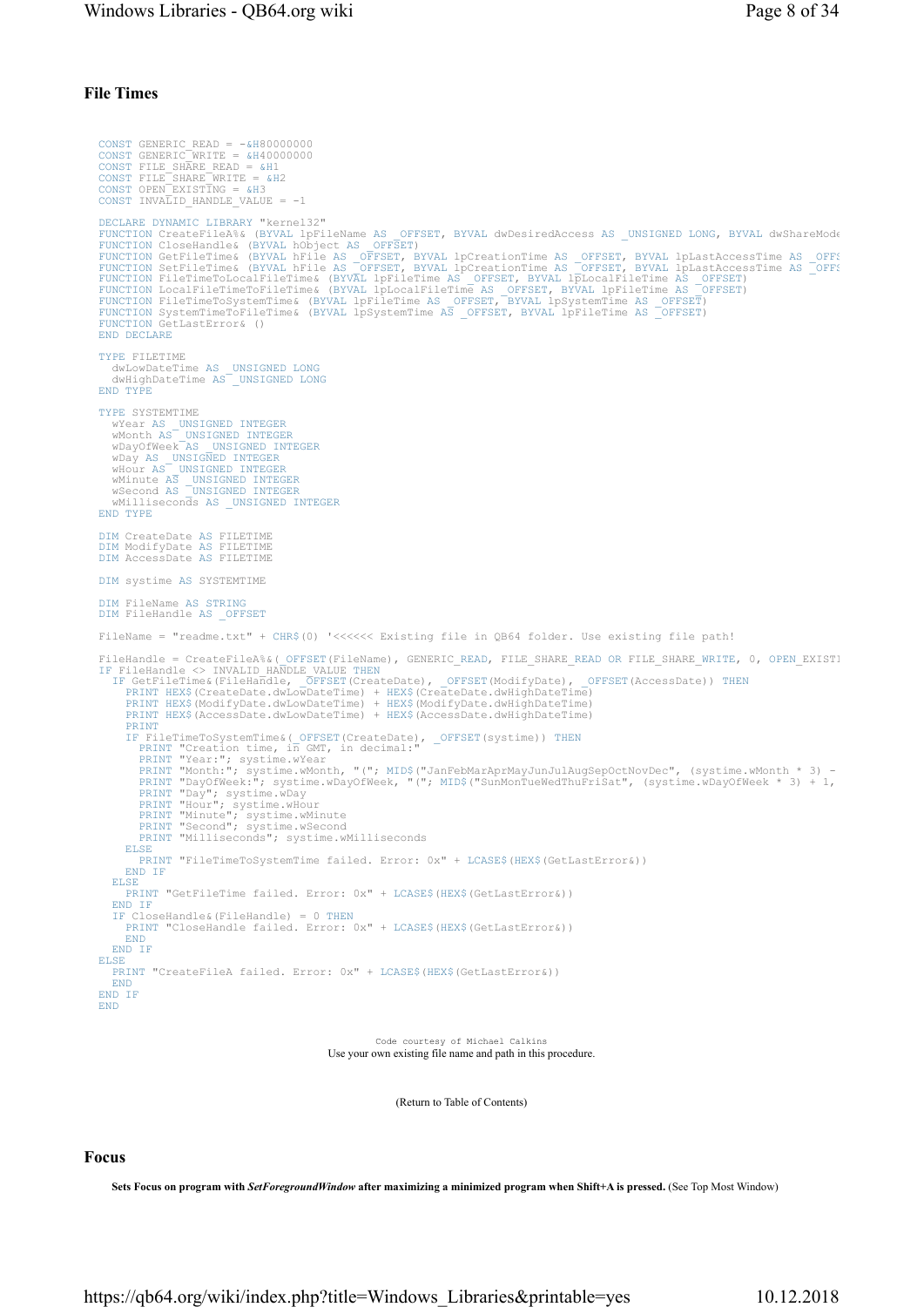## Windows Libraries - QB64.org wiki Page 9 of 34

'Uses GetKeyState Win API to monitor a Key state. 'This demo will maximize the window and focus on program when Shift+A is pressed. DECLARE DYNAMIC LIBRARY "user32" FUNCTION FindWindowA%& (BYVAL ClassName AS OFFSET, WindowName\$) 'find process handle by title<br>FUNCTION GetKeyState% (BYVAL nVirtKey AS LONG) 'Windows virtual key presses<br>FUNCTION ShowWindow& (BYVAL hwnd AS \_OFFSET, BYVAL n END DECLARE title\$ = "Cheapo Hotkey (Shift+A)" 'title of program window \_TITLE title\$ 'set program title hwnd%& = FindWindowA(0, title\$ + CHR\$(0)) 'find this program's process handle PRINT "Minimize window, click another then Press Shift+A to bring it back up." = below minimizes it for you DELAY 4  $x_k =$  ShowWindow&(hwnd%&, 2) '============================= DO IF GetKeyState(16) < 0 AND GetKeyState(ASC("A")) < 0 THEN '<==== Shift+A FGwin%& = GetForegroundWindow%& 'get current process in focus PRINT "Program Handle:"; hwnd%&; "Focus handle:"; FGwin%& y& = ShowWindow&(hwnd%&, 1) 'maximize minimized program IF FGwin%& <> hwnd%& THEN z& = SetForegroundWindow&(hwnd%&) 'set focus when necessary PRINT "That is all. Return values:"; x&; y&; z& 'PUT PROGRAM CODE OR SUB CALLS HERE! '=== below minimizes it for you again after code is done DELAY 4  $x^2 \times 1 = 2$ <br>  $y^2 = 2$ <br>  $y^2 = 2$ <br>  $y^2 = 2$ <br>  $y^2 = 2$ <br>  $y^2 = 2$ <br>  $y^2 = 2$ <br>  $y^2 = 2$ <br>  $y^2 = 2$ <br>  $y^2 = 2$ <br>  $y^2 = 2$ <br>  $y^2 = 2$ <br>  $y^2 = 2$ <br>  $y^2 = 2$ <br>  $y = 2$ <br>  $y = 2$ <br>  $y = 2$ <br>  $y = 2$  '=========================== \_DELAY 5: END 'delay allows user to not minimize the window END IF \_LIMIT 30 'save CPU usage while waiting for key press LOOP

> Adapted by Ted Weissgerber from code by Dav The GetForegroundWindow function finds the process currently in focus. See: Hot Keys for Windows Virtual Keys

#### Always brings unfocused or minimized program to the top with focus when Shift+A hotkey combination is pressed.

'==========<br>'HOTKEYS.BAS '=========== 'Windows Hotkey example. 'This demo sets Shift+A hotkey to maximize the program window when minimized. 'Returns focus to the program. 'Coded by Dav JULY/2012 DECLARE CUSTOMTYPE LIBRARY FUNCTION FindWindow& (BYVAL ClassName AS \_OFFSET, WindowName\$) FUNCTION ShowWindow& (BYVAL hwnd AS LONG, BYVAL nCmdShow AS LONG) END DECLARE DECLARE DYNAMIC LIBRARY "user32"<br>FUNCTION SendMessageA& (BYVAL hwnd AS LONG, BYVAL wMsg AS LONG, BYVAL wParam AS LONG, BYVAL lParam AS LONG)<br>FUNCTION DefWindowProcA& (BYVAL hwnd AS LONG, BYVAL wMsg AS LONG, BYVAL wParam AS END DECLARE \_TITLE "My Focus Program" hwnd = FindWindow(0, "My Focus Program" + CHR\$(0)) 'get Windows program ID by title CONST WM\_SETHOTKEY = &H32 CONST WM SHOWWINDOW = &H18 'SendMessage function key combination values<br>CONST HK\_SHIFT = &H100 'NOTE: Send Message values are different than HotKey<br>CONST HK\_CTRL = &H200 'All other keys are the same as the HotKey values.<br>CONST HK\_ALT = &H400 PRINT "Press Shift+A to maximize or bring this window to top...' DELAY 3 '=== Tell windows what hotkey you want to use. hot& = SendMessageA&(hwnd, WM\_SETHOTKEY, HK\_SHIFT + ASC("A"), 0) 'use uppercase second key PRINT hot&; '=== See if hotkey set ok...<br>IF hot& <> 1 THEN<br>PRINT "Hotkey not set." + "Error: "; hot& END END IF '=== minimize program with this 'a& = ShowWindow&(hwnd, 6) '=== Below tells Windows what to do when hotkey is pressed.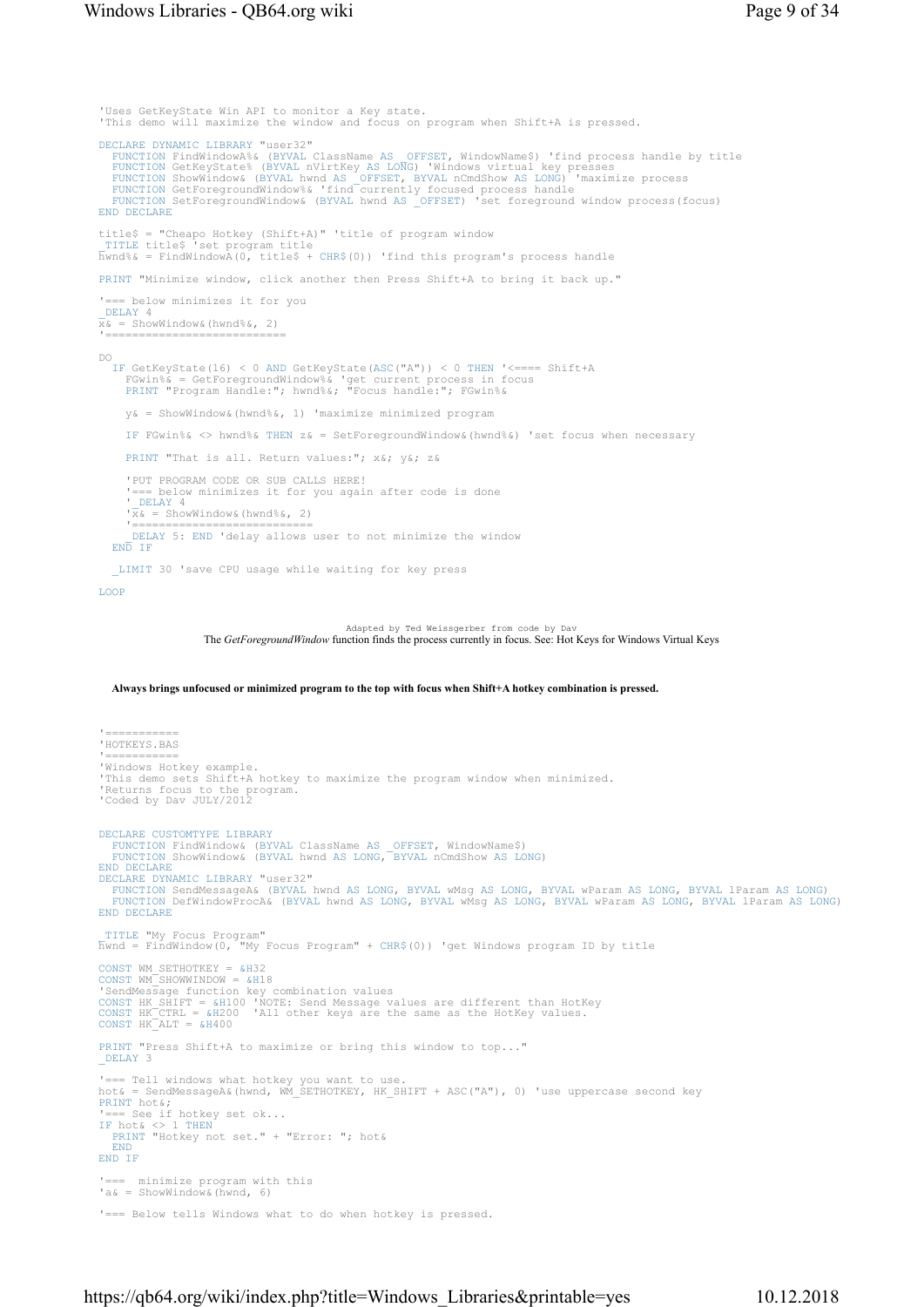```
'===(it maximizes the program window and returns focus over and over). 
top& = DefWindowProcA&(hwnd, WM_SHOWWINDOW, 0, 0)
DO: LIMIT 1
 'do your program stuff here.... 
PRINT hot&; top&; 
LOOP UNTIL INKEYS = CHR$(27)END
```
Adapted from code by Dav

Note: The SetHotKey message tells the designated Windows program ID when to do DefWondowProcA to focus the window.

This can also focus on other program IDs! See also: Hot Keys for Windows Virtual Keys

Note: Minimized programs will always lose focus when minimized unless clicked in taskbar.

(Return to Table of Contents)

#### Folder Dialog Box

The SHBrowseForFolder function receives information about the folder selected by the user in Windows XP to 7.

```
DECLARE CUSTOMTYPE LIBRARY
       FUNCTION FindWindow& (BYVAL ClassName AS _OFFSET, WindowName$) 
END DECLARE
  _TITLE "Super Window" 
\overline{h}wnd& = FindWindow(0, "Super Window" + CHR$(0))
TYPE BROWSEINFO 'typedef struct _browseinfo 'Microsoft MSDN<br>
hwndOwner AS LONG ' HWND<br>
pidlRoot AS _OFFSET ' ' ' PCIDLIST_ABSOLUTE<br>
pszDisplayName AS OFFSET ' ' PETTR
 hwndOwner AS LONG ' ' ' ' HWND<br>pidlRoot AS _OFFSET ' ' ' PCIDLIST_ABSOLUTE
     pszDisplayName AS _OFFSET ' ' LPTSTR 
  lpszTitle AS _OFFSET ' ' LPCTSTR 
 ulFlags AS _UNSIGNED LONG ' UINT 
 lpfn AS _OFFSET ' ' BFFCALLBACK 
 lParam AS _OFFSET ' ' LPARAM 
 iImage AS LONG ' ' int 
END TYPE 'BROWSEINFO, *PBROWSEINFO, *LPBROWSEINFO; 
DECLARE DYNAMIC LIBRARY "shell32" 
    FUNCTION SHBrowseForFolder%& (x AS BROWSEINFO) 'Microsoft MSDN 
SUB SHGetPathFromIDList (BYVAL lpItem AS _OFFSET, BYVAL szDir AS _OFFSET) 'Microsoft MSDN 
END DECLARE
DIM b AS BROWSEINFO<br>b.hwndOwner = hwnd
 b.hwndOwner = hwnd<br>DIM s AS STRING * 1024<br>b.pszDisplayName = _OFFSET(s$)<br>a$ = "Choose a folder!!!" + CHR$(0)<br>b.lpszTitle = _OFFSET<br>DIM o AS _OFFSET<br>o = SHBrowseForFolder(b)
 IF o THEN
PRINT LEFT$(s$, INSTR(s$, CHR$(0)) - 1) 
 DIM s2 AS STRING * 1024 
 SHGetPathFromIDList o, _OFFSET(s2$) 
       PRINT LEFT$(s2$, INSTR(\frac{1}{525}, CHR$(0)) - 1)
ELSE
       PRINT "Cancel?" 
END IF
```
Code by Galleon

```
(Return to Table of Contents)
```
### Font Dialog Box

This dialog box does not return the actual font file name. Refer to the Registered Fonts File procedure below this one.

```
'Constants assigned to Flags. A LONG unmerical suffix defines those constants as LONG<br>CONST CF_APBLY = &H400& ' list ANSI fonts only<br>CONST CF_BOTH = &H36'<br>CONST CF_BOTH = &H36'<br>CONST CF_BOTH = &H36' list ANSI fonts only<br>CO
```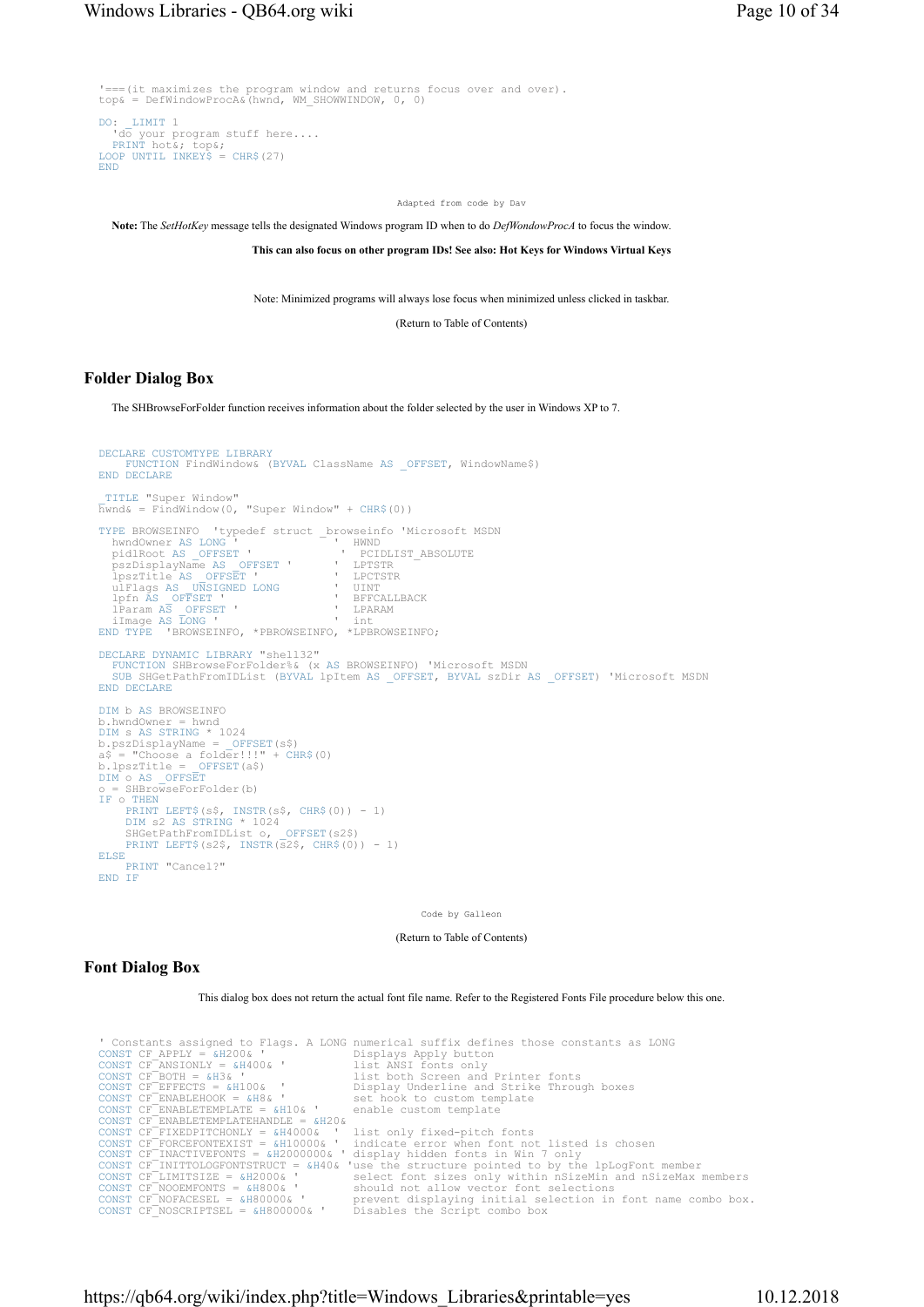CONST CF\_NOSIMULATIONS = &H1000& ' Disables selection of font simulations<br>CONST CF\_NOSIZESEL = &H200000& ' Disables Point Size selection<br>CONST CF\_NOSIYLESEL = &H100000& ' Disables Style selection<br>CONST CF\_NOVECTORFONTS = & list fonts only supported by printer associated with the device CONST CF\_SCALABLEONLY = &H20000& ' select only vector fonts, scalable printer fonts, and TrueType fonts CONST CF\_SCREENFONTS = &H1& ' lists only the screen fonts supported by system CONST CF\_SCRIPTSONLY = &H400& ' lists all non-OEM, Symbol and ANSI sets only and ANSI sets only in the Scripts combo box<br>CONST CF\_SELECTSCRIPT = &H400000& ' can only use set specified in the Scripts combo box CONST CF\_SHOWHELP = &H4& ' displays Help button reference CONST CF\_TTONLY = &H40000& ' True Type only True Type only<br>copies style data for the user's selection to lpszStyle buffer only list fonts available on both the printer and display ' Font Types returned by nFontType<br>
CONST BOLD FONTTYPE = &H100&<br>
CONST ITALIC FONTTYPE = &H100&<br>
CONST PRINTER\_FONTTYPE = &H400&<br>
CONST REGULAR\_FONTTYPE = &H400&<br>
CONST SCREEN\_FONTTYPE = &H400&<br>
CONST SIMULATED\_FONTTYPE = CONST DEFAULT CHARSET = 1<br>CONST LF\_DEFAULT = 0<br>CONST FF\_ROMAN = 16<br>CONST LF\_FACESIZE = 32 CONST GMEM\_MOVEABLE = &H2 CONST GMEM\_ZEROINIT = &H40 '------------------------------------------------------------------------------------------- DECLARE DYNAMIC LIBRARY "user32" FUNCTION FindWindowA%& (BYVAL ClassName AS \_OFFSET, BYVAL WindowName AS \_OFFSET) END DECLARE DECLARE DYNAMIC LIBRARY "comdlg32" FUNCTION ChooseFontA& (BYVAL lpcf AS \_OFFSET) FUNCTION CommDlgExtendedError& () ' 'dialog box error checking procedure END DECLARE TYPE CHOOSEFONT 1StructSize AS \_UNSIGNED LONG<br>hwndOwner AS \_OFFSET<br>HDC AS \_OFFSET<br>1pLogFont AS \_OFFSET<br>iPointSize AS LONG Flags AS LONG<br>rgbColors AS \_OFFSET<br>lCustData AS \_OFFSET<br>lpfnHook AS \_OFFSET<br>lpTemplateName AS \_OFFSET hInstance AS \_OFFSET lpszStyle AS \_OFFSET nFontType AS LONG ' if used as Unsigned Integer add Integer padder below 'padder AS INTEGER ' use only when nFontType is designated as Unsigned Integer nSizeMin AS LONG nSizeMax AS LONG END TYPE TYPE LOGFONT lfHeight AS LONG lfWidth AS LONG lfEscapement AS LONG lfOrientation AS LONG lfWeight AS LONG<br>
lfItalic AS \_BYTE ' not 0 when user selected<br>
lfUnderline AS \_BYTE ' not 0 when user selected<br>
lfCharSet AS \_BYTE<br>
lfCharSet AS \_BYTE lfOutPrecision AS \_BYTE lfClipPrecision AS \_BYTE lfQuality AS \_BYTE lfPitchAndFamily AS \_BYTE lfFaceName AS STRING \* 32 'contains name listed in dialog END TYPE DIM hWnd AS \_OFFSET 'must DIM or hWnd won't work DIM Title AS STRING 'keeps Dialog with program window SCREEN \_NEWIMAGE(640, 480, 12) '32 bit, 16 or 256 color screen modes \_<br>Title\$ = "Choose Font Dialog" \_TITLE Title\$ 'set Title of program \_DELAY 1 hWnd = FindWindowA%&(0, \_OFFSET(Title)) 'get window handle Font\$ = ShowFont\$(hWnd) ' call Dialog Box and get the font selection<br>PRINT Font\$, HEX\$(FontColor&), FontType\$; FontEff\$, PointSize& 'other values SHARED by function<br>COLOR FontColor&: PRINT "Font Color Selected" END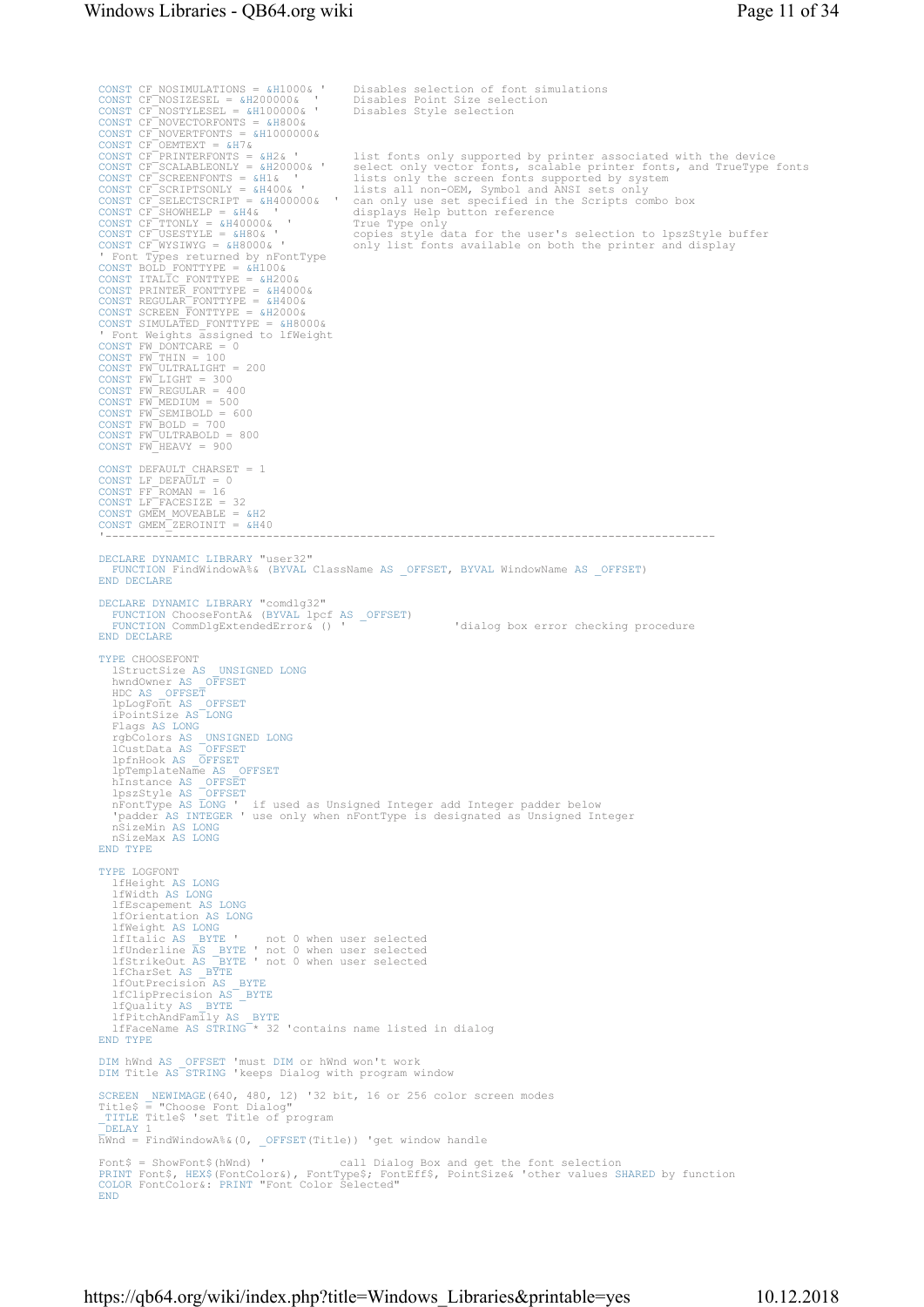```
FUNCTION ShowFont$ (hWnd AS _OFFSET)<br>DIM cf AS CHOOSEFONT
DIM of AS CHOOSEFONT<br>DIM Ifont AS LOGFONT<br>SHARED FONCCOIOT&, FONCTYPES, FONCEFFS, PointSize AS LONG 'shared with main program<br>1font.1fHeight = LF_DEFAULT ' determine default height 'set dailog box defaults<br>1font.1fWidth = 
lfont.lfCharSet = DEFAULT CHARSET ' use default character set<br>1font.lfChurPrecision = LF DEFAULT ' default precision mapping<br>1font.lfClupPrecision = LF DEFAULT ' default clipping precision<br>1font.lfQuality = LF DEFAULT ' de
cf.Flags = CF_BOTH OR CF_EFFECTS OR CF_FORCEFONTEXIST OR CF_INITTOLOGFONTSTRUCT OR CF_LIMITSIZE<br>cf.rgbColors = RGB(0, 0, 0) 'black<br>cf.nFontType = REGULAR_FONTTYPE ' regular font type i.e. not bold or anything<br>cf.nSizeMin =
cf.nSizeMax = 72 ' maximum point size 
IF ChooseFontA&(OFFSET(cf)) <> 0 THEN 'Initiate Dialog and Read user selections<br>ShowFont = LEFT$(1font.1fFaceName, INSTR(1fnceName, CHR$(0)) - 1)<br>'returns closest color attribute or 32 bit value and swaps red and blue colo
ELSE
     IF CommDlgExtendedError& THEN
PRINT "ChooseFontA failed. Error: 0x"; LCASE$(HEX$(CommDlgExtendedError&)) 
ELSE: PRINT "Entry was cancelled!" 
END IF
END IF
END FUNCTION
```
Code by Michael Calkins and Ted Weissgerber

#### Warning! This dialog box may error for no apparent reason! See CommDlgExtendedError (http://msdn.microsoft.com/en-us/library/windows/desktop/ms6469 16(v=vs.85).aspx) for more info!

Snippet: Shows how to compare a Font Dialog Box request with STRING file data created by the Registry Font Library below:

```
' procedure assumes that all fonts have been loaded into an array as below: 
RegFont$(1) = "Times New Roman (TrueType) = TIMES.TTF" 'array simulates registry data from file 
RegFont$(2) = "Times New Roman Bold (TrueType) = TIMESBD.TTF"<br>RegFont$(3) = "Times New Roman Bold Italic (TrueType) = TIMESBI.TTF"<br>RegFont$(4) = "Times New Roman Italic (TrueType) = TIMESI.TTF"<br>Font$ = "Times New Roman Bol
FOR n = 1 TO 4 'numFiles% 'actual number of font file registry records<br>IF INSTRȘ(RegFont$(n), Font$) THEN 'check for match of Dialog Box font name "Times New Roman"<br>FontFile$ = MID$(RegFont$(n), INSTR(RegFont$(n), "=") + 2
   CASE "Bold" 
      IF INSTR(RegFont$(n), "Bold") AND INSTR(RegFont$(n), "Italic") = 0 THEN File$ = FontFile$
   CASE "Italic" 
IF INSTR(RegFont$(n), "Italic") AND INSTR(RegFont$(n), "Bold") = 0 THEN File$ = FontFile$ 
   CASE "BoldItalic" 
   IF INSTR(RegFont$(n), "Bold") AND INSTR(RegFont$(n), "Italic") THEN File$ = FontFile$ 
CASE ELSE 'regular font as default 
IF INSTR(RegFont$(n), "Bold") = 0 AND INSTR(RegFont$(n), "Italic") = 0 THEN File$ = FontFile$ 
   END SELECT
END IF
IF LEN(File$) THEN EXIT FOR 'quit searching 
NEXT
```
Note: The Font Dialog name will not normally have descriptions such as Regular, Bold, Italics or (TrueType) so it ignores them.

GDI Tools - Font Guidlines (http://www.functionx.com/win32/Lesson14.htm)

(Return to Table of Contents)

### Registered Fonts

The Registry lists the Font Names and associated TTF file names that are needed with the Font Dialog Box in a program. The following program uses Registry functions from *advapi32.dll* to read the list of registered fonts and put them into a file.

```
' winreg.h 
CONST HKEY_CLASSES_ROOT = &H80000000~& 
CONST HKEY_CURRENT_USER = &H80000001~&
```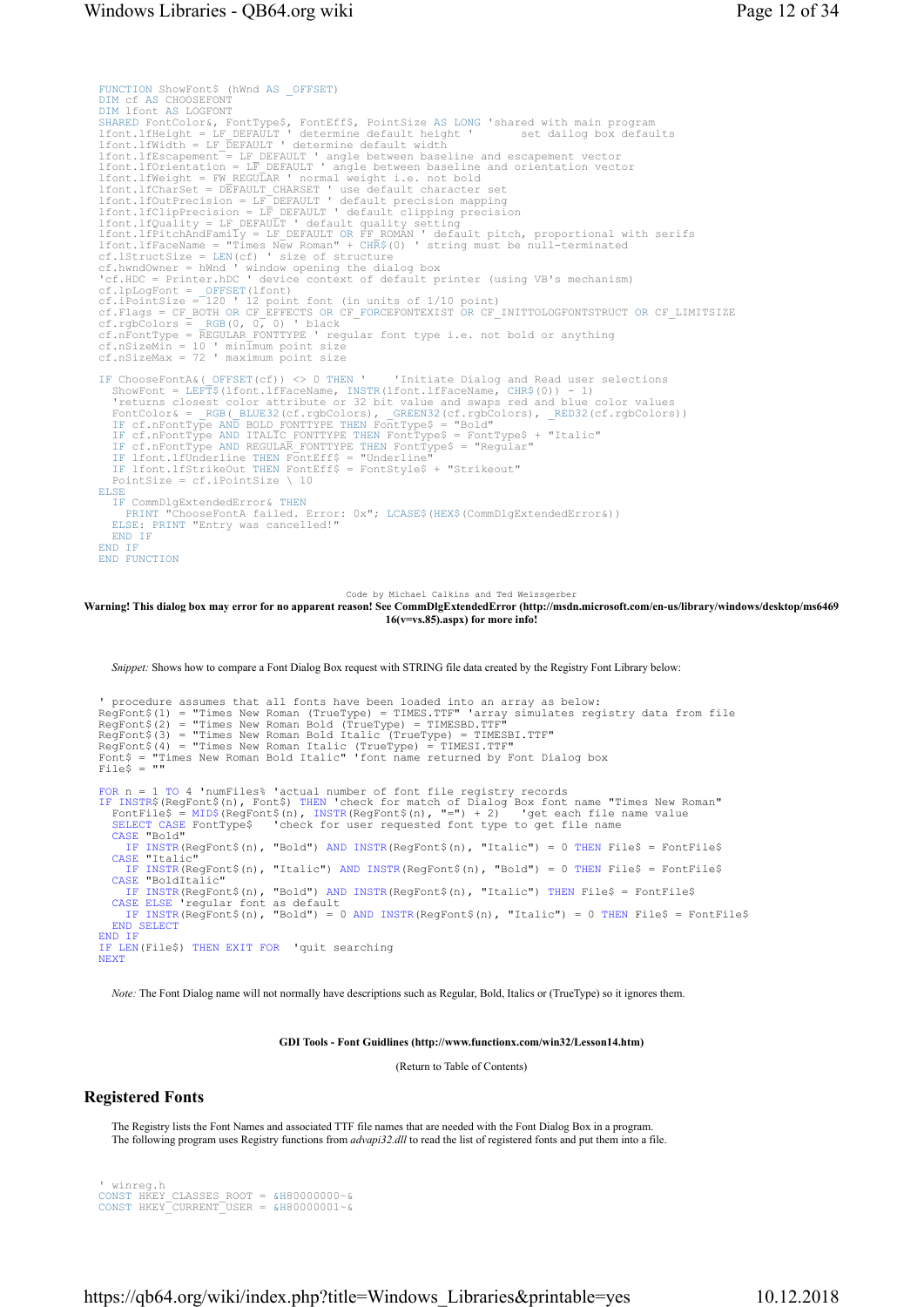CONST HKEY LOCAL MACHINE =  $\epsilon$ H80000002~ $\kappa$ CONST HKEY USERS =  $\epsilon$ H80000003~ $\kappa$ CONST HKEY USERFORMANCE DATA =  $\epsilon$ H80000004~ $\kappa$ CONST HKEY CURRENT CONFIG =  $\epsilon$ H80000005~ $\kappa$ CONST HKEY UNIDATA =  $\epsilon$ H80000006~ $\kappa$ ' http://mad.microsoft.com/en-us/library/ms724884(v=VS.85).aspx<br>
CONST REG NONE = 0<br>
CONST REG EXPANND SZ = 2<br>
CONST REG EXPANND SZ = 2<br>
CONST REG ENDARY = 3<br>
CONST REG DENDARY = 3<br>
CONST REG DENDARY = 3<br>
CONST REG DENDARY ' http://msdn.microsoft.com/en-us/library/ms724878(v=VS.85).aspx CONST KEY ALL ACCESS = &HF003F&<br>
CONST KEY CREATE LINK = &H0020&<br>
CONST KEY CREATE SUB KEY = &H0004&<br>
CONST KEY ENUMERATE SUB KEYS = &H0008&<br>
CONST KEY EXECUTE = &H20019&<br>
CONST KEY DOTIFY = &H0010&<br>
CONST KEY QUERY VALUE ' winerror.h ' http://msdn.microsoft.com/en-us/library/ms681382(v=VS.85).aspx CONST ERROR\_SUCCESS = 0<br>CONST ERROR\_FILE\_NOT\_FOUND = &H2&<br>CONST ERROR\_INVALID\_HANDLE = &H6&<br>CONST ERROR\_MORE\_DATA = &HEA&<br>CONST ERROR\_NO\_MORE\_ITEMS = &H103& '--------------------------------------------------------------------------------------------- ' REGSAM is an ACCESS\_MASK (winreg.h), which is a DWORD (winnt.h) 'Note: All of these functions, except RegCloseKey, have both ANSI (ending in A)<br>'and Unicode (ending in W) versions. I am not aware of any reason why both<br>'versions could not be used in the same program. To add the Unicode DECLARE DYNAMIC LIBRARY "advapi32" ' http://msdn.microsoft.com/en-us/library/ms724897(v=VS.85).aspx<br>FUNCTION RegOpenKeyExA& (BYVAL hKey AS \_OFFSET, BYVAL lpSubKey AS \_OFFSET, BYVAL ulOptions AS \_UNSIGNED LONG, ' http://msdn.microsoft.com/en-us/library/ms724837(v=VS.85).aspx FUNCTION RegCloseKey& (BYVAL hKey AS \_OFFSET) ' http://msdn.microsoft.com/en-us/library/ms724865(v=VS.85).aspx FUNCTION RegEnumValueA& (BYVAL hKey AS \_OFFSET, BYVAL dwIndex AS \_UNSIGNED LONG, BYVAL lpValueName AS \_OFFSET END DECLARE DIM hKey AS \_OFFSET DIM Ky AS \_OFFSET DIM SubKey AS STRING DIM Value AS STRING DIM bData AS STRING DIM t AS STRING DIM dwType AS \_UNSIGNED LONG DIM numBytes AS \_UNSIGNED LONG DIM numTchars AS \_UNSIGNED LONG DIM l AS LONG DIM dwIndex AS \_ UNSIGNED LONG OPEN "F0NTList.INF" FOR OUTPUT AS #1 'create a new file for font data PRINT PRINT "This key lists the registered fonts available to all users:"<br>Ky = HKEY LOCAL MACHINE<br>SubKey = "SOFTWARE\Microsoft\Windows NT\CurrentVersion\Fonts" + CHR\$(0)<br>Value = SPACE\$(261) 'ANSI Value name limit 260 chars + 1 n bData = SPACE\$(&H7FFF) 'arbitrary =  $RegOpenKeyExA(Ky, OFFSET(SubKey), 0, KEY READ, OFFSET(hKey))$ IF l THEN PRINT "RegOpenKeyExA failed. Error: 0x" + LCASE\$(HEX\$(l)) ELSE PRINT whatKey\$(Ky) + "\" + SubKey dwIndex DO  $\overline{\phantom{a}}$  DELAY .1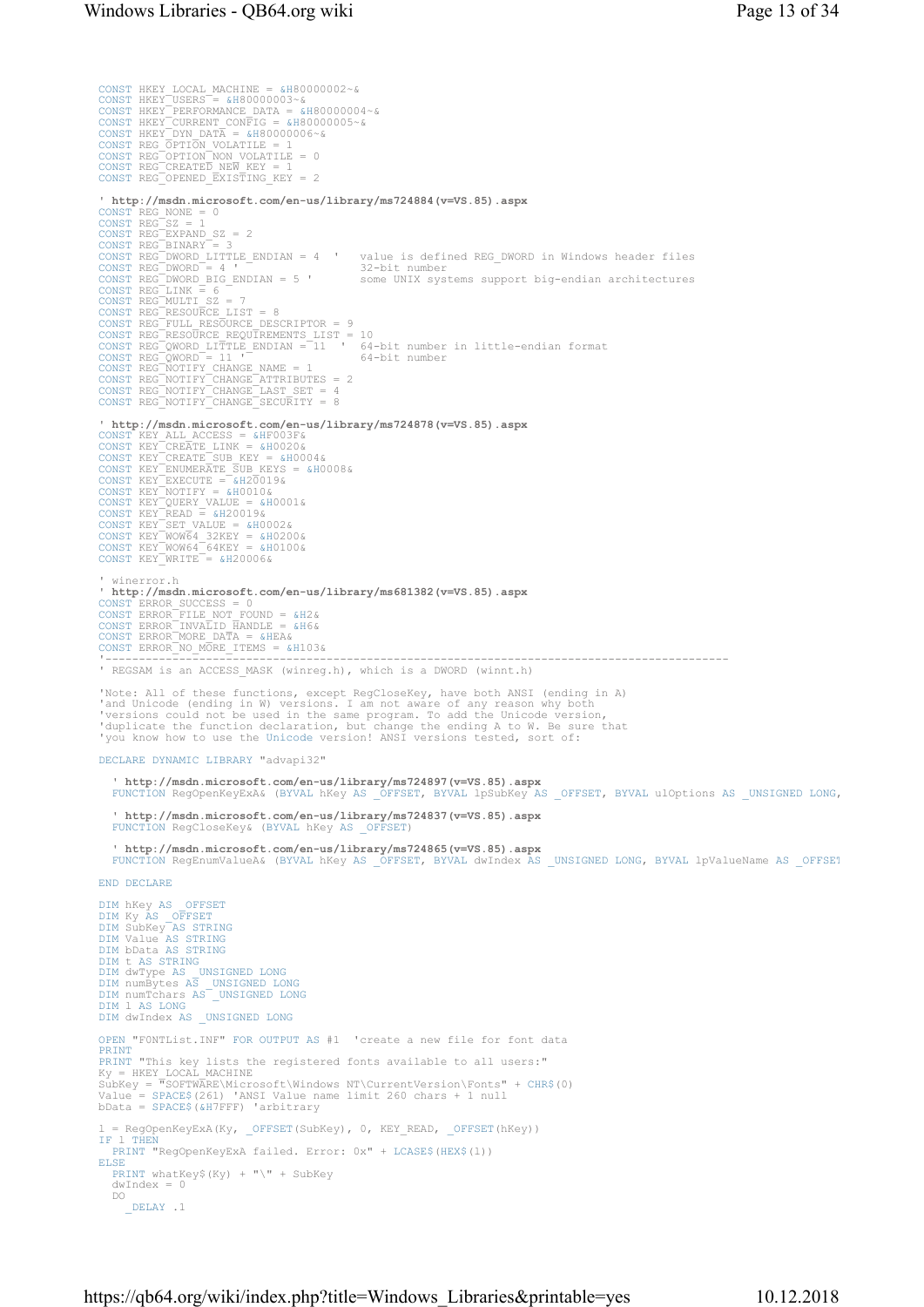```
 numBytes = LEN(bData) 
      numTchars = LEN(Value)l = RegEnumValueA(hKey, dwIndex, _OFFSET(Value), _OFFSET(numTchars), 0, _OFFSET(dwType), _OFFSET(bData), _OFFSET(bData), _OFFSET(bData), _OFFSET(bData), _OFFSET(bData), _OFFSET(bData), _OFFSET(bData), _OFFSET(bData), _OFFS
           1 THEN
          IF l <> ERROR_NO_MORE_ITEMS THEN
PRINT "RegEnumValueA failed. Error: 0x" + LCASE$(HEX$(l)) 
         END IF
         EXIT DO
      ELSE
          PRINT whatType(dwType) + " " + LEFT$(Value, numTchars) + " = " + formatData(dwType, numBytes, bData) 
PRINT #1, LEFT$(Value, numTchars) + " = " + formatData(dwType, numBytes, bData) 
      END IF
      dwIndex = dwIndex + 1LOOP
   CLOSE #1 
   PRINT dwIndex; "Values." 
   l = RegCloseKey(hKey)<br>IF l THENTHEN
      PRINT "RegCloseKey failed. Error: 0x" + LCASE$(HEX$(l)) 
      END
  END IF
END IF
END
FUNCTION whatType$ (dwType AS_UNSIGNED LONG)<br>SLECT CASE dwType = "REG_SZ"<br>CASE REG_EXPAND_SZ: whatType = "REG_EXPAND_SZ"<br>CASE REG_EXPAND_SZ: whatType = "REG_EXPAND_SZ"<br>CASE REG_EXPAND_SZ: whatType = "REG_ENNARY"<br>CASE REG_D
END SELECT<br>END FUNCTION
FUNCTION whatKey$ (hKey AS _OFFSET)<br>SELECT CASE hKey<br>CASE HKEY_CUARSES_ROOT: whatKey = "HKEY_CLASSES_ROOT"<br>CASE HKEY_CURRENT_USER: whatKey = "HKEY_CURRENT_USER"<br>CASE HKEY_LOCAL_MACHINE: whatKey = "HKEY_LOCAL_MACHINE"<br>CASE 
END SELECT
END FUNCTION
FUNCTION formatData$ (dwType AS _ UNSIGNED LONG, numBytes AS _ UNSIGNED LONG, bData AS STRING)
DIM t AS STRING
DIM ul AS _UNSIGNED LONG
DIM b AS _UNSIGNED _BYTE
DIM b AS UNSIGNED<br>SELECT CASE dwType
CASE REG SZ, REG EXPAND_SZ, REG MULTI_SZ<br>
formatData = LEFT$(bData, numBytes - 1)<br>
CASE REG_DWORD
 t = LCASE$(HEX$(CVL(LEFT$(bData, 4)))) 
 formatData = "0x" + STRING$(8 - LEN(t), &H30) + t 
   CASE ELSE
IF numBytes THEN
         b = ASC(LEFF$(bbData, 1))IF b < \omegaH10 THEN<br>
t = t + "0" + LCASE\ (HEX\zeta(b))
ELSE
 t = t + LCASE$(HEX$(b)) 
END IF
      END IF
      FOR ul = 2 TO numBytes 
         b = ASC(MID$(bData, ul, 1))IF b < \alpha H10 THEN<br>
t = t + " 0" + LCASE$ (HEX$ (b))ELSE
             t = t + " " + LCASE$ (HEX$(b))END IF
      NEXT
       formatData = t 
END SELECT
END FUNCTION
```
Code courtesy of Michael Calkins

Note: The names used in a Font Dialog Box and the actual file names are saved to the F0NTList.INF(name uses zero) file to be compared with user entries. To check for Bold and Italics or combined types of font requests see Font Dialog Box Library above.

Note: The above procedure only reads the Registry. Edit or alter the Registry at your own peril!

Windows Registry Libraries

(Return to Table of Contents)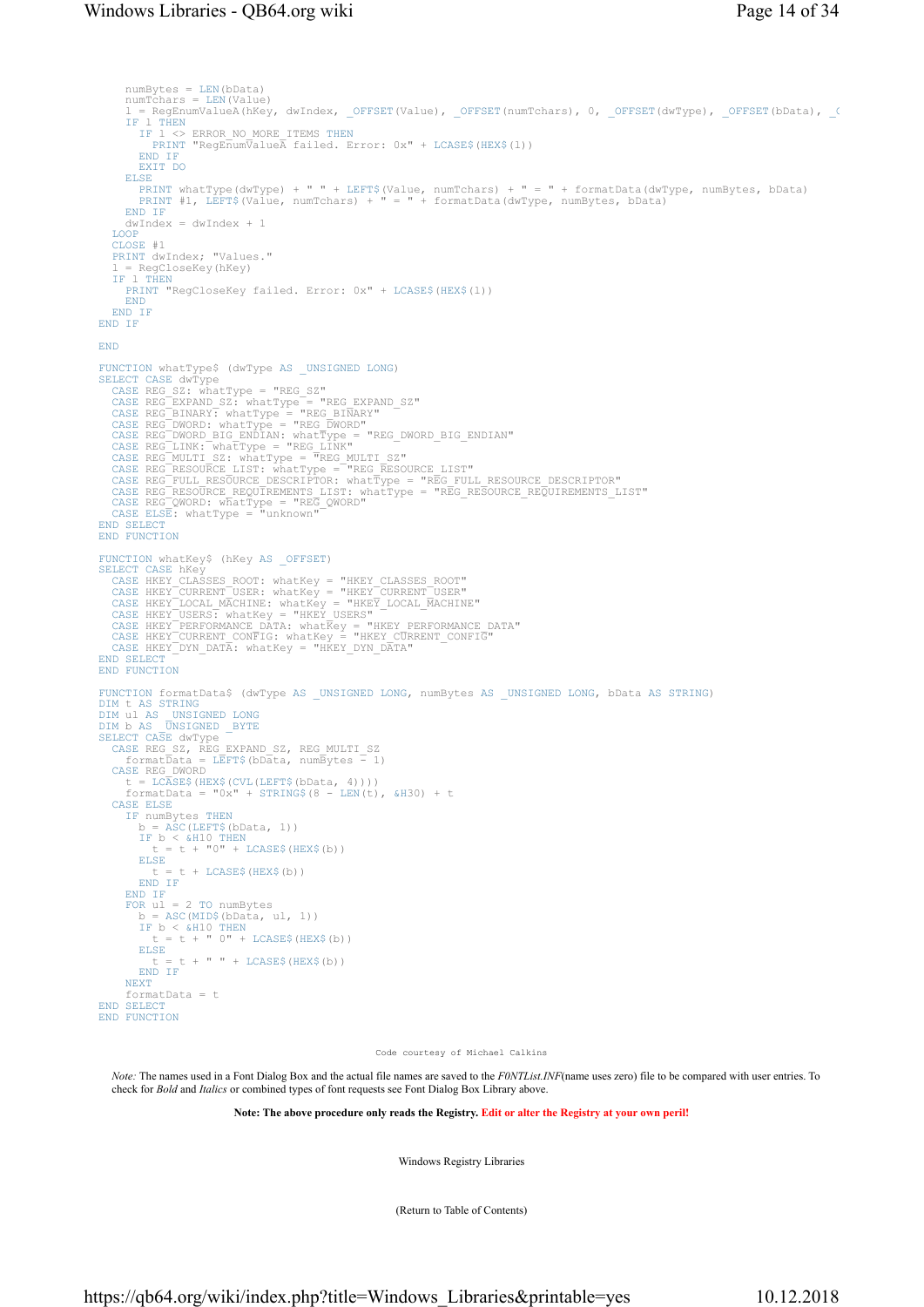## Game Pad

Function joyGetPosEx allows for more buttons and dual analog multiple sticks

```
DECLARE DYNAMIC LIBRARY "winmm" 
FUNCTION joyGetNumDevs% () ' Number of joysticks supported on system 
FUNCTION joyGetPosEx& (BYVAL uJoyID AS _UNSIGNED INTEGER, joyref AS LONG) 
END DECLARE
TYPE JOYINFOEX 
 dwSize AS LONG
 dwFlags AS LONG
 dwXpos AS LONG
 dwYpos AS LONG
 dwZpos AS LONG
 dwRpos AS LONG
 dwUpos AS LONG
 dwVpos AS LONG
       dwButtons AS LONG
       dwButtonNumber AS LONG
       dwPOV AS LONG
 dwReserved1 AS LONG
 dwReserved2 AS LONG
END TYPE
DIM Joy1 AS JOYINFOEX 
Joy1.dwSize = LEN(Joy1) 
DO 
       x& = joyGetPosEx(0, Joy1.dwSize) 
      LOCATE 1, 1: 
       PRINT Joy1.dwSize 
PRINT Joy1.dwFlags 
PRINT Joy1.dwXpos 
       PRINT Joy1.dwYpos 
PRINT Joy1.dwZpos 
      PRINT Joy1.dwRpos
       PRINT Joy1.dwUpos 
PRINT Joy1.dwVpos 
LOOP UNTIL INKEY$ <> ""
                                                                  Code courtesy of Unseenmachine
DECLARE DYNAMIC LIBRARY "winmm" 
FUNCTION joyGetNumDevs% () ' Number of joysticks supported on system 
FUNCTION joyGetPos& (BYVAL uJoyID AS _UNSIGNED INTEGER, joyref AS _UNSIGNED LONG) 
END DECLARE
TYPE JOYINFO 
 wXpos AS _UNSIGNED LONG
 wYpos AS _UNSIGNED LONG
 wZpos AS _UNSIGNED LONG
 wButtons AS _UNSIGNED LONG
END TYPE
TYPE PadCalibration 
 IsAnalog AS INTEGER
 XMin AS LONG
       YMin AS LONG
 XMax AS LONG
 YMax AS LONG
 XNorm AS LONG
 YNorm AS LONG
 Button1 AS INTEGER
 Button2 AS INTEGER
 Button3 AS INTEGER
 Button4 AS INTEGER
 Button5 AS INTEGER
       Button6 AS INTEGER
END TYPE
DIM MyJoyCal AS PadCalibration, MyJoy AS JOYINFO 
'// Simple calibration. 
PRINT "Press button 1 (A on XBox | X on PS3) " 
DO 
       d% = JoyButtons(0, MyJoy, MyJoyCal) 
LOOP UNTIL MyJoy.wButtons > 0 
MyJoyCal.Button1 = MyJoy.wButtons 
SLEEP 1
PRINT "Press button 2 (B on XBox | Circle on PS3) " 
DO 
       d% = JoyButtons(0, MyJoy, MyJoyCal) 
LOOP UNTIL MyJoy.wButtons <> 0 
MyJoyCal.Button2 = MyJoy.wButtons 
SLEEP 1
PRINT "Press button 3 (X on XBox | Square on PS3) "
```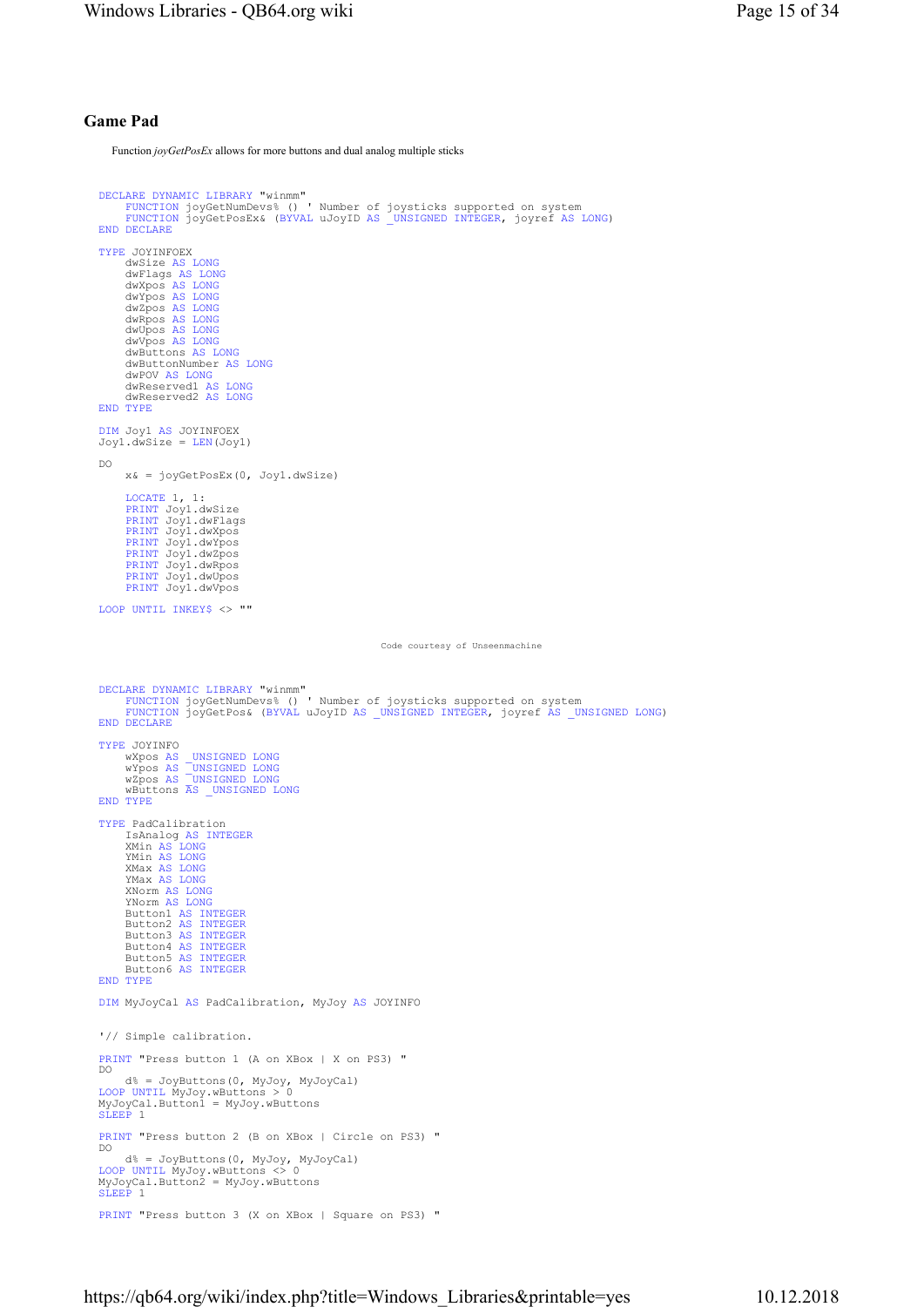```
DO 
       d% = JoyButtons(0, MyJoy, MyJoyCal) 
 LOOP UNTIL MyJoy.wButtons <> 0 
MyJoyCal.Button3 = MyJoy.wButtons 
SLEEP 1
PRINT "Press button 4 (Y on XBox | Triangle on PS3) " 
 DO 
 d% = JoyButtons(0, MyJoy, MyJoyCal) 
 LOOP UNTIL MyJoy.wButtons <> 0 
MyJoyCal.Button4 = MyJoy.wButtons 
SLEEP 1PRINT "Press button 5 (R1) " 
DO 
       d% = JoyButtons(0, MyJoy, MyJoyCal) 
 LOOP UNTIL MyJoy.wButtons <> 0 
MyJoyCal.Button5 = MyJoy.wButtons 
SLEEP 1
PRINT "Press button 6 (L1) " 
 DO 
 d% = JoyButtons(0, MyJoy, MyJoyCal) 
LOOP UNTIL MyJoy.wButtons <> 0 
MyJoyCal.Button6 = MyJoy.wButtons 
SLEEP 1 
PRINT "Leave the joystick in its central position and press button 1"<br>no
 DO 
 d% = JoyButtons(0, MyJoy, MyJoyCal) 
LOOP UNTIL MyJoy.wButtons = MyJoyCal.Button1 
MyJoyCal.XNorm = MyJoy.wXpos 
SLEEP 1
PRINT "Push the joystick as far left as possible and press button 1" 
\overline{DO} d% = JoyButtons(0, MyJoy, MyJoyCal) 
 LOOP UNTIL MyJoy.wButtons = MyJoyCal.Button1 
MyJoyCal.XMin = MyJoy.wXpos 
SLEEP 1
PRINT "Push the joystick as far right as possible and press button 1" 
DO 
       d% = JoyButtons(0, MyJoy, MyJoyCal) 
 LOOP UNTIL MyJoy.wButtons = MyJoyCal.Button1 
MyJoyCal.XMax = MyJoy.wXpos 
SLEEP 1
PRINT "Push the joystick as far up as possible and press button 1" 
DO 
       d% = JoyButtons(0, MyJoy, MyJoyCal) 
 LOOP UNTIL MyJoy.wButtons = MyJoyCal.Button1 
MyJoyCal.YMin = MyJoy.wXpos 
SLEEP 1 
PRINT "Push the joystick as far down as possible and press button 1"<br>DO
 DO 
 d% = JoyButtons(0, MyJoy, MyJoyCal) 
LOOP UNTIL MyJoy.wButtons = MyJoyCal.Button1 
MyJoyCal.YMax = MyJoy.wXpos 
SLEEP 1 
CLS
'//How to get the gamepads status. 
DO 
 a% = StickXPos(0, MyJoy, MyJoyCal)<br>b% = StickYPos(0, MyJoy, MyJoyCal)<br>c% = StickZPos(0, MyJoy, MyJoyCal)<br>d% = JoyButton1(0, MyJoy, MyJoyCal)
 e% = JoyButton2(0, MyJoy, MyJoyCal)<br>f% = JoyButton3(0, MyJoy, MyJoyCal)<br>g% = JoyButton5(0, MyJoy, MyJoyCal)<br>h% = JoyButton5(0, MyJoy, MyJoyCal)<br>i% = JoyButton6(0, MyJoy, MyJoyCal)
       LOCATE 1, 1: PRINT "X axis : ", MyJoy.wXpos<br>PRINT "Y axis : ", MyJoy.wYpos<br>PRINT "Z axis : ", MyJoy.wZpos<br>PRINT "Button 1 : ", d%<br>PRINT "Button 2 : ", e%
       PRINT "Button 3 : ", f%<br>PRINT "Button 4 : ", g%<br>PRINT "Button 5 : ", h%<br>PRINT "Button 6 : ", i%
LOOP UNTIL INKEY$ <> "" 
'// Functions 
 FUNCTION StickXPos (Index AS _UNSIGNED INTEGER, Joyref AS JOYINFO, JoyCal AS PadCalibration)<br>x = joyGetPos(Index, Joyref.wXpos)
 StickXPos = Joyref.wXpos 
END FUNCTION
 FUNCTION StickYPos (Index AS _UNSIGNED INTEGER, Joyref AS JOYINFO, JoyCal AS PadCalibration)<br>x = joyGetPos(Index, Joyref.wXpos)
 StickYPos = Joyref.wYpos 
END FUNCTION
```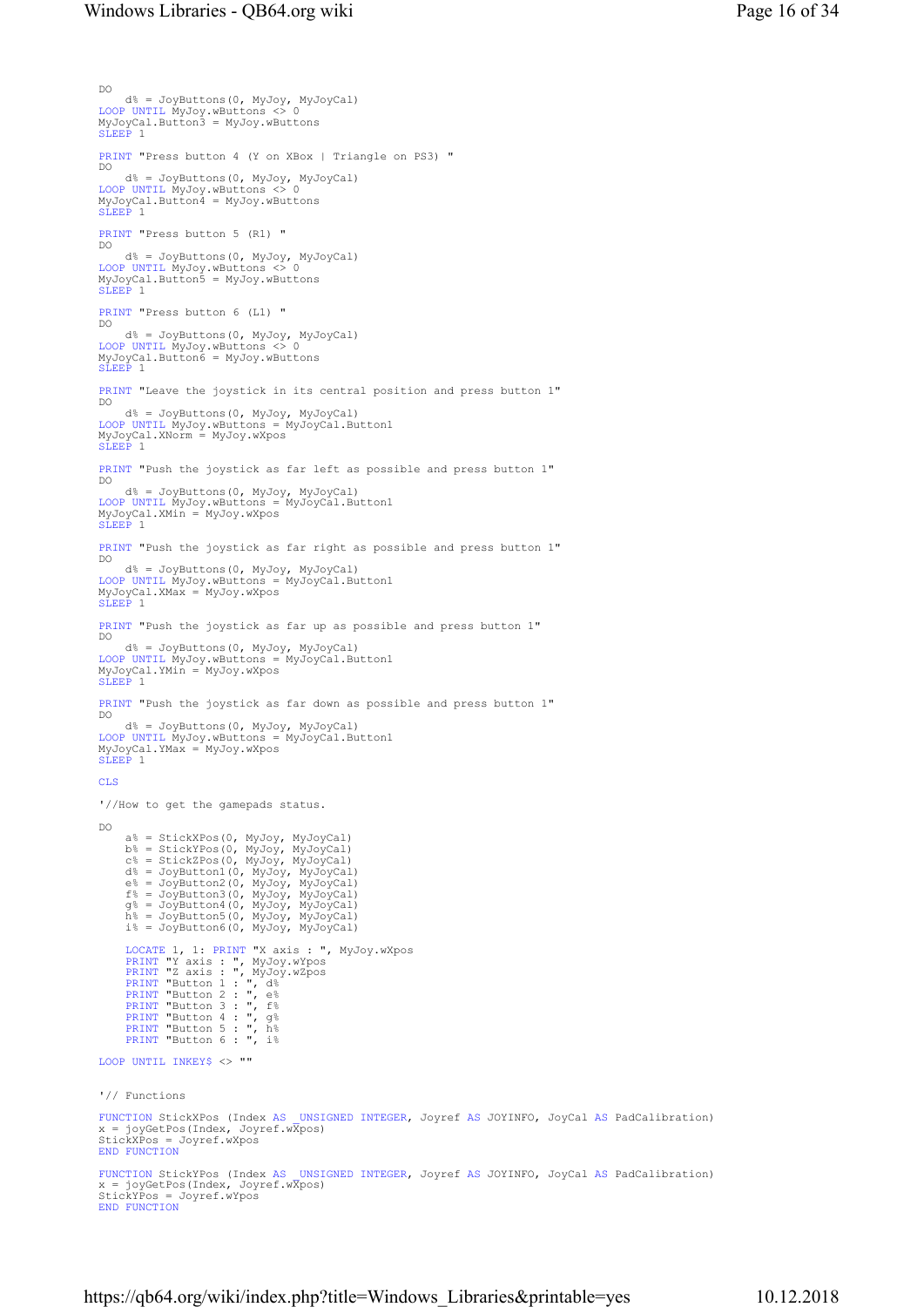```
FUNCTION StickZPos (Index AS _UNSIGNED INTEGER, Joyref AS JOYINFO, JoyCal AS PadCalibration) 
x = joyGetPos(Index, Joyref.wXpos) 
StickZPos = Joyref.wZpos 
END FUNCTION
FUNCTION JoyButtons (Index AS _UNSIGNED INTEGER, Joyref AS JOYINFO, JoyCal AS PadCalibration) 
x = joyGetPos(Index, Joyref.wXpos) 
JoyButtons = Joyref.wButtons 
END FUNCTION
FUNCTION JoyButton1 (Index AS _ UNSIGNED INTEGER, Joyref AS JOYINFO, JoyCal AS PadCalibration)
x = joyGetPos(Index, Joyref.wXpos) 
IF Joyref.wButtons = JoyCal.Button1 THEN
IF Joyref.wButtons<br>JoyPutton1 = -1
ELSE
     JoyButton1 = 0 
END IF
END FUNCTION
FUNCTION JoyButton2 (Index AS _ UNSIGNED INTEGER, Joyref AS JOYINFO, JoyCal AS PadCalibration)
x = joyGetPos(Index, Joyref.wXpos) 
IF Joyref.wButtons = JoyCal.Button2 THEN
 JoyButton2 = -1 
ELSE
     JoyButton2 = 0 
END IF
END FUNCTION
FUNCTION JoyButton3 (Index AS _UNSIGNED INTEGER, Joyref AS JOYINFO, JoyCal AS PadCalibration)<br>x = joyGetPos(Index, Joyref.wXpos)<br>IF Joyref.wButtons = JoyCal.Button3 THEN
     JoyButton3 = -1ELSE
 JoyButton3 = 0 
END IF
END FUNCTION
FUNCTION JoyButton4 (Index AS _ UNSIGNED INTEGER, Joyref AS JOYINFO, JoyCal AS PadCalibration)
x = joyGetPos(Index, Joyref.wXpos) 
IF Joyref.wButtons = JoyCal.Button4 THEN
     JoyButton4 = -1ELSE
 JoyButton4 = 0 
END IF
END FUNCTION
FUNCTION JoyButton5 (Index AS _ UNSIGNED INTEGER, Joyref AS JOYINFO, JoyCal AS PadCalibration)
x = joyGetPos(Index, Joyref.wXpos) 
IF Joyref.wButtons = JoyCal.Button5 THEN
 JoyButton5 = -1 
ELSE
 JoyButton5 = 0 
END IF
END FUNCTION
FUNCTION JoyButton6 (Index AS _ UNSIGNED INTEGER, Joyref AS JOYINFO, JoyCal AS PadCalibration)
x = joyGetPos(Index, Joyref.wXpos) 
IF Joyref.wButtons = JoyCal.Button6 THEN
 JoyButton6 = -1 
ELSE
     JoyButton6 = 0 
END IF
END FUNCTION
```
(Return to Table of Contents)

## Hot Keys (maximize)

Maximizing a minimized program window not in focus using Shift + A as read by the Windows GetKeyState function.

```
'================<br>'CHEAPO-HOTKEY.BAS
 '================= 
'Uses GetKeyState Win API to monitor a Key state. 
'This demo will maximize the window when Shift+A is pressed at any time. 
DECLARE DYNAMIC LIBRARY "user32"
   FUNCTION FindWindowA& (BYVAL ClassName AS _OFFSET, WindowName$) 'handle by title<br>FUNCTION GetKeyState% (BYVAL nVirtKey AS LONG) 'reads Windows key presses independently<br>FUNCTION ShowWindow& (BYVAL hwnd AS LONG, BYVAL nCmdS
END DECLARE
title$ = "Cheapo Hotkey (Shift+A)" 'string variable avoids title typo's 
_TITLE title$ 
hwnd& = FindWindowA(0, title$ + CHR$(0)) 
PRINT "Minimize this window, then Press Shift+A to bring it back up." 
'=== below minimizes it for you 
  DELAY 4
\overline{x_k} =ShowWindow&(hwnd&, 2)
 '===========================
```
DO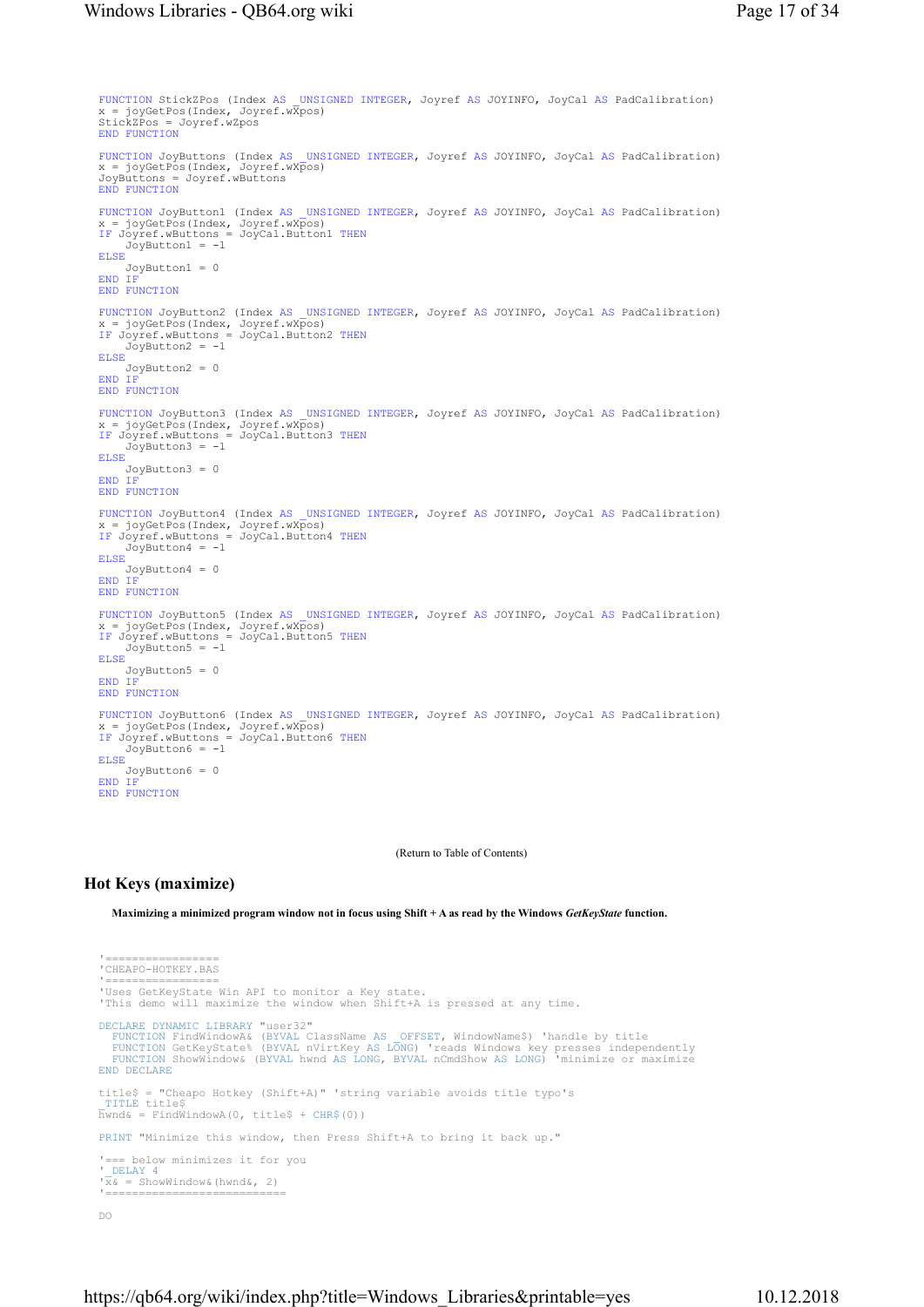```
IF GetKeyState(16) < 0 AND GetKeyState(ASC("A")) < 0 THEN '<==== Shift+A 
 y& = ShowWindow&(hwnd&, 1) 
PRINT "That is all. Hoped it worked."; x&; y& 
      END
 END IF
_LIMIT 30 'Don't be a hog 
LOOP
```
Code courtesy of Dav

Note: Virtual Hot keys can be used when a QB64 program is not in focus too! See Focus to bring a QB64 program into focus.

|             |                      |          |                           |     |     |     |          |      |      |     |           |      | Virtual KeyState Codes |     |          |        |              |                  |               |                                                                                                             |       |             |         |
|-------------|----------------------|----------|---------------------------|-----|-----|-----|----------|------|------|-----|-----------|------|------------------------|-----|----------|--------|--------------|------------------|---------------|-------------------------------------------------------------------------------------------------------------|-------|-------------|---------|
|             |                      |          |                           |     |     |     |          |      |      |     |           |      |                        |     |          |        |              |                  |               |                                                                                                             |       |             |         |
| $E_{SC}$    | F1 F                 |          | F2                        | F3. | F4. | F5. |          | F6.  | F7   | F8  | F9        |      | F10                    |     | F11 F12  |        |              |                  | Sys ScL Pause |                                                                                                             |       |             |         |
| 127         |                      | 112.     |                           |     |     |     |          |      |      |     |           |      | -121                   |     | 122 123  |        |              | 44 145 19        |               |                                                                                                             |       |             |         |
|             | $'$ $\sim$ 1! 20     |          | - 3#                      |     | 4 S | 5%  | -6^      |      | 78.  |     | 8* 9(0) – |      |                        |     | $=+$ BkS |        |              |                  | Ins Hme PUp   | NumL                                                                                                        |       |             |         |
| $'$ 192 49  |                      | -50      | -51                       |     | .52 | -53 | 54       |      | -55. | 56  | 57        |      | 48 189 187             |     | - 8      |        |              | 45 36 33         |               | 144                                                                                                         | - 111 |             | 106 109 |
| $'$ Tab $Q$ |                      | <b>W</b> | E                         |     | R   |     |          |      |      |     | $\circ$   | P    | - 13                   |     | - 84     |        |              |                  | Del End PDn   | $7Hme$ 8/ $\triangle$                                                                                       |       | $9PU +$     |         |
|             | $'$ 9 81             | 87       | - 69                      |     | -82 | -84 | -89      |      | -85. | -73 | -79       |      | 80 219                 |     | 221 120  |        |              | 46 35 34         |               | 103                                                                                                         | 104   |             | 105 107 |
|             | ' $CapL$ A           |          | s.                        | D   | F   | G   |          | н    | J    | к   |           |      | $\mathbf{L} = -7.1$    | -11 | Enter    |        |              |                  |               | $4/4 - 5$                                                                                                   |       |             | $6/-$ E |
| $\cdot$ 20  |                      | - 65     | - 83                      | 68  | 70. |     |          |      | 74   |     | - 75      |      | 76 186 222 13          |     |          |        |              |                  |               | 100                                                                                                         | - 101 |             | $102$ n |
|             | ' Shift Z            |          | $\mathbf{x}$ $\mathbf{c}$ |     |     | v   | в        | N    | м    |     | .<        | . >∴ | $\frac{1}{2}$          |     | Shift    |        |              | $\blacktriangle$ |               | 1End $2/\nabla$                                                                                             |       |             | 3PD t   |
|             | $'$ 16/160 90        |          | 88 67                     |     |     | 86  | 66       | - 78 |      |     | 77 188    |      | 190 191                |     |          | 16/161 |              | 38               |               | 97                                                                                                          | -98   | 99          | e       |
| ' Ctrl      |                      | Win      |                           | Alt |     |     | Spacebar |      |      |     |           |      | Alt Win Menu Ctrl      |     |          |        | $\leftarrow$ |                  | $\rightarrow$ | $0$ Ins                                                                                                     |       | $.$ Del $r$ |         |
|             | $'$ 17/162 91 18/164 |          |                           |     |     |     |          | 32   |      |     |           |      | 18/165 92 93 17/163    |     |          |        | -37          | -40              | -39           | 96                                                                                                          |       | 110         | 13      |
|             |                      |          |                           |     |     |     |          |      |      |     |           |      |                        |     |          |        |              |                  |               |                                                                                                             |       |             |         |
|             |                      |          |                           |     |     |     |          |      |      |     |           |      |                        |     |          |        |              |                  |               | Num Lock On values shown. Off values same as functions and arrows, $5 = \text{code } 12$ .                  |       |             |         |
|             |                      |          |                           |     |     |     |          |      |      |     |           |      |                        |     |          |        |              |                  |               |                                                                                                             |       |             |         |
|             |                      |          |                           |     |     |     |          |      |      |     |           |      |                        |     |          |        |              |                  |               | Mouse click returns: LB = 1, RB = 2, MB = 4, etc. Special keys (http://msdn.microsoft.com/en-us/library/win |       |             |         |

NOTE: The above commented table can be copied and pasted directly into the QB64 IDE

Invisible key and mouse logger that does not require program focus. Press ESCape key to view the logged activity.

```
$CONSOLE<br>|DEST | CONSOLE ' for demonstration only<br>|PRINT "The actual program is hiding. Type some stuff!"<br>PRINT
PRINT<br>PRINT "Press ESC to quit logging keys and see results.":
\frac{\text{DEST}}{\text{T}}=======
                '====================== End Demo Console Code =============================== 
_SCREENHIDE 'makes the program invisible to the user. Escape key displays log! 
DECLARE LIBRARY 'function is already used by QB64 so "User32" is not required 
FUNCTION GetAsyncKeyState% (BYVAL vkey AS LONG) 
END DECLARE
DIM theitem$(1000) 
DO: _LIMIT 100 
FOR thekey = &H30 TO &H5A 
IF GetAsyncKeyState(thekey) THEN
 theitem$(a) = theitem$(a) + CHR$(thekey) 
 DO 
        LOOP UNTIL GetAsyncKeyState(thekey) = 0 
     END IF
  NEXT
  IF GetAsyncKeyState(1) THEN
 a = a + 1 
 theitem$(a) = "{MOUSE LEFT}" 
 DO 
   LOOP UNTIL GetAsyncKeyState(1) = 0 
END IF
  IF GetAsyncKeyState(2) THEN
     a = a + theitem$(a) = "{MOUSE RIGHT}" 
      DO 
     LOOP UNTIL GetAsyncKeyState(2) = 0
   END IF
IF GetAsyncKeyState(4) THEN
     a = atheitem$(a) = "{MOUSE MIDDLE}"
 DO 
LOOP UNTIL GetAsyncKeyState(4) = 0 
END IF
IF GetAsyncKeyState(8) THEN
 theitem$(a) = theitem$(a) + "{BS}" 
      DO 
     LOOP UNTIL GetAsyncKeyState(8) = 0 
  END IF
  IF GetAsyncKeyState(9) THEN
     theitem$(a) = theitem$(a) + "{TAB}"<br>DO
 DO 
LOOP UNTIL GetAsyncKeyState(9) = 0 
  END TF
  IF GetAsyncKeyState(&HD) THEN
 a = a + 1 
 theitem$(a) = "{ENTER}" 
 DO 
LOOP UNTIL GetAsyncKeyState(&HD) = 0 
  END IF
```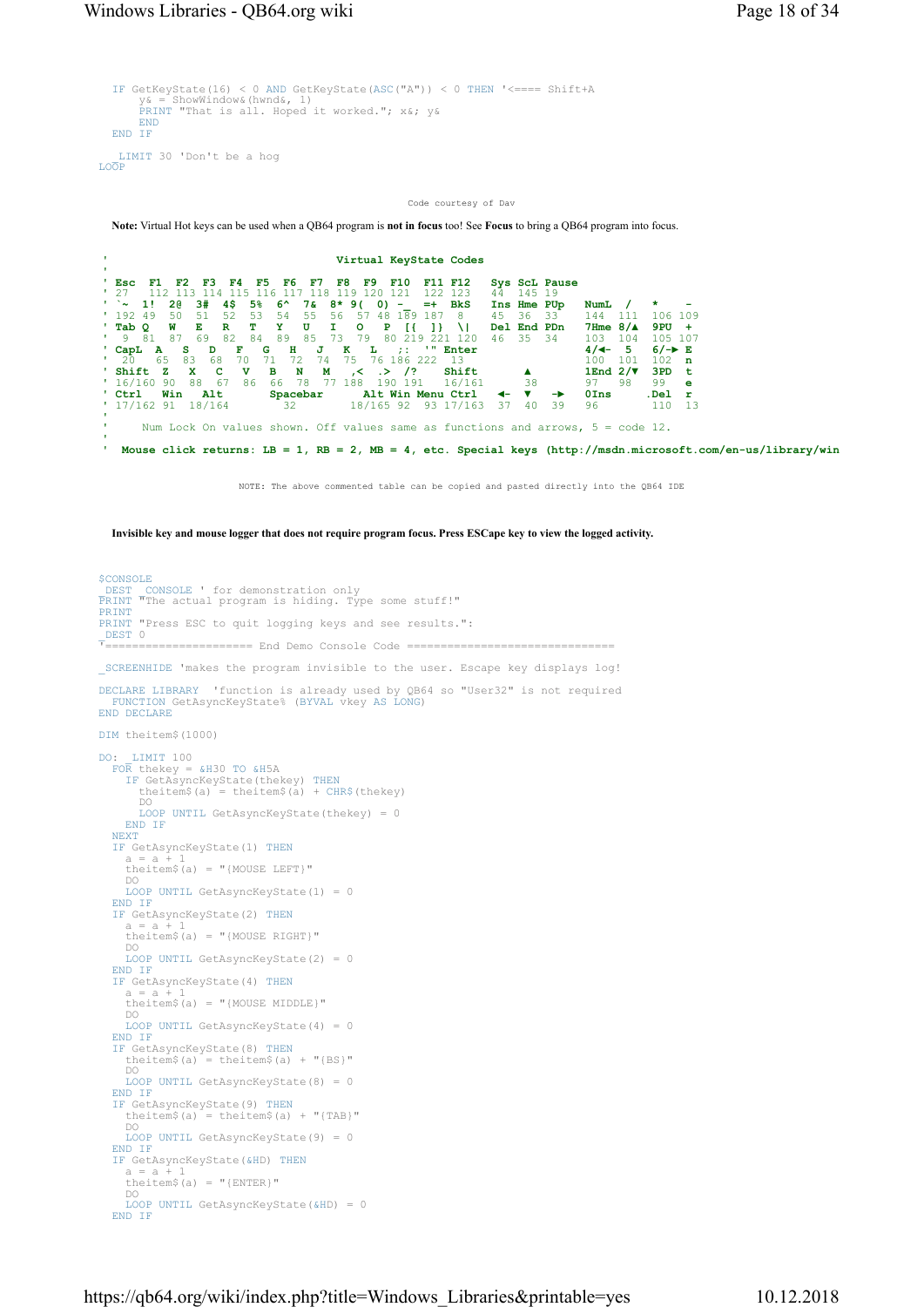```
IF GetAsyncKeyState(&H14) THEN
    theitem$(a) = theitem$(a) + "{CAPS LOCK}"<br>DO
 DO 
LOOP UNTIL GetAsyncKeyState(&H14) = 0 
  END IF
IF GetAsyncKeyState(&H20) THEN
    theitem$(a) = theitem$(a) + " "<br>DO
 DO 
LOOP UNTIL GetAsyncKeyState(&H20) = 0 
  END IF<br>IF Get
IF GetAsyncKeyState(&H1B) THEN
 theitem$(a) = theitem$(a) + "{ESC}" 
EXIT DO 'ESC key exits loop and prints logged key presses 
  END IF
LOOP
 _SCREENSHOW 'makes program visible with ESC key press 
FOR b = 0 TO a 
PRINT theitem$(b) 
  IF b MOD 20 = 19 THEN COLOR 12: PRINT "press any key": SLEEP: COLOR 7 
NEXT
```
Code by Cyperium

Note: The program will run invisibly without a program icon appearing in the task bar until the ESC key is pressed and the log will be displayed.

(Return to Table of Contents)

## Keyboard Lock Settings

Change Cap Lock, Scroll Lock and Number Lock settings and respective lights or onscreen indicators.

```
'public domain, 2012 april, michael calkins<br>CONST INPUT KEYBOARD = 1<br>CONST KEYEVENTF_KEYDOWN = 0<br>CONST KEYEVENTF_KEYUP = &H2
CONST VK_CAPITAL = &H14 
CONST VK_NUMLOCK = &H90 
CONST VK_SCROLL = &H91 
CONST scCapital = &H3A 
CONST scNumlock = &H45 
CONST scScroll = &H46 
DECLARE DYNAMIC LIBRARY "kernel32" 
FUNCTION GetLastError~& () 
END DECLARE
DECLARE DYNAMIC LIBRARY "user32" 
  FUNCTION SendInput~& (BYVAL nInputs~&, BYVAL pInputs%&, BYVAL cbSize&) 
FUNCTION GetMessageExtraInfo%& () 
END DECLARE
TYPE KeyInputStruc 
 type AS _UNSIGNED LONG
 wVk AS _UNSIGNED INTEGER
wScan AS _UNSIGNED INTEGER<br>dwFlags AS _UNSIGNED LONG<br>time AS _UNSIGNED LONG<br>dwExtraInfo AS _OFFSET<br>pad0 AS LONG 'to accomodate the size of a MOUSEINPUT<br>Pad1 AS LONG<br>END TYPE
DIM ki(0 TO 1) AS KeyInputStruc '2 index array will be zero initialized 
ki(0).type = INPUT_KEYBOARD 
ki(1).type = INPUT_KEYBOARD 
ki(0).dwFlags = KEYEVENTF_KEYDOWN<br>ki(1).dwFlags = KEYEVENTF_KEYUP<br>ki(0).dwExtraInfo = GetMessageExtraInfo 'read function value
ki(1).dwExtraInfo = ki(0).dwExtraInfo 'assign same value 
RANDOMIZE TIMER
DO UNTIL INKEY$ = CHR$(&H1B) 
_DELAY 2 
  SELECT CASE INT(RND * 3) 
CASE 0 
      ki(0).wVk = VK_NUMLOCK 
 ki(1).wVk = VK_NUMLOCK 
 ki(0).wScan = scNumlock 
 ki(1).wScan = scNumlock 
PRINT "Num lock..." 
   CASE 1 
 ki(0).wVk = VK_CAPITAL 
 ki(1).wVk = VK_CAPITAL 
 ki(0).wScan = scCapital 
 ki(1).wScan = scCapital 
PRINT "Caps lock..." 
   CASE 2 
ki(0).wVk = VK_SCROLL<br>ki(1).wVk = VK_SCROLL<br>ki(0).wScan = scScroll<br>ki(1).wScan = scScroll<br>PRINT "Scroll lock..."
```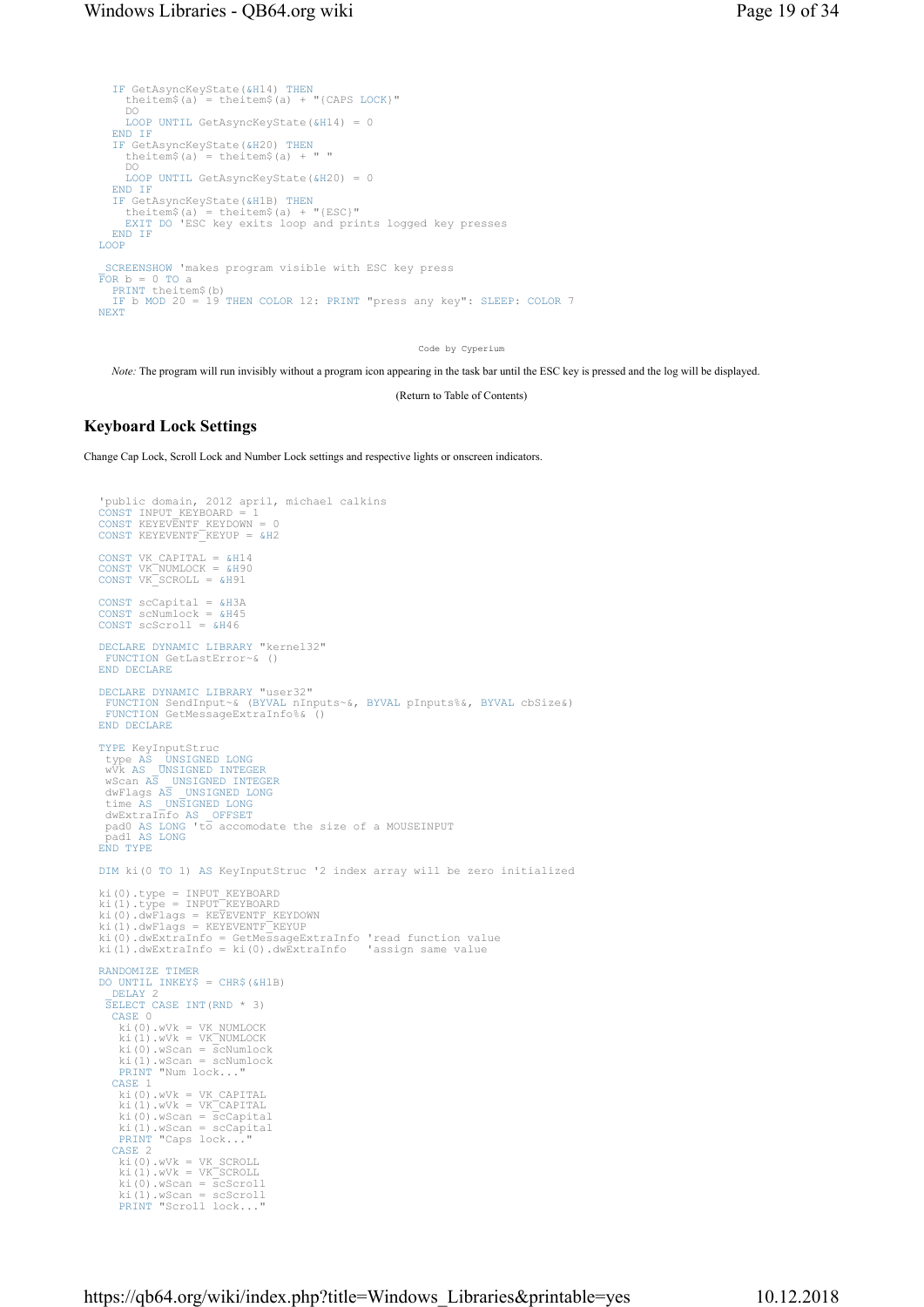```
END SELECT<br>1 = SendInput(2, _OFFSET(ki(0)), LEN(ki(0))) '2 tells function to read two indices(0 and 1)<br>IF l <> 2 THEN<br>PRINT 1
  PRINT "0x" + LCASE$ (HEX$ (GetLastError))
END IF
LOOP
END
```
Code by Michael Calkins

Note: In QB64 the number pad lock does not affect the INP(&H60) release code returns of the extended keys like it did in Qbasic.

(Return to Table of Contents)

## Message Box

| 'Message Box Constant values as defined by Microsoft (MBType)           |                                                                                                                |
|-------------------------------------------------------------------------|----------------------------------------------------------------------------------------------------------------|
| CONST MB $OK& = 0$                                                      | 'OK button only                                                                                                |
| CONST MB OKCANCEL $\& = 1$ 'OK & Cancel                                 |                                                                                                                |
| CONST MB ABORTRETRYIGNORE& = $2$ 'Abort, Retry & Ignore                 |                                                                                                                |
| CONST MB YESNOCANCEL $= 3$                                              | 'Yes, No & Cancel                                                                                              |
| CONST $MB$ <sup>-</sup> YESNO $\epsilon$ = 4                            | like the set of the set of the set of the set of the set of the set of the set of the set of the set of the se |
| CONST MB RETRYCANCEL& = $5$ 'Retry & Cancel                             |                                                                                                                |
| CONST MB CANCELTRYCONTINUE $\epsilon = 6$ 'Cancel, Try Again & Continue |                                                                                                                |
| CONST MB $ICONSTOP & = 16$                                              | 'Error stop sign icon                                                                                          |
| CONST MB ICONOUESTION $\& = 32$ 'Ouestion-mark icon                     |                                                                                                                |
| CONST $MB$ <sup>-</sup> ICONEXCLAMATION& = 48 'Exclamation-point icon   |                                                                                                                |
| CONST MB ICONINFORMATION& = $64$ 'Letter i in a circle icon             |                                                                                                                |
| CONST MB DEFBUTTON1& = $0$                                              | '1st button default(left)                                                                                      |
| CONST MB DEFBUTTON2& = $256$ '2nd button default                        |                                                                                                                |
| CONST MB DEFBUTTON3& = $512$                                            | '3rd button default(right)                                                                                     |
| CONST MB APPLMODAL $\delta = 0$                                         | 'Message box applies to application only                                                                       |
| CONST $MB$ SYSTEMMODAL& = 4096                                          | 'Message box on top of all other windows                                                                       |
| CONST MB SETFOCUS $\epsilon$ = 65536                                    | 'Set message box as focus                                                                                      |
| CONST $IDOK& = 1$                                                       | 'OK button pressed                                                                                             |
| CONST IDCANCEL $\delta = 2$                                             | 'Cancel button pressed                                                                                         |
| CONST IDABORT $\epsilon = 3$                                            | 'Abort button pressed                                                                                          |
| CONST IDRETRY $\& = 4$ 'Retry button pressed                            |                                                                                                                |
| CONST IDIGNORE $\& = 5$ 'Ignore button pressed                          |                                                                                                                |
| CONST IDYES& = $6$                                                      | 'Yes button pressed                                                                                            |
| CONST IDNO $\epsilon$ = 7                                               | 'No button pressed                                                                                             |
| CONST IDTRYAGAIN& = $10$                                                | 'Try again button pressed                                                                                      |
| CONST IDCONTINUE $\epsilon = 1$                                         | 'Continue button pressed                                                                                       |
|                                                                         |                                                                                                                |

'----------------------------------------------------------------------------------------

DECLARE LIBRARY

FUNCTION MessageBox& (BYVAL Zer0 AS LONG, Message AS STRING, Title AS STRING, BYVAL MBType AS \_UNSIGNED LONG) END DECLARE

DO msg& = 0: icon& = 0: DB& = 0 INPUT "Enter Message Box type(0 to 6 other Quits): ", BOX& IF BOX& < 0 OR BOX& > 6 THEN EXIT DO INPUT "Enter Icon&(0=none, 1=stop, 2=?, 3=!, 4=info): ", Icon& IF BOX& THEN INPUT "Enter Default Button(1st, 2nd or 3rd): ", DB& IF DB& THEN DB& = DB& - 1 'adjust value to 0, 1, or 2 msg& = MsgBox&("Box Title", "Box text message", BOX&, Icon&, DB&, 4096) 'on top of all windows PRINT "Button ="; msg& LOOP END FUNCTION MsgBox& (Title\$, Message\$, BoxType&, Icon&, DBtn&, Mode&) SELECT CASE Icon& CASE 1: Icon& = MB\_ICONSTOP& 'warning X-sign icon CASE 2: Icon& = MB\_ICONQUESTION& 'question-mark icon CASE 3: Icon& = MB\_ICONEXCLAMATION& 'exclamation-point icon CASE 4: Icon& = MB\_ICONINFORMATION& 'lowercase letter i in circle CASE ELSE: Icon& = 0 'no icon END SELECT IF BoxType& > 0 AND DBtn& > 0 THEN 'set default button as 2nd(256) or 3rd(512) SELECT CASE BoxType& CASE 2, 3, 6 IF DBtn& = 2 THEN Icon& = Icon& + MB\_DEFBUTTON3& ELSE Icon& = Icon& + MB\_DEFBUTTON2& '3 button CASE ELSE: Icon& = Icon& + MB\_DEFBUTTON2& '2nd button default END SELECT END IF  $Focus&=MBSetFocus&$ MsgBox& = MessageBox&(0, Message\$, Title\$, BoxType& + Icon& + Mode& + Focus&) 'focus on button END FUNCTION

Note: The demo above can show all of the possible message box options. The actual code necessary is quite simple.

(Return to Table of Contents)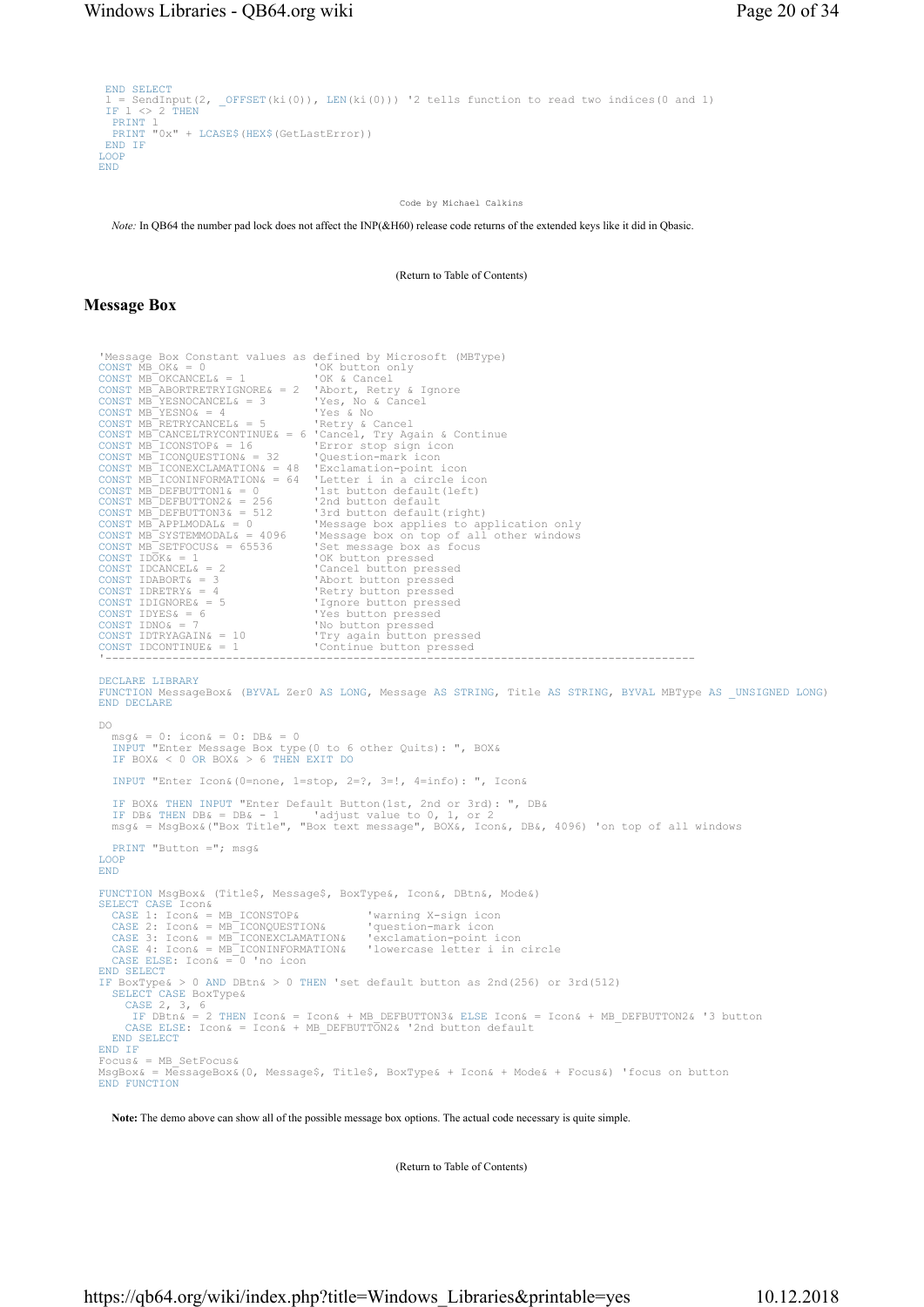## Mouse Area

Program limits the mouse to a box portion of the Windows desktop using the Rectangle TYPE to define the mouse area.

```
TYPE Rectangle 
 left AS LONG
    top AS LONG
 right AS LONG
 bottom AS LONG
END TYPE
DIM Rec AS Rectangle 
DECLARE DYNAMIC LIBRARY "User32" 
    FUNCTION ClipCursor%% (Rect AS Rectangle) 'sets mouse box work area on desktop 
SUB SetCursorPos (BYVAL x AS LONG, BYVAL y AS LONG) 'move cursor position 
END DECLARE
SCREEN _NEWIMAGE(320, 200, 32) 
SetCursorPos 40, 36 'move cursor to left side of desktop 
PRINT "Press a key and the mouse is boxed in!" 
K$ = INPUT$(1)Rec.left = 600<br>Rec.top = 400<br>Rec.bottom = 700<br>Rec.right = 800<br>work%% = ClipCursor(Rec)
CLS<br>PRINT work%%<br>PRINT "Click the mouse and window to quit!"<br>DO
  m = \text{MOUSEINPUT}LOOP UNTIL _MOUSEBUTTON(2) OR _MOUSEBUTTON(1) 
SetCursorPos 40, 36 'attempts to move mouse to left 
SYSTEM
```
Note: The left and top positions must be less than the bottom and right pixel position values. Click mouse to exit box area. Click program window to quit.

(Return to Table of Contents)

### Open another Program

```
'Uses Kernel32 WinAPI to execute a program in a QB64 program. Coded by Dav 
DECLARE LIBRARY
    Function WinExec (lpCmdLine AS STRING, BYVAL nCmdShow AS LONG) 
END DECLARE
Winmode% = 1 
'0 = Hides the window and activates another window. 
 '1 = Activates and displays a normal sized window. 
'2 = Activates the window and minimized to taskbar. 
'3 = Activates the window and displays it as a maximized window. 
'NOTE: If you do 0 (hide), you'll have to Kill the process using your TaskManager!!! 
'=== Open notepad and load samples.txt in the QB64 directory 
Filename$ = "notepad.exe samples.txt" + CHR$(0) 
'NOTE: EXE filename must be a NULL terminates..CHR$(0)...
Result = WinExec(Filename$, Winmode%) 
'=== Show results ... 
SELECT CASE Result<br>
CASE 0: PRINT "System out of memory or resources."<br>
CASE 2: PRINT "The specified file was not found."<br>
CASE 2: PRINT "The specified path was not found."<br>
CASE 3: PRINT "The file is invalid (non-Win32 .E
END
```
Code by Dav

Note: The Library file can only run valid Windows executable programs. Not DOS console EXE programs!

(Return to Table of Contents)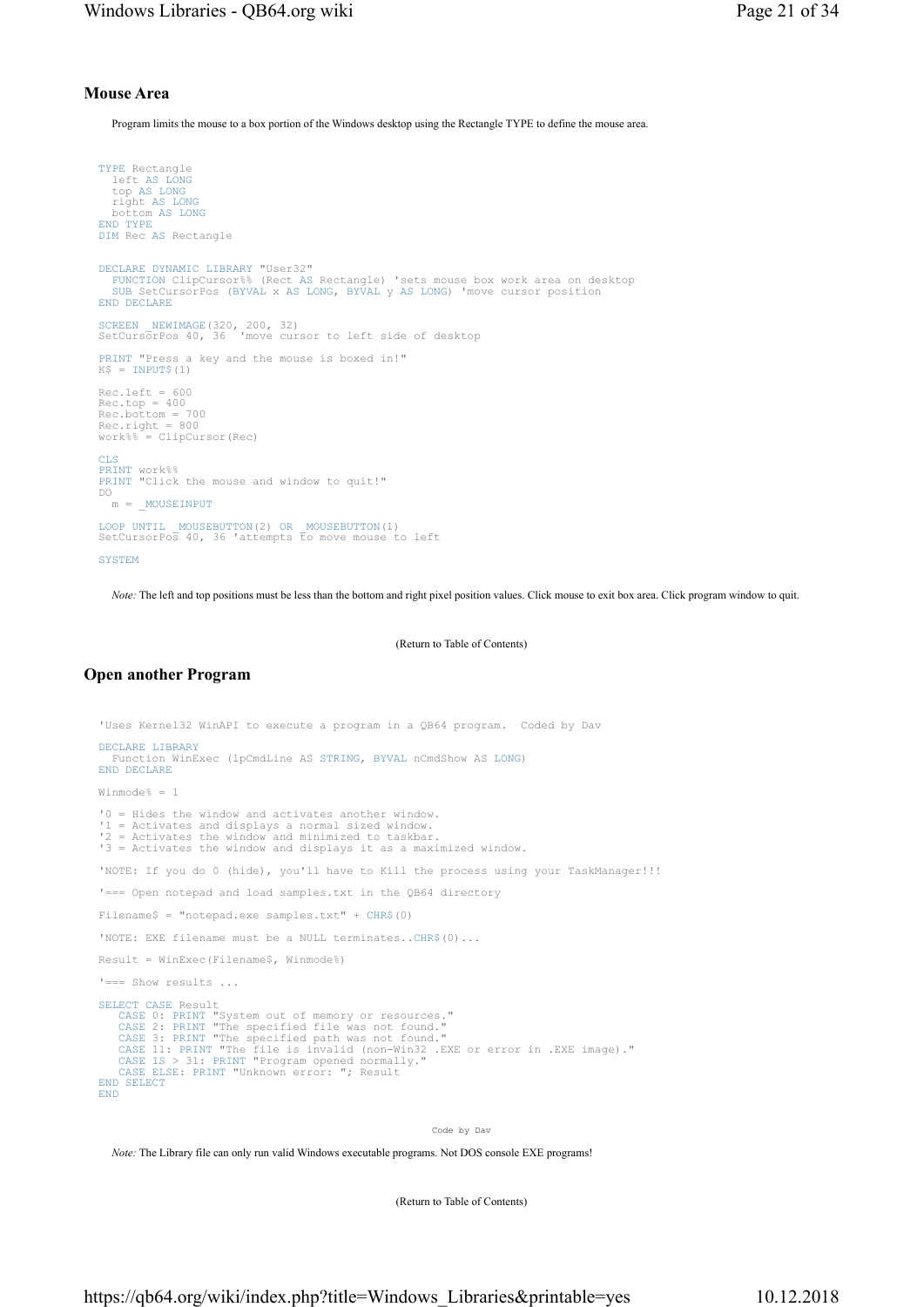## Play WAV Sounds

CONST SND\_SYNC = 0 'Windows controlled CONST SND\_ASYNC = 1 'user controlled<br>CONST SND\_NODEFAULT = 2 'only plays sound file requested<br>CONST SND\_LOOP = 8 'loops the sound. Use ASYNC also to stop later<br>CONST SND\_NOSTOP = &H10 'does not allow a sound to be stopped<br> CONST SND\_PURGE = &H40 'stop any sound playing DECLARE DYNAMIC LIBRARY "winmm" FUNCTION PlaySound% ALIAS PlaySoundA (lpszName AS STRING, BYVAL hModule AS INTEGER, BYVAL dwFlags AS INTEGER) END DECLARE LINE INPUT "Enter WAV sound file name: ", FileName\$ PRINT "Play asynchronously?(Y/N) "; K\$ = UCASE\$(INPUT\$(1)) PRINT K\$ IF K\$ = "Y" THEN Synch = SND\_ASYNC ELSE Synch = SND\_SYNC retval% = PlaySound(FileName\$, 0, Synch)

Code by Ted Weissgerber

Note: ASYNC allows the program to stop the sound by sending a null file name. Flag constants can be added so loop and ASYNC would total 9.

WINMM.DLL Functions (http://msdn.microsoft.com/en-us/library/ms712636)

(Return to Table of Contents)

#### Run One Instance

Program catches another instance of the program descriptor label running and closes it

```
CONST ERROR_ALREADY_EXISTS = &HB7 
DECLARE DYNAMIC LIBRARY "kernel32" 
 FUNCTION CreateMutexA%& (BYVAL lpMutexAttributes%&, BYVAL bInitialOwner&, BYVAL lpName%&) 
 FUNCTION GetLastError~& () 
END DECLARE
DIM t AS STRING
t = "Global\Some name unique to your program" + CHR$(0) 
' see: http://msdn.microsoft.com/en-us/library/ms682411%28v=vs.85%29
IF 0 = CreateMutexA(0, 0, _OFFSET(t)) THEN
PRINT "CreateMutexA failed. Error: 0x" + LCASE$(HEX$(GetLastError)) 
 END
END IF
IF ERROR_ALREADY_EXISTS = GetLastError THEN
PRINT "Sorry. There can be only one." 
SLEEP 2 
  SYSTEM
END IF
PRINT "But the most wonderful thing about tiggers is I'm the only one." 
DO UNTIL INKEY$ = CHR$(&H1B) 
LOOP
SYSTEM
```
Code courtesy of Michael Calkins

Explanation: The same identification string is used in both instances of the running program. Compile example, run the EXE and try to compile and run another instance. 'Sorry. There can be only one.' will be printed to the screen and then it will close.

(Return to Table of Contents)

### Send Keys

```
'============<br>'SENDKEYS.BAS
```
- 
- '============ 'A kind of SENDKEYS clone for QB64. Sends keystrokes to active application.
- 'Coded for QB64 by Dav, JAN/2013

DECLARE DYNAMIC LIBRARY "user32"<br>SUB SENDKEYS ALIAS keybd\_event (BYVAL bVk AS LONG, BYVAL bScan AS LONG, BYVAL dwFlags AS LONG, BYVAL dwExtı END DECLARE

https://qb64.org/wiki/index.php?title=Windows\_Libraries&printable=yes 10.12.2018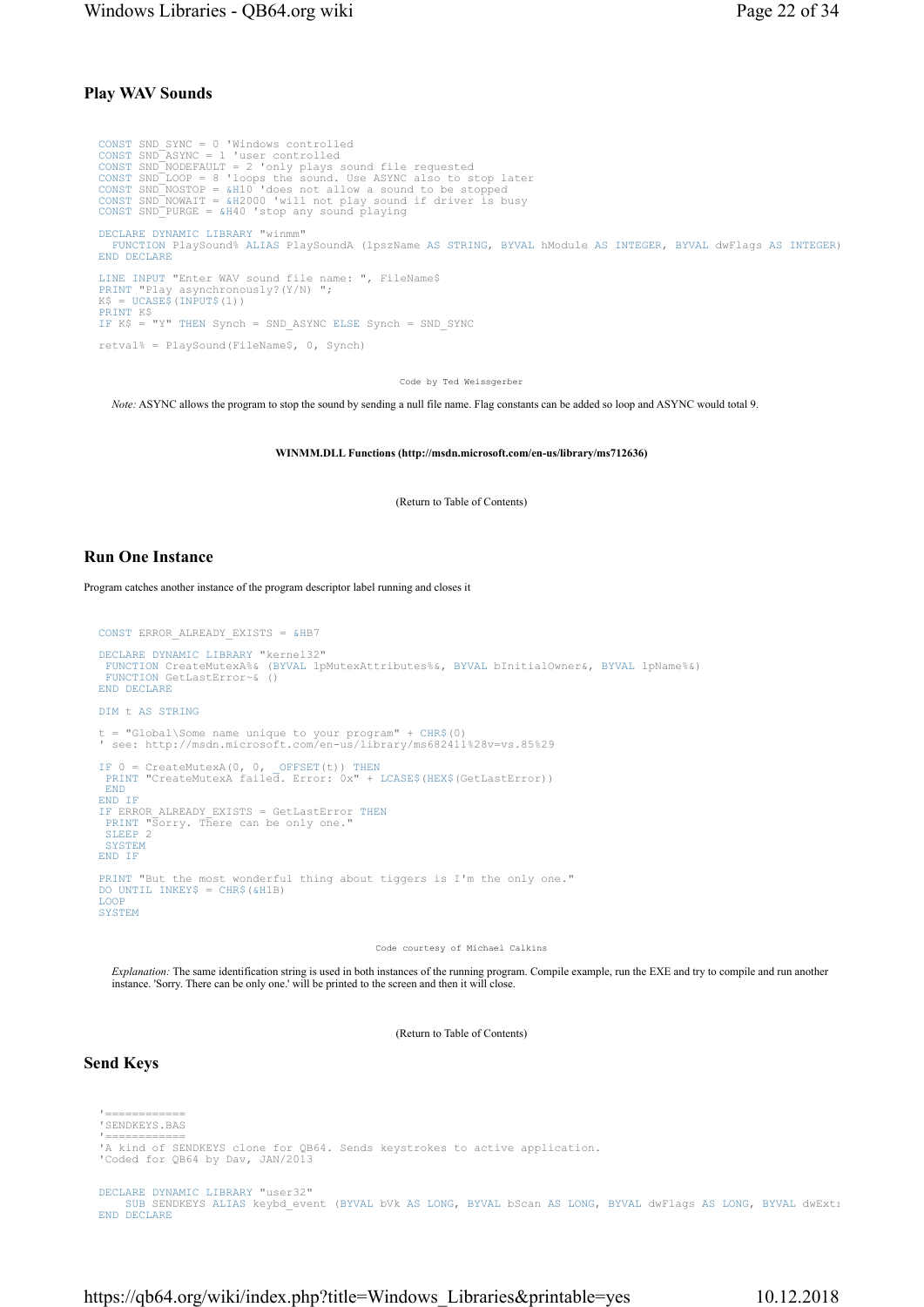```
CONST KEYEVENTF KEYUP = &H2
CONST VK_SNAPSHOT = &H2C 'PrtScn key<br>CONST VK_MENU = &H12 'Alt key<br>CONST VK_SHIFT = &H10 'Shift key<br>CONST VK_LWIN = &H5B
PRINT "" 
PRINT "SENDKEYS clone example. Press ENTER to begin..." 
PRINT
WHILE INKEY$ <> CHR$(13): WEND
'=== Capture Active window to Clipoard as image (Like Alt+PrtSc) 
SENDKEYS VK_MENU, 0, 0, 0<br>SENDKEYS VK_SNAPSHOT, 0, 0, 0<br>SENDKEYS VK_SNAPSHOT, 0, KEYEVENTF_KEYUP, 0<br>SENDKEYS VK_MENU, 0, KEYEVENTF_KEYUP, 0
PRINT "SENDKEYS just sent a Alt+PrtSc keyboard press." 
PRINT "A screen-cap of this EXE WINDOW was just sent to your clipboard." 
PRINT "Go ahead, check it now, then come back here and press ENTER...
WHILE INKEY$ <> CHR$(13): WEND
'=== Capture Desktop screen to Clipoard as image (Like Shift+PrtSc)<br>SENDKEYS VK_SHIFT, 0, 0, 0<br>SENDKEYS VK_SNAPSHOT, 0, 0,<br>SENDKEYS VK_SNAPSHOT, 0, KEYEVENTF_KEYUP, 0<br>SENDKEYS VK_SHIFT, 0, KEYEVENTF_KEYUP, 0
PRINT
PRINT "Now SENDKEYS just sent a Shift+PrtSc keyboard press." 
PRINT "A screen-cap of your DESKTOP was just sent to your clipboard." 
PRINT "Go ahead, check it now, then come back here and press ENTER..." 
PRINT
WHILE INKEYS <> CHR$(13): WEND
PRINT "Now 'Notepad.exe' will open and SENDKEYS will send text to it." 
PRINT "Press ENTER to do that now, then close notepad, come back here," 
PRINT "and press ENTER to continue..."
WHILE INKEY$ <> CHR$(13): WEND
SHELL DONTWAIT "notepad.exe"
SLEEP 1 'give time to make notepad the active window... 
'=== Say Hi...<br>SENDKEYS &H48, 0, 0, 0: SENDKEYS &H48, 0, KEYEVENTF_KEYUP, 0 'H<br>SENDKEYS &H49, 0, 0, 0: SENDKEYS &H49, 0, KEYEVENTF_KEYUP, 0 'i
PRINT
PRINT "Now press ENTER for SENDKEYS to Minimize all your windows..."
PRINT
WHILE INKEY$ <> CHR$(13): WEND
'=== Minimize windows shortcut<br>SENDKEYS VK_LWIN, 0, 0, 0<br>SENDKEYS &H4D, 0, 0, 0<br>SENDKEYS VK_LWIN, 0, KEYEVENTF_KEYUP, 0
PRINT "That's all. have a nice day." 
END
                                                                              Code courtesy of Dav
```


NOTE: The above commented table can be copied and pasted directly into the QB64 IDE

(Return to Table of Contents)

https://qb64.org/wiki/index.php?title=Windows\_Libraries&printable=yes 10.12.2018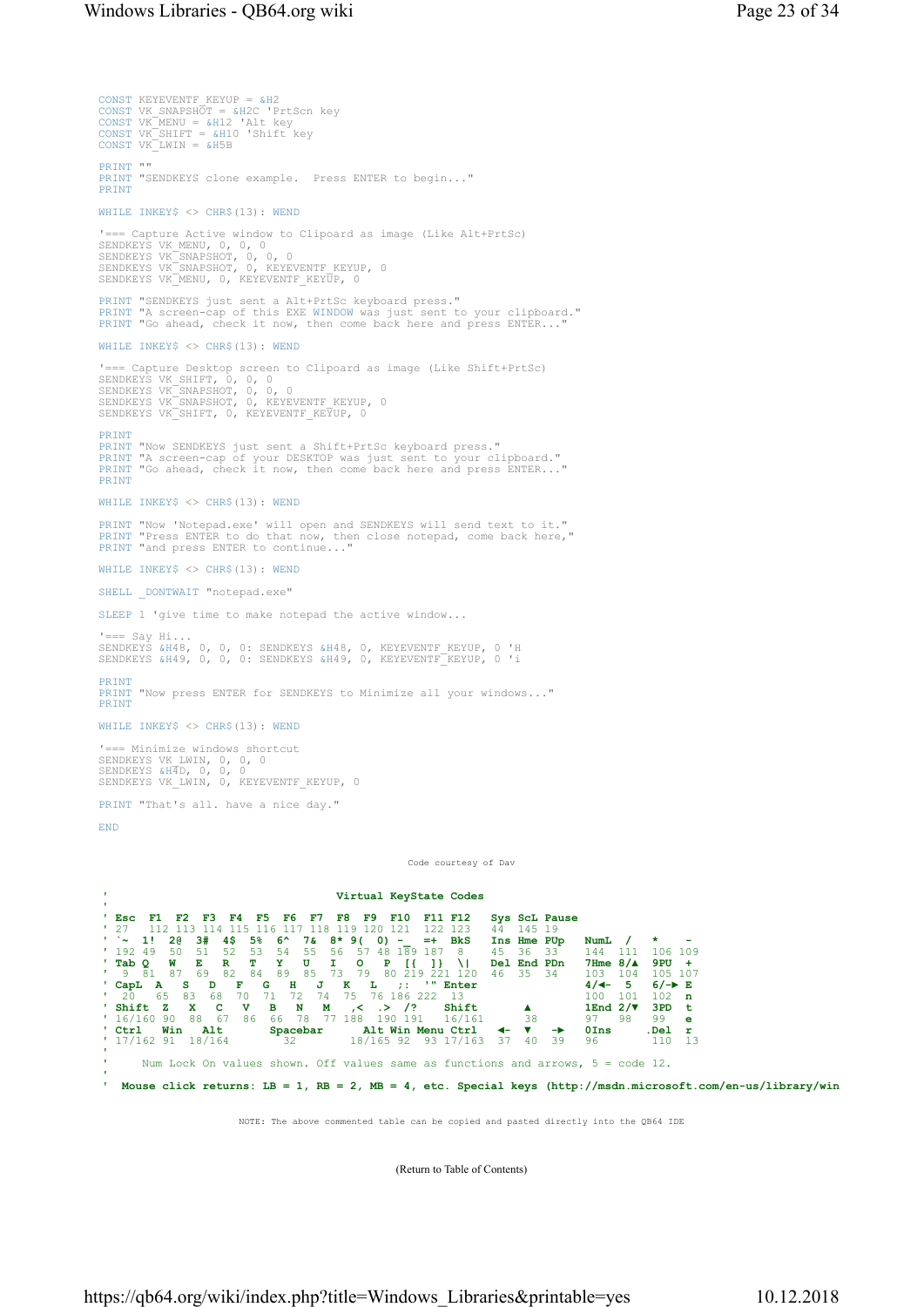## System Metrics

Returns the dimensions of the current user's desktop. Can be used to get various Windows settings.

```
CONST SM CXSCREEN = 0 "Width of user desktop<br>
CONST SM CXSCREEN = 0 "Height of user desktop<br>
CONST SM CXYCRULESCREEN = 16 "Width of window client area<br>
CONST SM CXYCRULESCREEN = 17 "Height of window client area<br>
CONST SM C
CONST SM_CYMINTRACK = 35 ' Minimum tracking height of window 
CONST SM_CXHTHUMB = 10 ' Width of scroll box (thumb) on horizontal scroll bar 
CONST SM_CYVTHUMB = 9 ' Width of scroll box (thumb) on vertical scroll bar 
CONST SM_DBCSENABLED = 42 ' Returns a non-zero if the current Windows version uses double-byte characters, othe<br>CONST SM_DEBUG = 22 ' Returns non-zero if the Windows version is a debugging version<br>CONST SM_MENUDROPALIGNMEN
CONST SM_SWAPBUTTON = 23 ' Non-zero if the left and right mouse buttons are swapped 
DECLARE LIBRARY
       FUNCTION GetSystemMetrics& (BYVAL n AS LONG) 
END DECLARE
PRINT trimstr$(GetSystemMetrics(SM_CXSCREEN)); "x"; trimstr$(GetSystemMetrics(SM_CYSCREEN))
s& = _SCREENIMAGE
PRINT _WIDTH(s&); "X"; _HEIGHT(s&) 
END 3 
FUNCTION trimstr$ (whatever) 
trimstr = LTRIM$(RTRIM$(STR$(whatever))) 
END FUNCTION
```
(Return to Table of Contents)

## Top Most Window

This Windows only procedure will make the program window always stay on top of other windows, but not always in focus. (See Windows Focus)

```
'public domain
```
CONST SWP NOSIZE = &H0001 'ignores cx and cy size parameters<br>
CONST SWP NOMOVE = &H0002 'ignores x and y position parameters<br>
CONST SWP NOZORDER = &H0004 'leeps z order and ignores hWndInsertAfter parameter<br>
CONST SWP NORE DECLARE DYNAMIC LIBRARY "user32" FUNCTION FindWindowA%& (BYVAL lpClassName%&, BYVAL lpWindowName%&) DECLARE DYNAMIC LIBRARY "user32"<br>FUNCTION FindWindowA%& (BYVAL lpClassName%&, BYVAL lpWindowName%&)<br>FUNCTION SetWindowPos& (BYVAL hWnd%&, BYVAL hWndInsertAfter%&, BYVAL X&, BYVAL Y&, BYVAL cx&, BYVAL cy&, BYVAI<br>FUNCTION Ge FUNCTION GetForegroundWindow%& END DECLARE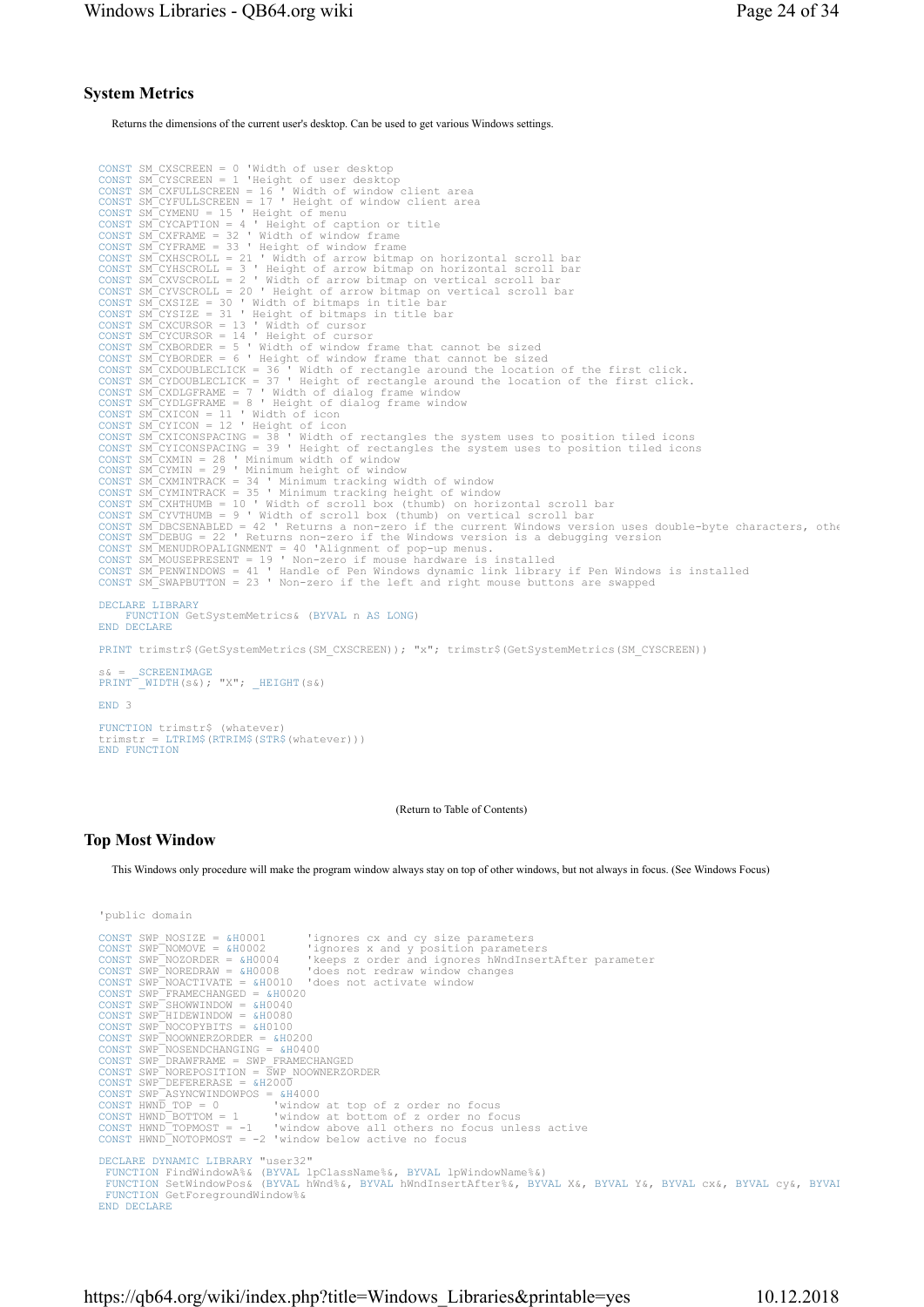```
DECLARE DYNAMIC LIBRARY "kernel32" 
  FUNCTION GetLastError~& () 
END DECLARE
DIM t AS STRING
DIM hWnd AS _OFFSET
RANDOMIZE TIMER
   = HEX$(RND * &H1000000) 'random title for FindWindowA
\frac{\texttt{TIME}}{\texttt{t}} = \texttt{t} + \texttt{CHR\$(0)}hWnd = FindWindowA(0, _OFFSET(t)) 
_TITLE "This Window will always be on Top" 'any title 
DELAY 4 'delay allows user to click focus on other windows
'set as topmost window and move without sizing or activation<br>IF 0 = SetWindowPos(hWnd, HWND_TOPMOST, 200, 200, 0, 0, SWP_NOSIZE OR SWP_NOACTIVATE) THEN<br>PRINT "SetWindowPos failed. 0x" + LCASE$(HEX$(GetLastError))
END IF
x%& = GetForegroundWindow%& 'find currently focused process handle 
PRINT "Program handle:"; hWnd; "Focus handle:"; x%& 
IF hWnd <> x%& THEN _SCREENCLICK 240, 240 'add 40 to x and y to focus on positioned window 
END
```
Adapted from code by Michael Calkins

Explanation: When other windows are clicked on, this program window will stay on top. Click it to return focus.

SetWindowPos can also move the window's TLC corner position and re-size the window when not flagged. When the window is moved to a position, SCREENCLICK can be used to focus on the program window.

SetForegroundWindow will not work with the SetWindowPos!

http://msdn.microsoft.com/en-us/library/ms633545%28v=vs.85%29

(Return to Table of Contents)

#### Video File Player

Video player for MPG or AVI video files:

```
DECLARE DYNAMIC LIBRARY "WINMM" 
      FUNCTION mciSendStringA% (lpstrCommand AS STRING, lpstrReturnString AS STRING, BYVAL uReturnLength AS INTEG
         ' mciSendStringA function plays media files and returns the following: 
      ' 0 = command sucessful<br>' - - - - - - - - - - -
 ' - - - - - - - - - - - - - - - - - - - - - - - - - - - - - - - - - - 
 ' lpstrCommand is the MCI command string (and optional flags) to send. 
 ' lpstrReturnString is a string that holds any return information. 
 ' uReturnLength is the length of the lpstrReturnString string passed. 
 ' NOTE: If lpstrCommand given doesn't retun a value then lpstrReturnString 
 ' can be empty and uReturnLength can be set to 0. 
 ' hwndCallback contains a callback window handle (only if the Notify flag used in lpstrCommand) 
 '==================================================================== 
FUNCTION mciGetErrorStringA% (BYVAL dwError AS INTEGER, lpstrBuffer AS STRING, BYVAL uLength AS INTEGER) 
 ' mciGetErrorStringA returns error info if the mciSendStringA failed. 
 ' dwError is the return value from the mciSendString function. 
 ' lpstrBuffer string holds the error information returned by the function. 
 ' uLength is the length of the lpstrBuffer string buffer. 
 '==================================================================== 
END DECLARE
DECLARE CUSTOMTYPE LIBRARY
FUNCTION FindWindow& (BYVAL ClassName AS _OFFSET, WindowName$) 
END DECLARE
handle\& = NEWIMAGE(800, 600, 256)
SCREEN handle& 
 _TITLE "QB64 Video" 
\bar{h}wnd& = \bar{F}indWindow(0, "QB64 Video" + CHR$(0))
ReturnString$ = SPACE$(255) 
ErrorString$ = SPACE$(255) 
filename$ = "c:\DavPiano.mpg" '<========== video file to play 
a% = mciSendStringA%("open " + filename$ + " style popup", ReturnString$, LEN(ReturnString$), 0) 
IF a^* THEN<br>x^* = m-----<br>= mciGetErrorStringA%(a%, ErrorString$, LEN(ErrorString$))
      PRINT ErrorString$
      END
ELSE
a2% = mciSendStringA%("window " + filename$ + " handle " + STR$(hwnd&), ReturnString$, LEN(ReturnString$),<br>b% = mciSendStringA%("play " + filename$, "", 0, 0)
SCREENMOVE MIDDLE<br><sup>T</sup>=== Play video...<br>DO: _LIMIT 30: LOOP UNTIL INKEY$ <> ""
```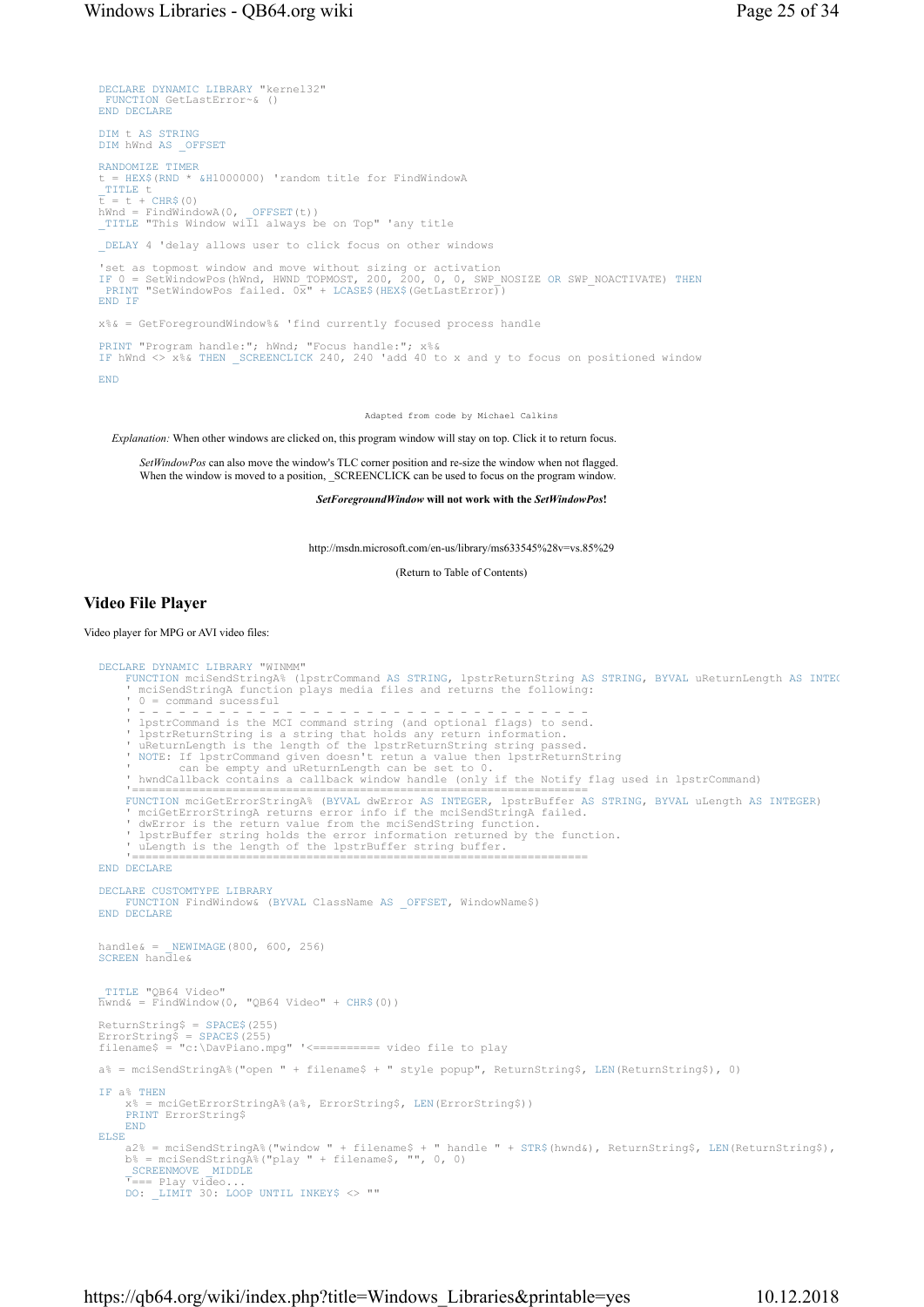```
 x% = mciSendStringA%("stop " + filename$, "", 0, 0) 
 x% = mciSendStringA%("close " + filename$, "", 0, 0) 
END IF
```
Code courtesy of Dav

## Web Page Download

Downloads the contents of a web page as an HTML or text file. Text can be edited for page information.

```
DECLARE DYNAMIC LIBRARY "urlmon" 
FUNCTION URLDownloadToFileA% (BYVAL pCaller AS LONG, szURL AS STRING, szFileName AS STRING, BYVAL dwReserved 
END DECLARE
'=== URL to grab (page or a file) 
URL$ = "http://www.qbasicnews.com/dav/" 
'=== File to save URL as 
URLfile$ = "DavsIndex.html" 
'=== Download it. Returns 0 if succeeded 
a% = URLDownloadToFileA%(0, URL$, URLfile$, 0, 0) 
PRINT "Grabbing : "; URL$: PRINT "Saving as: "; URLfile$ 
PRINT "Sleeping 7 secs to do the deed..." 
SLEEP 7 
PRINT a%
```
Code courtesy of Dav

(Return to Table of Contents)

### Windows API

Program finds the window handle by the title and then does various things with the window using that handle \_OFFSET value.

```
CONST HWND BOTTOM = 1 Uplaces the window at the bottom of the Z order<br>CONST HWND TOP = 0 Uplaces the window at the top of the Z order<br>CONST HWND TOPMOST = -1 Uplaces the window above all non-topmost windows<br>CONST HWND NOTO
DECLARE DYNAMIC LIBRARY "user32"<br>FUNCTION FindWindowA%& (BYVAL class AS
    FUNCTION FindWindowA%& (BYVAL class AS OFFSET, Title$)<br>FUNCTION CloseWindow& (BYVAL hwnd AS OFFSET)<br>FUNCTION OpenICON& (BYVAL hwnd AS OFFSET)<br>FUNCTION SetWindowTextA& (BYVAL hwnd AS OFFSET, NewTitle$)<br>FUNCTION GetWindowThr
END DECLARE
_TITLE "Windows Test" 
'// Get the window handle (as a long) 
hwnd%& = FindWindowA(0, "Windows Test" + CHR$(0)) 
PRINT "Handle:"; hwnd%& 
_DELAY 3 
'// Minimize the window - places program on the task bar 
ret& = CloseWindow(hwnd%&) 
PRINT "Minimize"; ret& 
_DELAY 3 '// wait a few seconds 
'// Restore the window 
ret& = OpenIcon(hwnd%&) 
PRINT "Restore"; ret& 
DELAY 3
'// Sets window priority as TOPMOST and moves the window position column 200, row 0 
ret& = SetWindowPos(hwnd%&, HWND_TOPMOST, 200, 0, 0, 0, 0) 
PRINT "Position"; ret& 
DELAY 3
'// Change the title of window header to new name 
ret& = SetWindowTextA(hwnd%&, "Windows API Test") 
PRINT "Title"; ret& 
'// Get and display the process id for the window using new title name 
PID& = GetWindowThreadProcessId(hwnd%&, 0) 
PRINT "Process ID:"; PID& 
END
```
Adapted from header code by Cyperium and Unseenmachine

Note: SetWindowPos& function sets the pixel location on the desktop and the window dimensions. It can also set the window's Z order priority.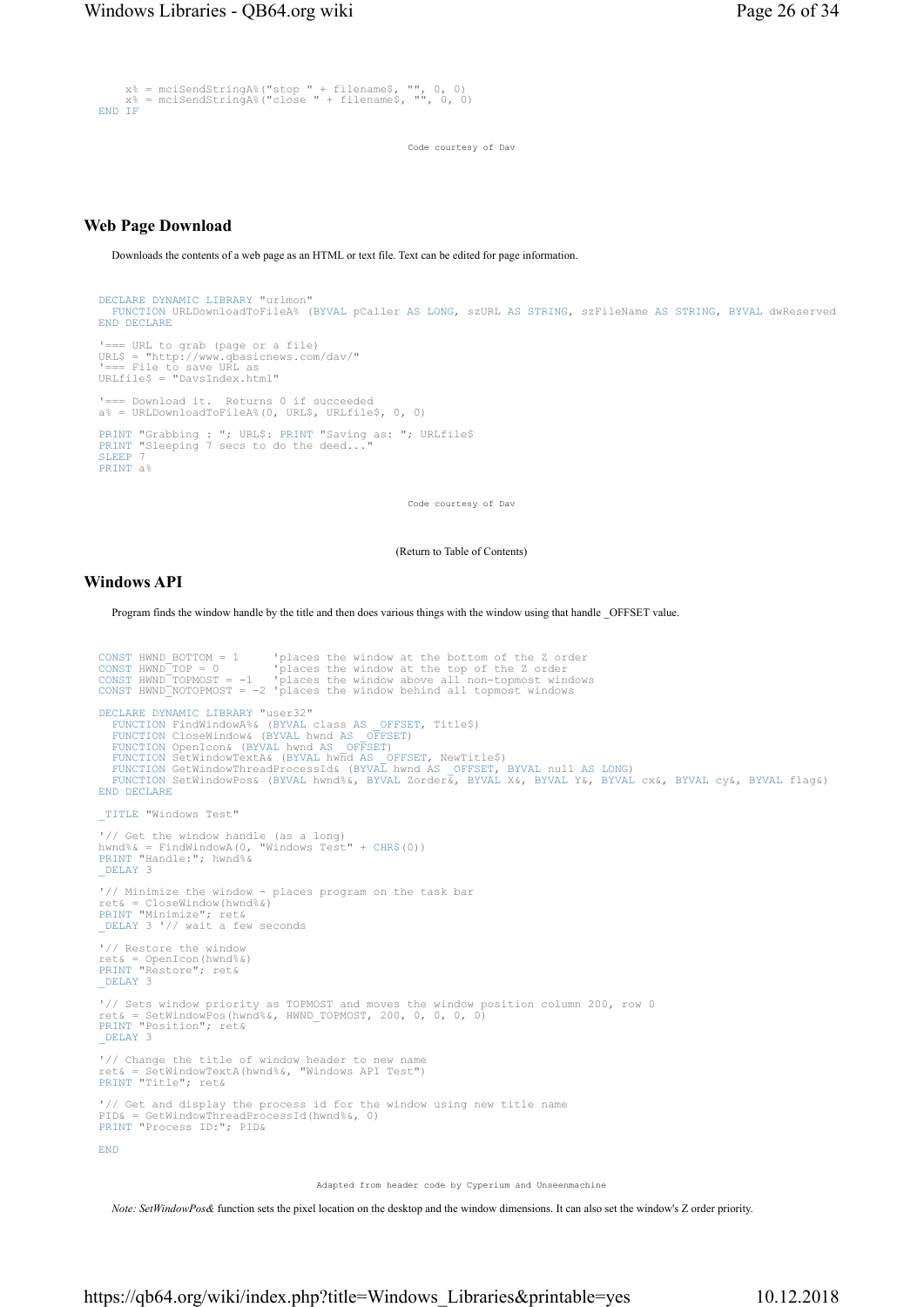#### The window handle value and process ID never change! Even when the title is changed.

(Return to Table of Contents)

### Window Focus

Windows API routine can tell a program when it has lost focus by the user clicking on a different program window or the desktop.

```
DECLARE DYNAMIC LIBRARY "user32" 
    FUNCTION GetForegroundWindow%& () 
    FUNCTION FindWindowA%& (BYVAL lpClassName%&, BYVAL lpWindowName%&) 
END DECLARE
DIM title AS STRING
DIM hWnd AS OFFSET
title = "Whatever you actually want the title to be" 
_TITLE title 
title = title + CHR$(0) 'always add character zero to FindWindowA string parameter 
hWnd = FindWindowA(0, _OFFSET(title))
DO UNTIL LEN(INKEY$) 
    IF hWnd = GetForegroundWindow THEN PRINT "foreground" ELSE PRINT "not foreground" 
    SLEEP 1
LOOP
END
```
Adapted from code by Michael Calkins

Note: CHR\$(0) could actually be added to the original title string and it wouldn't hurt anything. Compared values are OFFSETs.

See SetForegroundWindow to set Focus on program.

(Return to Table of Contents)

#### Windows Menu

Creates a menu bar in the program window with a name that can be clicked on to execute a procedure.

```
DEFLNG A-Z 
CONST MIIM STATE = &H1
CONST MIIM ID = \&H2<br>CONST MIIM TYPE = &H10
CONST MIIM_TYPE = &H10<br>CONST MFT_SEPARATOR = &H800<br>CONST MFT_STRING = &H0<br>CONST MFS_ENABLED = &H0<br>CONST MFS_CHECKED = &H8
CONST HWND_TOPMOST = -1<br>CONST HWND_NOTOPMOST = -2<br>CONST SWP_NOMOVE = &H2<br>CONST SWP_NOSIZE = &H1
 '----------------------------------------------------------------------------------- 
TYPE MENUITEMINFO 
 cbSize AS LONG
 fMask AS LONG
 fType AS LONG
 fState AS LONG
 wID AS LONG
 hSubMenu AS LONG
       hbmpChecked AS LONG
       hbmpUnchecked AS LONG
 dwItemData AS _OFFSET
 dwTypeData AS _OFFSET
 cch AS LONG
END TYPE
DECLARE LIBRARY
      FUNCTION FindWindow& (BYVAL ClassName AS _OFFSET, WindowName$) ' To get hWnd handle 
END DECLARE
DECLARE DYNAMIC LIBRARY "user32" 
   FUNCTION CreateMenu& ()
   FUNCTION DrawMenuBar (BYVAL hWnd&) 
   FUNCTION SetMenu& (BYVAL hWnd&, BYVAL hMenu&)<br>FUNCTION InsertMenuItemA& (BYVAL hMenu&, BYVAL uItem&, BYVAL fByPosition&, BYVAL lpmii AS _OFFSET)<br>FUNCTION GetMenuItemCount& (BYVAL hMenu&)
   FUNCTION GetMenuItemInfoA& (BYVAL hMenu&, BYVAL uItem&, BYVAL fByPosition&, BYVAL lpmii AS _OFFSET) 
END DECLARE
DIM hWnd AS LONG
DIM hMenu AS LONG
DIM MenuItem AS MENUITEMINFO, BlankMenuItem AS MENUITEMINFO 
DIM TypeData AS STRING * 1000 
_TITLE "Menu bar API demo" 
hWnd = FindWindow(0, "Menu bar API demo" + CHR$(0)) 
hMenu = CreateMenu: BlankMenuItem.cbSize = LEN(BlankMenuItem) 
COLOR 7, 1: CLS
```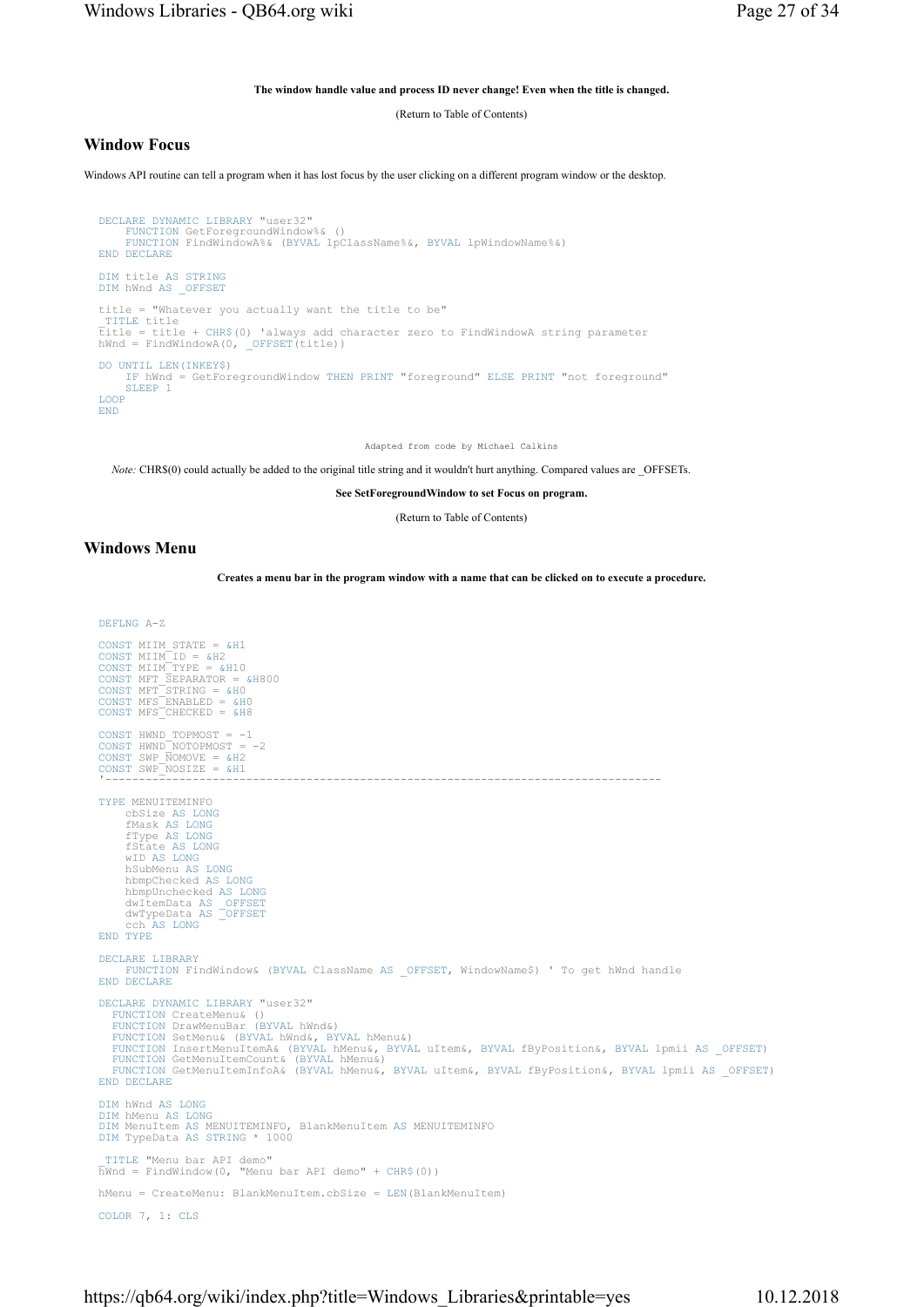## Windows Libraries - QB64.org wiki Page 28 of 34

'Add a separator bar count = GetMenuItemCount(hMenu): PRINT "MenuItemCount:"; count MenuItem = BlankMenuItem MenuItem.fMask = MIIM\_ID OR MIIM\_TYPE<br>MenuItem.fType = MFT\_SEPARATOR<br>MenuItem.wID = count IF InsertMenuItemA(hMenu, count, 1, \_OFFSET(MenuItem)) THEN PRINT "Successfully added menu item!" ELSE PRINT "I 'Add a button<br>MenuItem = BlankMenuItem MenuItem = BlankMenuItem<br>count = GetMenuItemCount(hMenu): PRINT "MenuItemCount:"; count<br>MenuItem.fMask = MIIM STATE OR MIIM\_ID OR MIIM\_TYPE<br>MenuItem.fType = MFT\_STRING<br>MenuItem.fState = MFS\_ENABLED<br>MenuItem.wID = count<br>Typ MenuItem.dwTypeData = \_OFFSET(TypeData)<br>MenuItem.cch = LEN(MenuItem.dwTypeData)<br>MyButton = MenuItem.wID<br>IF InsertMenuItemA(hMenu, count, 1, \_OFFSET(MenuItem)) THEN PRINT "Successfully added menu item!" ELSE PRINT "I IF SetMenu(hWnd, hMenu) THEN PRINT "Successfully set menu!": PRINT "Menu handle is:"; hMenu ELSE PRINT "Failed to set menu!": DO: \_LIMIT 70<br>
prev\_state = new\_state<br>
ok = GetMenuItemInfoA(hMenu, MyButton, 1, \_OFFSET(MenuItem))<br>
new\_state = MenuItem.fState AND 128<br>
IF prev\_state = 0 AND new\_state <> 0 THEN PRINT "Ouch! ";<br>
LOOP WHILE TNKEY\$ = "" Code by Galleon Links/References: http://www.qb64.net/forum/index.php?topic=4735.msg48900#msg48900

http://www.ex-designz.net/apidetail.asp?api\_id=168 http://msdn.microsoft.com/en-us/library/windows/desktop/ms647980%28v=vs.85%29.aspx

(Return to Table of Contents)

## Windows Notification

The following code creates a pop-up notification balloon in the Windows task bar or from the Windows 10 side bar.

```
'public domain, 2012 feb, michael calkins 
CONST NIM_ADD = 0 
CONST NIM_MODIFY = 1 
CONST NIM_DELETE = 2 
CONST NIF_ICON = 2 
CONST NIF_TIP = 4 
CONST NIF_INFO = &H10 
CONST NIIF_NONE = 0<br>CONST NIIF_INFO = 1<br>CONST NIIF_WARNING = 2<br>CONST NIIF_ERROR = 3<br>CONST NIIF_USER = 4
CONST IDI APPLICATION = 32512<br>CONST IDI_HAND = 32513<br>CONST IDI_QUESTION = 32514<br>CONST IDI_EXCLAMATION = 32515
CONST IDI_ASTERISK = 32516 
DECLARE DYNAMIC LIBRARY "kernel32" 
  FUNCTION GetLastError~& () 
END DECLARE
DECLARE DYNAMIC LIBRARY "user32" 
  FUNCTION FindWindowA%& (BYVAL lpClassName%&, BYVAL lpWindowName%&) 
FUNCTION LoadIconA%& (BYVAL hInstance%&, BYVAL lpIconName%&) 
END DECLARE
DECLARE DYNAMIC LIBRARY "shell32" 
  FUNCTION Shell_NotifyIconA& (BYVAL dwMessage~&, BYVAL lpdata%&) 
END DECLARE
TYPE NOTIFYICONDATA<br>
cbSize AS _UNSIGNED LONG<br>
hWnd AS _OFFSET<br>
uFlags AS _UNSIGNED LONG<br>
uFlags AS _UNSIGNED LONG<br>
uCallbackMessage AS _UNSIGNED LONG
 hIcon AS _OFFSET
 szTip AS STRING * 128 
 dwState AS _UNSIGNED LONG
 dwStateMask AS _UNSIGNED LONG
 szInfo AS STRING * 256 
 uTimeout AS _UNSIGNED LONG
 szInfoTitle AS STRING * 64 
 dwInfoFlags AS _UNSIGNED LONG
END TYPE
```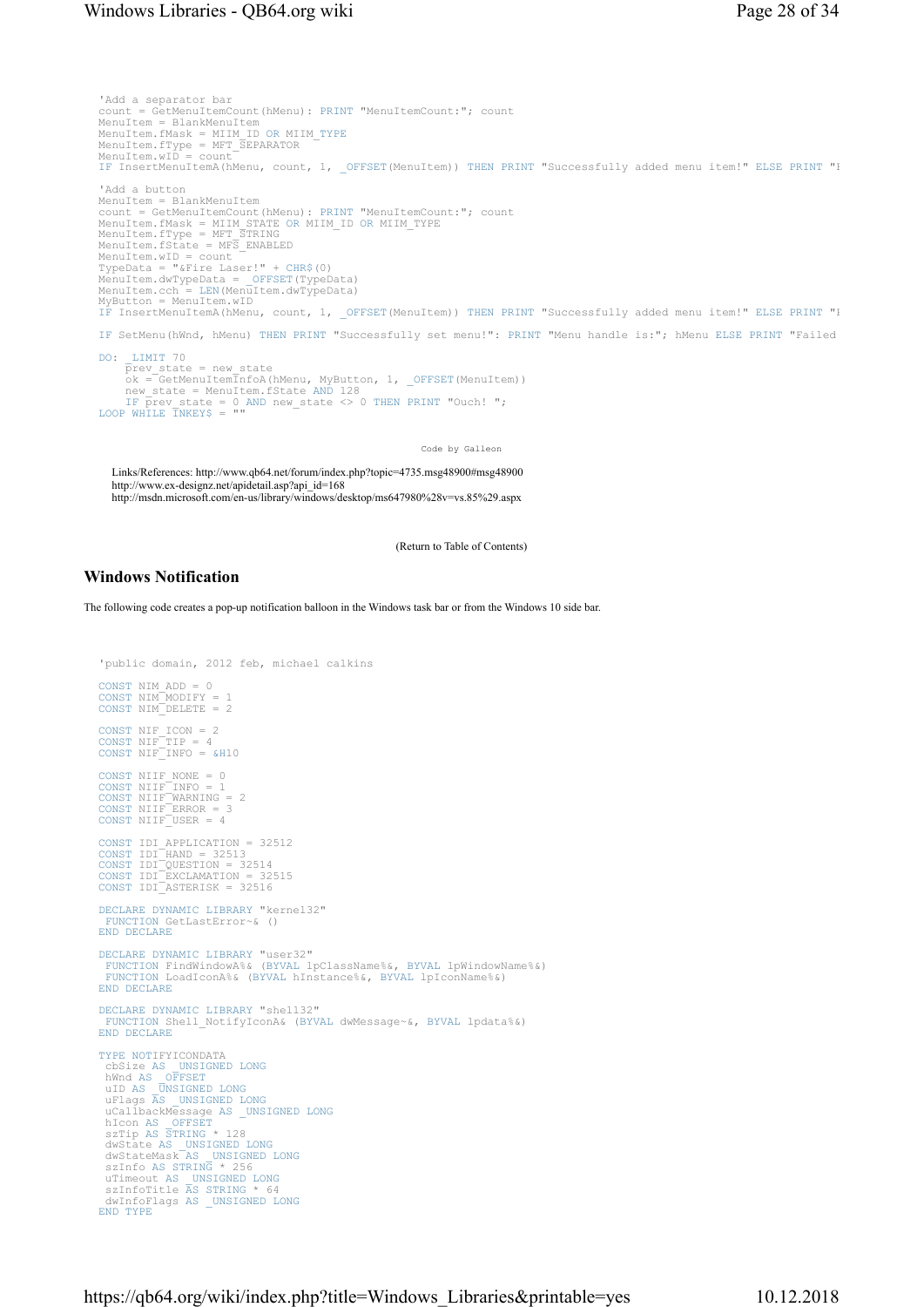```
DIM hWnd AS _OFFSET
DIM hIcon AS _OFFSET
DIM t AS STRING
DIM notifydata AS NOTIFYICONDATA 
notifydata.cbSize = LEN(notifydata) 
t = "qb64 notification test" 
_TITLE t 
t = t + CHR$(0) 
hWnd = FindWindowA(0, _OFFSET(t)) 'find window ID 
IF hWnd = 0 THEN
 PRINT "FindWindowA failed. Error: 0x" + LCASE$(HEX$(GetLastError)) 
  END
END IF
hIcon = LoadIconA(0, IDI_ASTERISK)<br>IF hIcon = 0 THEN<br>PRINT "LoadIconA failed. Error: 0x" + LCASE$(HEX$(GetLastError))
END IF
'first notification 
notifydata.hWnd = hWnd<br>notifydata.uID = 0
notifydata.uID = 0<br>notifydata.uFlags = NIF_ICON OR NIF_TIP OR NIF_INFO<br>notifydata.hIcon = hIcon<br>notifydata.szTip = "Connect charger!" + CHR$(0) 'tool tip<br>notifydata.szInfo = "Recharge" + CHR$(0) 'information<br>notifydata.uTi
notifydata.dwInfoFlags = NIIF_INFO
IF 0 = Shell_NotifyIconA(NIM_ADD, _OFFSET(notifydata)) THEN
PRINT "Shell_NotifyIconA failed. Error: 0x" + LCASE$(HEX$(GetLastError)) 
END
END IF
PRINT "Press any key to modify it." 
SLEEP: DO WHILE LEN(INKEY$): LOOP
hIcon = LoadIconA(0, IDI_HAND) 
IF hIcon = 0 THEN
 PRINT "LoadIconA failed. Error: 0x" + LCASE$ (HEX$ (GetLastError))
END IF<br>'second notification
'second notification 
notifydata.uFlags = NIF_ICON OR NIF_TIP OR NIF_INFO 
notifydata.hIcon = hIcon 
notifydata.szTip = "hahaha" + CHR$(0)<br>notifydata.szInfo = ":-)" + CHR$(0)<br>notifydata.uTimeout = 10000 'milliseconds<br>notifydata.szInfoTitle = "Howdy." + CHR$(0)<br>notifydata.dwInfoFlags = NIIF_WARNING
IF 0 = Shell_NotifyIconA(NIM_MODIFY, _OFFSET(notifydata)) THEN
PRINT "Shell_NotifyIconA failed. Error: 0x" + LCASE$(HEX$(GetLastError)) 
  END
END IF
PRINT "Press any key to delete the notification icon." 
SLEEP: DO WHILE LEN(INKEY$): LOOP
IF 0 = Shell_NotifyIconA(NIM_DELETE, _OFFSET(notifydata)) THEN
PRINT "Shell_NotifyIconA failed. Error: 0x" + LCASE$(HEX$(GetLastError)) 
 END
END IF
END
                                                                     Adapted from code by Michael Calkins
                                                      NOTE: The program emulates a FALSE Low Battery warning!
   MSDN References:
                                         http://msdn.microsoft.com/en-us/library/windows/desktop/ms633499%28v=vs.85%29.aspx
```
http://msdn.microsoft.com/en-us/library/windows/desktop/ms648072%28v=vs.85%29.aspx http://msdn.microsoft.com/en-us/library/windows/desktop/bb762159%28v=vs.85%29.aspx http://msdn.microsoft.com/en-us/library/windows/desktop/bb773352%28v=vs.85%29.aspx

(Return to Table of Contents)

### Windows Ports

The following library uses QueryDosDeviceA to find the COM or LPT ports on a Windows computer only.

```
'this example uses QueryDosDeviceA to enumerate COM ports. 
'public domain, sept 2011, michael calkins 
' http://www.qb64.net/forum/index.php?topic=4527.0
```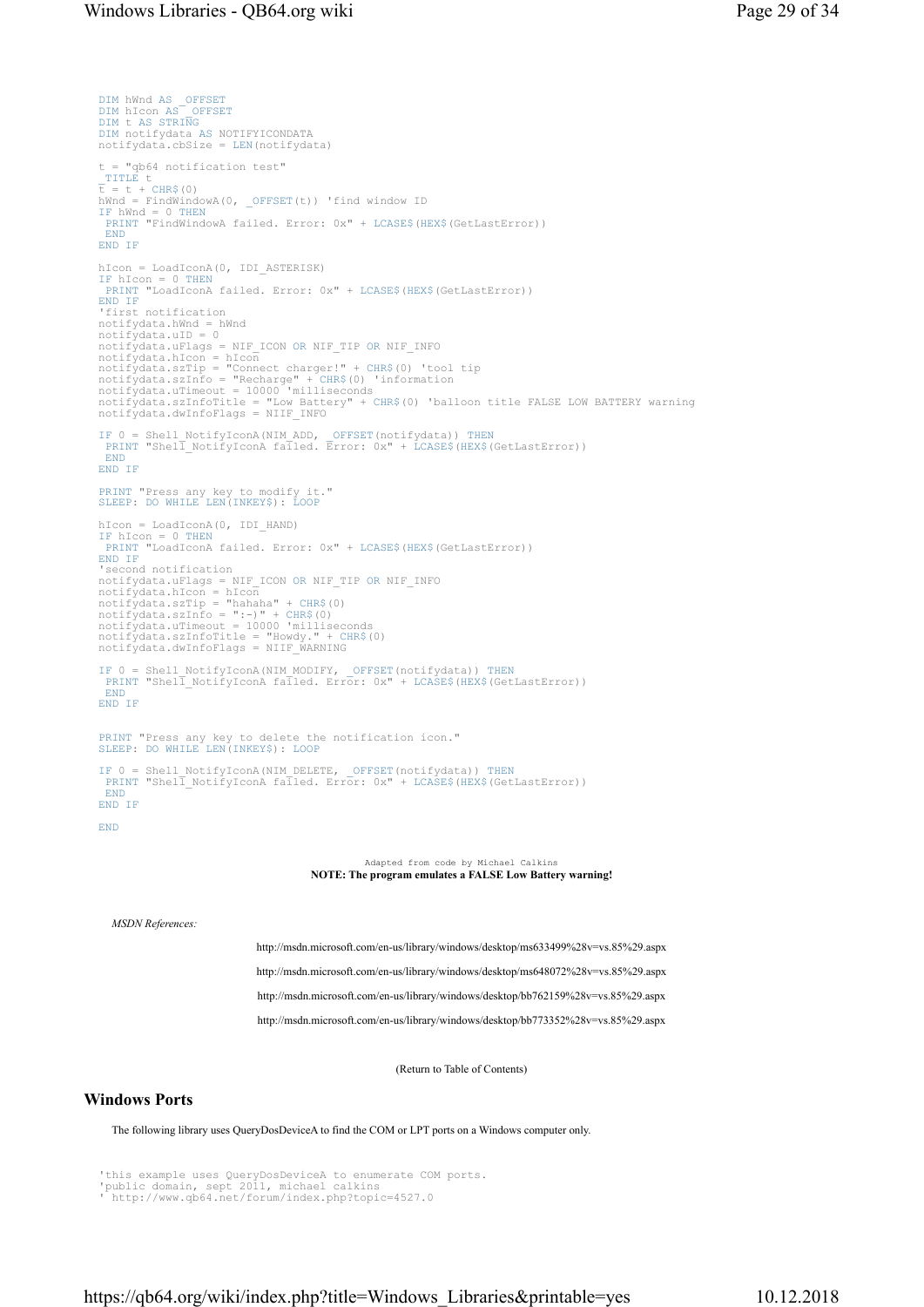```
DECLARE DYNAMIC LIBRARY "kernel32" 
  FUNCTION QueryDosDeviceA~& (BYVAL lpDeviceName AS _UNSIGNED _OFFSET, BYVAL lpTargetPath AS _UNSIGNED _OFFSET, 
FUNCTION GetLastError~& () 
END DECLARE
 DIM sizeofbuffer AS _UNSIGNED LONG<br>DIM buffer AS STRING<br>DIM i AS _UNSIGNED LONG<br>DIM x AS _UNSIGNED LONG<br>DIM n AS _UNSIGNED LONG<br>sizeofbuffer = 1024
buffer = SPACE$(sizeofbuffer) 
DO 
  x = 0IF QueryDosDeviceA~&(0, _OFFSET(buffer), sizeofbuffer) = 0 THEN
    x = GetLastError~& 
 IF x = &H7A THEN
 sizeofbuffer = sizeofbuffer + 1024 
      buffer = SPACE$(sizeofbuffer) 
   ELSE
    PRINT "Error: 0x"; HEX$(x)
    END
END IF
  END IF
LOOP WHILE x = \alpha H7A\begin{array}{rcl} \text{i} & = & 1 \\ \text{n} & = & 0 \end{array}n = 0<br>
x = INSTR(i, buffer, CHR$(0))<br>
x = INSTR(i, buffer, CHR$(0))<br>
PRINT MID$(buffer, i, x - i)<br>
IF MID$(buffer, i, 3) = "COM" THEN 'change to "LPT" for parallel ports<br>
REDIM _PRESERVE comports(0 TO (n * 2) + 1) AS STRIN
  END IF
  i = x + 1 
LOOP
PRINT
PRINT n; "COM ports:" 
IF n THEN
  FOR i = 0 TO n - 1 DO 
     x = 0IF QueryDosDeviceA~&(_OFFSET(comports(i * 2)), _OFFSET(buffer), sizeofbuffer) = 0 THEN
  x = GetLastError~& 
IF x = &H7A THEN
 sizeofbuffer = sizeofbuffer + 1024 
 buffer = SPACE$(sizeofbuffer) 
      ELSE
        PRINT "Error: 0x"; HEX$(x)
        END
      END IF
     END IF
   LOOP WHILE x = \alpha H7Acomports((i * 2) + 1) = LEFT$(buffer, INSTR(buffer, CHR$(0)) - 1)<br>comports(i * 2) = LEFT$(comports(i * 2), LEN(comports(i * 2)) - 1)<br>PRINT CHR$(&H22); comports(i * 2); CHR$(&H22); " is mapped to: "; CHR$(&H22); comports((i
  NEXT
END IF
buffer = "" 
END
```
Code courtesy of Michael Calkins

(Return to Table of Contents)

## Windows Sounds

MessageBeep plays Windows alert sound files located in the C:\windows\media folder. Some may not be set!

```
CONST MB_OK = 0 'beep<br>CONST MB_ICONERROR = &H10<br>CONST MB_ICONQUESTION = &H20<br>CONST MB_ICONWARNING = &H30<br>CONST MB_ICONASTERISK = &H40
DECLARE LIBRARY
   SUB MessageBeep (BYVAL alert AS _UNSIGNED LONG) 
END DECLARE
PRINT "OK" 
MessageBeep MB_OK 
 SLEEP 2 
PRINT "Error" 
MessageBeep MB_ICONERROR
```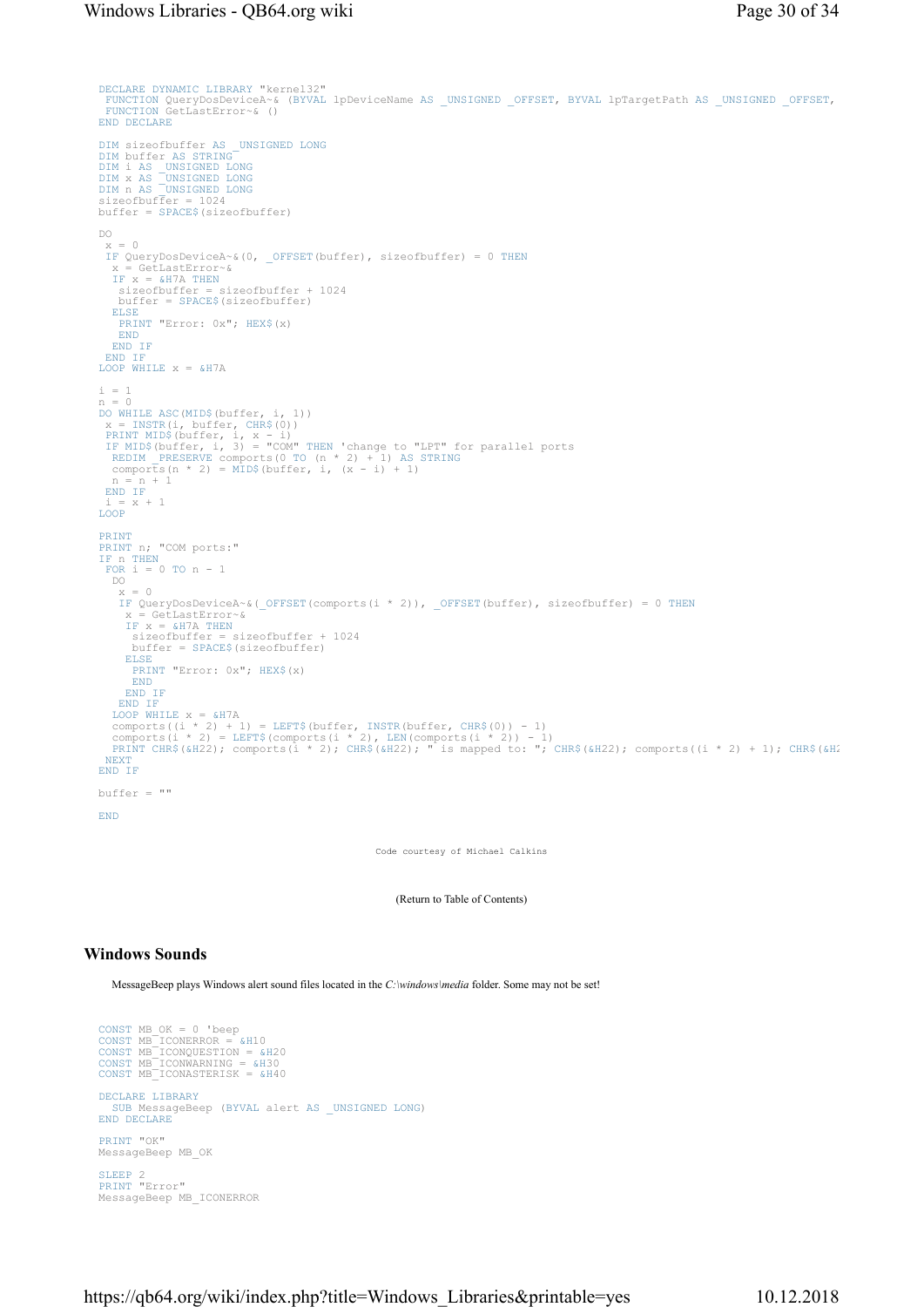SLEEP 2 PRINT "?" MessageBeep MB\_ICONQUESTION

SLEEP 2<br>PRINT "Warning" MessageBeep MB\_ICONWARNING

SLEEP 2 PRINT "Asterisk" MessageBeep MB\_ICONASTERISK

Code by Ted Weissgerber

Note: The sounds can be set in Control Panel: Sounds and Audio Devices/Sounds settings tab if not already assigned.

PlaySound plays Windows System sounds on most PC's:

'SDL-SPECIFIC CHANGES! GL only needs DECLARE LIBRARY without DLL name

DECLARE DYNAMIC LIBRARY "Winmm" FUNCTION PlaySound (pszSound AS STRING, BYVAL hmod AS INTEGER, BYVAL fdwSound AS INTEGER) END DECLARE CONST SND\_ALIAS = 65536 CONST SND\_ASYNC = 1

 $x =$  PlaySound ("SystemExclamation" + CHR\$(0), 0, SND ALIAS + SND ASYNC)

Use "SystemDefault", "SystemExclamation", "SystemExit", "SystemHand", "SystemQuestion", "SystemStart" or "SystemWelcome"

(Return to Table of Contents)

## Window Transparency

Program changes transparency of the window. Plus key increases visibility while minus key can make it completely invisible.

#### DEFINT A-Z

```
' Declare windows API functions 
DECLARE DYNAMIC LIBRARY "user32"<br>FUNCTION SetLayeredWindowAttributes& (BYVAL hwnd AS LONG, BYVAL crKey AS LONG, BYVAL bAlpha AS _UNSIGNED _B)<br>FUNCTION GetWindowLong& ALIAS "GetWindowLongA" (BYVAL hwnd AS LONG, BYVAL nIndex
END DECLARE
' Needed for acquiring the hWnd of the window 
DECLARE LIBRARY
FUNCTION FindWindow& (BYVAL ClassName AS _OFFSET, WindowName$) ' To get hWnd handle 
END DECLARE
DIM MyHwnd AS LONG
' Get hWnd value 
_TITLE "Translucent window test" 
MyHwnd = FindWindow(0, "Translucent window test" + CHR$(0)) 
' Set screen and draw a simple fractal which looks cooler than a black translucent window 
SCREEN _NEWIMAGE(640, 480, 32) 
FOR Py = 0 TO 479 
FOR Px = 0 TO 639 
PSET (Px, Py), _RGB32((Px OR Py) MOD 256, (Px + Py) MOD 256, Py MOD 256) 
    NEXT Px 
NEXT Py 
' Main loop 
PRINT "Press +/- to change opacity" 
Level = 127SetWindowOpacity MyHwnd, Level 
DO 
 Press$ = INKEY$
LOCATE 2, 1: PRINT "Opacity:"; Level 
' Change window opacity whenever +/- are pressed<br>IF Press$ = "+" AND Level < 255 THEN Level = Level + 1: SetWindowOpacity MyHwnd, Level<br>IF Press$ = "-" AND Level > 0 THEN Level = Level - 1: SetWindowOpacity MyHwnd, Level
    _LIMIT 60 
LOOP UNTIL Press$ = CHR$(27)SYSTEM
'====================================================================\ 
SUB SetWindowOpacity (hWnd AS LONG, Level) 
DIM Msg AS LONG
```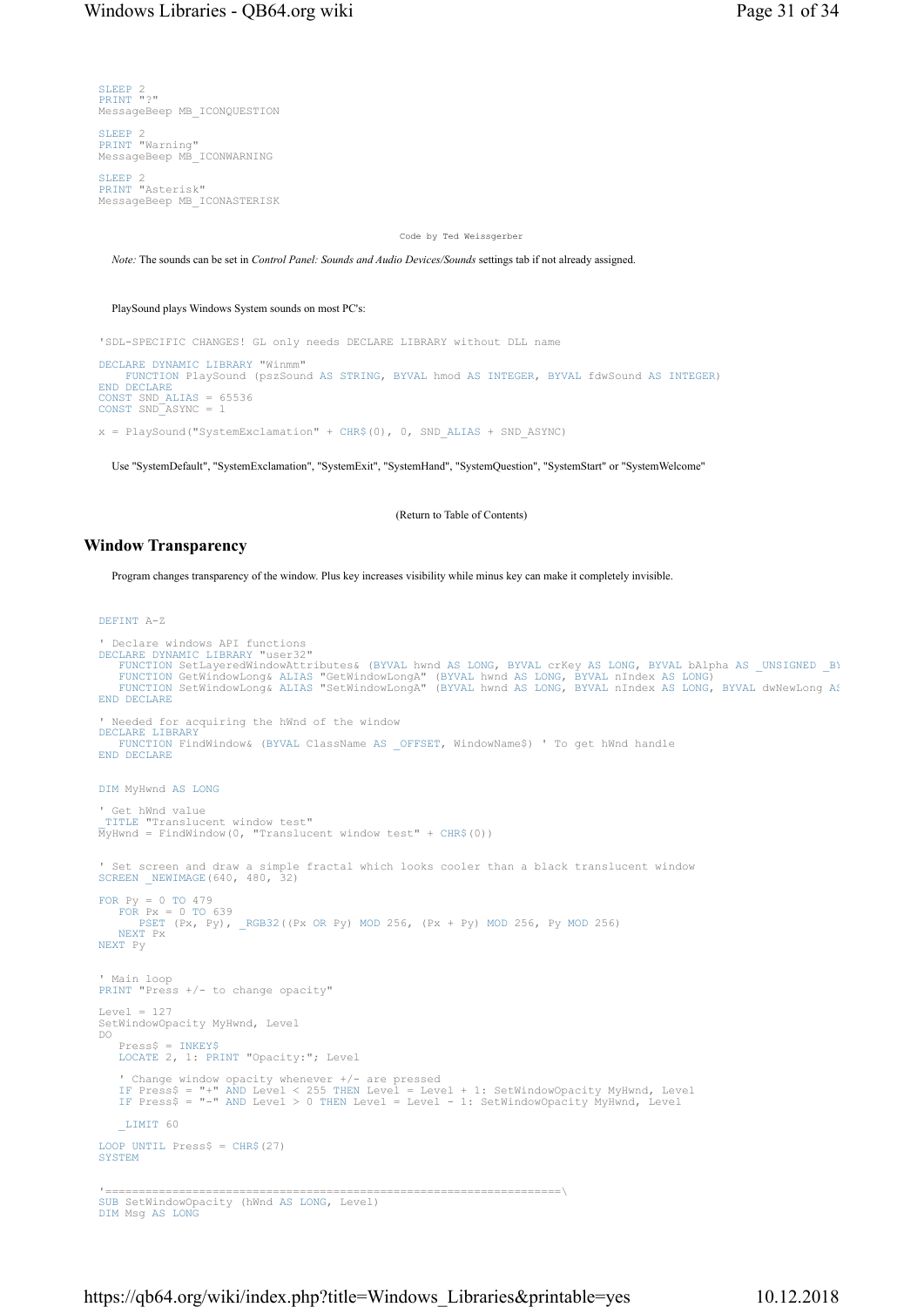```
CONST G = -20CONST LWA_ALPHA = &H2 
CONST WS_EX_LAYERED = &H80000 
Msg = GetWindowLong(hWnd, G) 
Msg = Msg OR WS_EX_LAYERED 
Crap = SetWindowLong(hWnd, G, Msg) 
Crap = SetLayeredWindowAttributes(hWnd, 0, Level, LWA_ALPHA) 
END SUB
```
Code by Jobert

(Return to Table of Contents)

#### Windows User

Finds the current user's My Documents folder as a STRING value. Other environmental constants are listed below code.

'public domain

```
CONST MAX_PATH = 260 'maximum length of path string 
                                          'User's My Documents path. See environmental constants below
CONST SHGFP_TYPE_CURRENT = 0 
CONST S_OK = 0 'environmental value found 
CONST S_FALSE = &H1 'folder does not exist 
CONST E_FAILED = &H80004005& 'folder does not exist 
CONST E_INVALIDARG = &H80070057& 'invalid argument parameter 
DECLARE DYNAMIC LIBRARY "shell32" 
 FUNCTION SHGetFolderPathA& (BYVAL hwndOwner%&, BYVAL nFolder&, BYVAL hToken%&, BYVAL dwFlags~&, BYVAL pszPath&
END DECLARE
DIM path AS STRING
DIM hr AS LONG
DIM n AS LONG
path = STRING$(MAX_PATH, 0) 'enlarge the string to MAX_PATH 
hr = SHGetFolderPathA(0, CSIDL_PERSONAL, 0, SHGFP_TYPE_CURRENT, _OFFSET(path))<br>IF hr THEN
 PRINT "hresult: 0x" + LCASE$(HEX$(hr)) 'function returns non-zero error code 
 END
END IF
n = \text{INSTR}(\text{path}, \text{CHR$(0))} 'find terminating null
path = LEFT$(path, n - 1) 'shrink the string (probably creates a temp string) 
PRINT CHR$(&H22); path; CHR$(&H22) 
END
```
Code courtesy of Michael Calkins

Note: When the SHGetFolderPathA& function returns a non-zero value, the 0x hexadecimal error number is printed instead.

### Vista and newer versions of Windows can also use SHGetKnownFolderPath and similar Constant values (http://msdn.microsoft.com/en-us/library/bb776911(v

 $=vs.85)$ 

#### Windows CSIDL Environmental LONG Constants

| CONST CSIDL DESKTOP = $\&H0$                                  | ' <user name="">\desktop</user>                         |
|---------------------------------------------------------------|---------------------------------------------------------|
| CONST $CSIDL$ INTERNET = $6H1$                                | 'Internet Explorer (icon on desktop)                    |
| CONST CSIDL PROGRAMS = $6H2$                                  | ' <user name="">\Start Menu\Programs</user>             |
| CONST CSIDL CONTROLS = $\alpha$ H3                            | 'My Computer\Control Panel icon group                   |
| CONST CSIDL PRINTERS = $\alpha$ H4                            | 'My Computer\Printers (installed)                       |
| CONST $CSIDL$ PERSONAL = &H5                                  | ' <user name="">\My Documents</user>                    |
| CONST CSIDL FAVORITES = $\alpha$ H6                           | ' <user name="">\Favorites</user>                       |
| CONST CSIDL STARTUP = $\alpha$ H7                             | ' <user name="">\Start Menu\Programs\Startup</user>     |
| CONST CSIDL RECENT = $\&$ H8                                  | ' <user name="">\Recent</user>                          |
| CONST CSIDL SENDTO = $\&H9$                                   | ' <user name="">\SendTo</user>                          |
| CONST CSIDL BITBUCKET = $\alpha$ HA                           | ' <user desktop="">\Recycle Bin</user>                  |
| CONST $CSIDL$ STARTMENU = &HB                                 | ' <user name="">\Start Menu</user>                      |
| CONST CSIDL MYDOCUMENTS = $&HC$                               | 'logical "My Documents" desktop icon                    |
| CONST CSIDL MYMUSIC = &HD                                     | ' <user name="">\My Documents\My Music folder</user>    |
| CONST CSIDL MYVIDEO = $\&$ HE                                 | ' <user name="">\My Documents\My Videos folder</user>   |
| CONST CSIDL DESKTOPDIRECTORY = &H10                           | ' <user name="">\Desktop</user>                         |
| CONST CSIDL DRIVES = $\alpha$ H11                             | 'My Computer                                            |
| CONST CSIDI NETWORK = $6H12$                                  | 'Network Neighborhood (My Network Places)               |
| CONST CSIDL NETHOOD = $&H13$                                  | ' <user name="">\nethood</user>                         |
| CONST CSIDL FONTS = $\kappa H14$                              | 'windows\fonts                                          |
| CONST CSIDL TEMPLATES = $\alpha$ H15                          | 'templates                                              |
| CONST CSIDL COMMON STARTMENU = &H16                           | 'All Users\Start Menu                                   |
| CONST CSIDL COMMON PROGRAMS = &H17                            | 'All Users\Start Menu\Programs                          |
| CONST CSIDL COMMON STARTUP = $\alpha H18$                     | 'All Users\Startup                                      |
| CONST CSIDL COMMON DESKTOPDIRECTORY = &H19 'All Users\Startup |                                                         |
| CONST CSIDL APPDATA = $\kappa$ H1A                            | ' <user name="">\Application Data</user>                |
| CONST CSIDL PRINTHOOD = $\alpha$ H1B                          | ' <user name="">\PrintHood</user>                       |
| CONST CSIDL LOCAL APPDATA = $\alpha$ H1C                      | ' <user name="">\Local Settings\Application Data</user> |
| CONST CSIDL ALTSTARTUP = $\alpha$ H1D                         | 'non-localized startup(Vista only)                      |
| CONST CSIDL COMMON ALTSTARTUP = &H1E                          | 'common startup                                         |
| CONST CSIDL COMMON FAVORITES = &H1F                           | 'common startup                                         |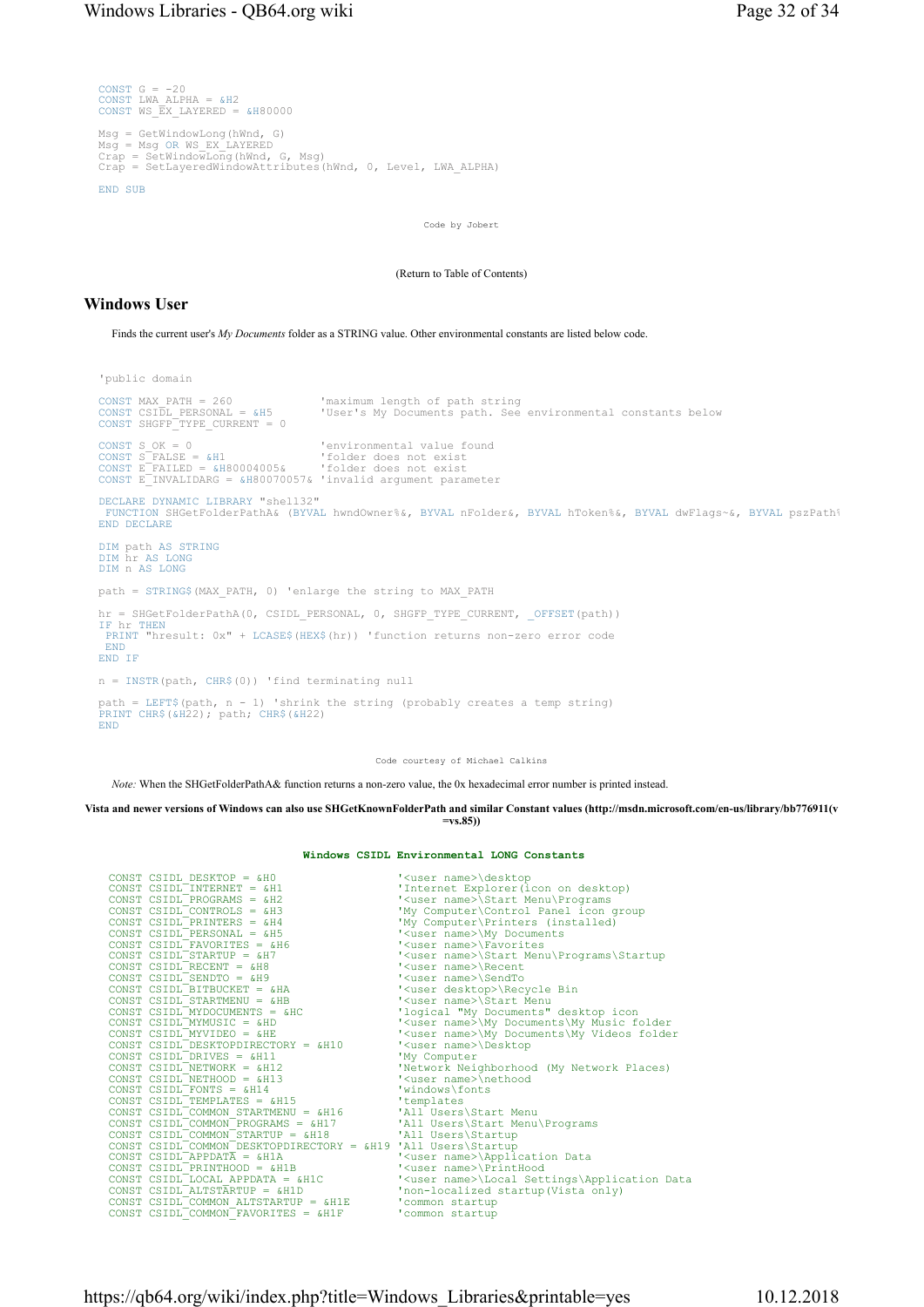| CONST CSIDL INTERNET CACHE = $&H20$<br>CONST CSIDL COOKIES $\equiv$ &H21<br>CONST CSIDL HISTORY = $\alpha$ H22<br>CONST CSIDL COMMON APPDATA = $\alpha$ H23 | 'common startup<br>'common startup<br>'common startup<br>'All Users\Application Data |
|-------------------------------------------------------------------------------------------------------------------------------------------------------------|--------------------------------------------------------------------------------------|
| CONST CSIDL WINDOWS = $\& H24$<br>CONST CSIDL SYSTEM = $\alpha$ H25                                                                                         | 'GetWindowsDirectory()<br>'GetSystemDirectory()                                      |
| CONST CSIDL PROGRAM FILES = $\&$ H26                                                                                                                        | $'C$ : Program Files                                                                 |
| CONST CSIDL MYPICTURES = &H27                                                                                                                               | ' <user name="">\My Documents\My Pictures</user>                                     |
| CONST CSIDL PROFILE = $\alpha$ H28                                                                                                                          | 'USERPROFILE                                                                         |
| CONST CSIDL SYSTEMX86 = $\&$ H29                                                                                                                            | 'x86 C:\Windows\System32 or SysWOW64(64 bit PC)                                      |
| CONST CSIDL PROGRAM FILESX86 = &H2A                                                                                                                         | 'x86 C:\Program Files on RISC                                                        |
| CONST CSIDL PROGRAM FILES COMMON = &H2B                                                                                                                     | 'C:\Program Files\Common                                                             |
| CONST CSIDL PROGRAM FILES COMMONX86 = &H2C 'x86 Program Files\Common on RISC                                                                                |                                                                                      |
| CONST CSIDL COMMON TEMPLATES = $\alpha$ H2D                                                                                                                 | 'All Users\Templates                                                                 |
| CONST CSIDL COMMON DOCUMENTS = &H2E                                                                                                                         | 'All Users\Documents                                                                 |
| CONST $CSIDL$ <sup>-</sup> COMMON <sup>-</sup> ADMINTOOLS = $\&H2F$                                                                                         | 'All Users\Start Menu\Programs\Administrative Tools                                  |
| CONST CSIDL ADMINTOOLS = $\&H30$                                                                                                                            | ' <user name="">\Start Menu\Programs\Administrative Tools</user>                     |
| CONST CSIDL CONNECTIONS = $\&$ H31                                                                                                                          | 'Network and Dial-up Connections                                                     |
| CONST CSIDL COMMON MUSIC = &H35                                                                                                                             | 'All Users\My Music                                                                  |
| CONST CSIDL COMMON PICTURES = $\alpha$ H36                                                                                                                  | 'All Users\My Pictures                                                               |
| CONST CSIDL COMMON VIDEO = $\alpha$ H37                                                                                                                     | 'All Users\My Video                                                                  |
| CONST CSIDL RESOURCES = $&H38$                                                                                                                              | 'Resource Directory                                                                  |
| CONST CSIDL RESOURCES LOCALIZED = &H39                                                                                                                      | 'Localized Resource Directory                                                        |
| CONST CSIDL COMMON OEM LINKS = $\&$ H3A                                                                                                                     | 'Links to All Users OEM specific apps                                                |
| CONST CSIDL CDBURN AREA = &H3B                                                                                                                              | 'USERPROFILE\Local Settings\Application Data\Microsoft\CD Burning                    |

'See: http://msdn.microsoft.com/en-us/library/bb762181%28v=vs.85%29

(Return to Table of Contents)

## Windows Version

#### Note that QB64 will not run on Windows 95 to ME computers currently!

| DECLARE LIBRARY<br>FUNCTION GetVersion ()<br>END DECLARE |  |  |                                                     |                                                                          |  |
|----------------------------------------------------------|--|--|-----------------------------------------------------|--------------------------------------------------------------------------|--|
| 'Just grab the "build" number                            |  |  |                                                     | $b\$ = LTRIM\$ (RTRIM\$ (STR\$ ((GetVersion AND &HFFFF0000) \ &H10000))) |  |
| PRINT "The Windows version is: ";                        |  |  |                                                     |                                                                          |  |
|                                                          |  |  | IF INSTR(1, b\$, "095") THEN PRINT "Windows 95"     |                                                                          |  |
|                                                          |  |  | IF INSTR(1, b\$, "1111") THEN PRINT "Windows 95"    |                                                                          |  |
|                                                          |  |  | IF INSTR(1, b\$, "1381") THEN PRINT "Windows NT"    |                                                                          |  |
|                                                          |  |  | IF INSTR(1, b\$, "1998") THEN PRINT "Windows 98"    |                                                                          |  |
|                                                          |  |  | IF INSTR(1, b\$, "2222") THEN PRINT "Windows 98 SE" |                                                                          |  |
|                                                          |  |  | IF INSTR(1, b\$, "3000") THEN PRINT "Windows ME"    |                                                                          |  |
|                                                          |  |  | IF INSTR(1, b\$, "2195") THEN PRINT "Windows 2000"  |                                                                          |  |
|                                                          |  |  | IF INSTR(1, b\$, "2600") THEN PRINT "Windows XP"    |                                                                          |  |
|                                                          |  |  |                                                     | IF INSTR(1, b\$, "3790") THEN PRINT "Windows Server 2003"                |  |
|                                                          |  |  |                                                     | IF INSTR(1, b\$, "6000") THEN PRINT "Windows Vista/Server"               |  |
|                                                          |  |  |                                                     | IF INSTR(1, b\$, "6001") THEN PRINT "Windows Vista/Server"               |  |
|                                                          |  |  |                                                     | IF INSTR(1, b\$, "6002") THEN PRINT "Windows Vista/Server"               |  |
|                                                          |  |  | IF INSTR(1, b\$, "7600") THEN PRINT "Windows 7"     |                                                                          |  |

Code courtesy of Dav

(Return to Table of Contents)

### Reference

Note: C++ Header files should be placed in the QB64 folder and are not required after a program is compiled.

Your code contribution using the Windows Libraries could end up here!

### See also:

- WINDOWHANDLE
- Windows Environment
- ◾ DECLARE LIBRARY, BYVAL, ALIAS
- \_OFFSET, \_OFFSET (function) (lp, ptr and p names)
- ◾ SDL Libraries, DLL Libraries, C Libraries
- $C++$  Variable Types
- VB Script
- Windows Printer Settings

Navigation: